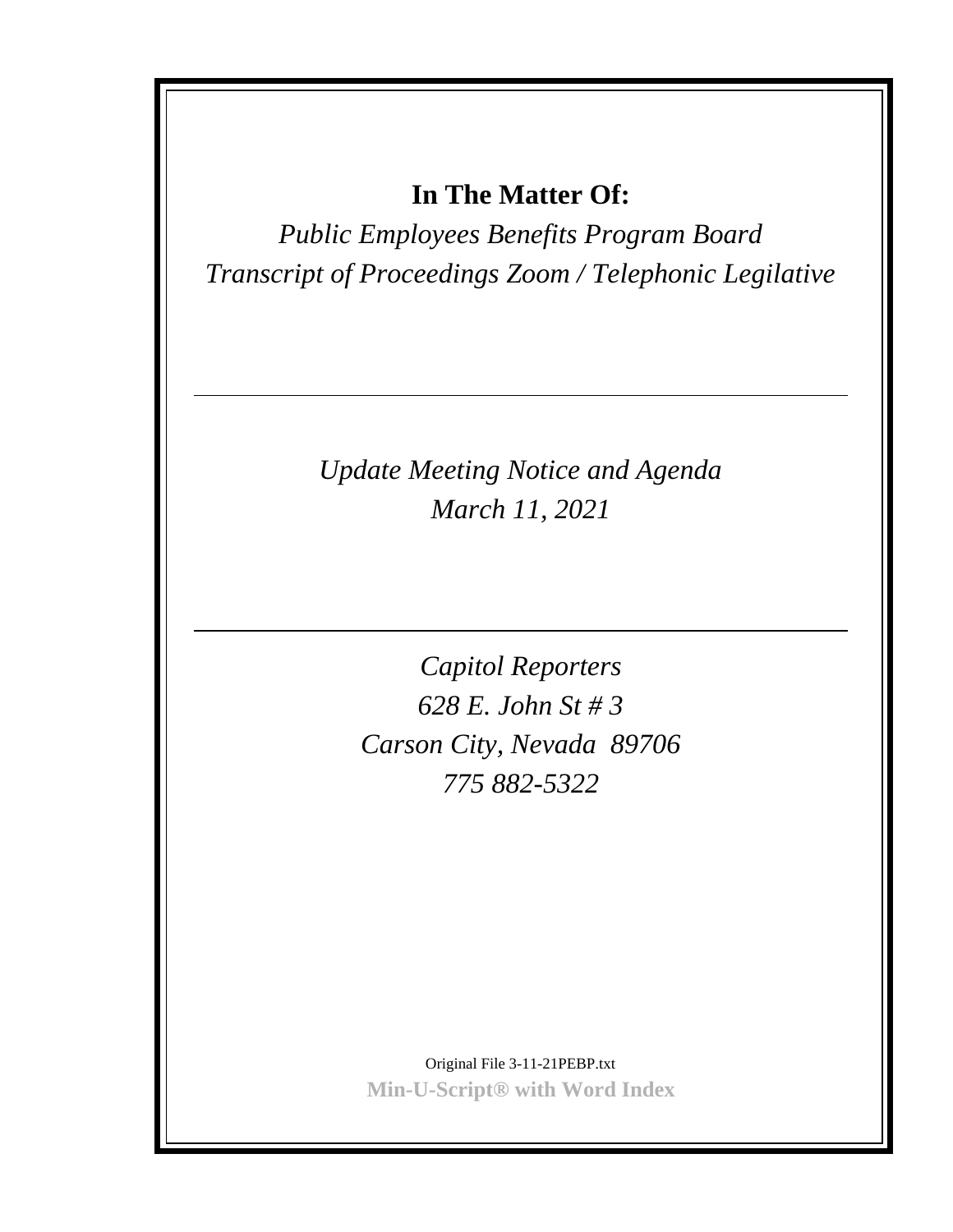| 1               | PUBLIC EMPLOYEES' BENEFITS PROGRAM BOARD                              |  |  |  |  |  |
|-----------------|-----------------------------------------------------------------------|--|--|--|--|--|
| $\overline{2}$  | TRANSCRIPT OF PROCEEDINGS                                             |  |  |  |  |  |
| $\mathbf{3}$    | ZOOM/TELEPHONIC LEGISLATIVE UPDATE MEETING NOTICE AND AGENDA          |  |  |  |  |  |
| 4               | THURSDAY, MARCH 11, 2020                                              |  |  |  |  |  |
| 5               | CARSON CITY AND LAS VEGAS, NEVADA                                     |  |  |  |  |  |
| 6               |                                                                       |  |  |  |  |  |
| 7               |                                                                       |  |  |  |  |  |
| 8               | The Board:<br>LAURA FREED - Chair                                     |  |  |  |  |  |
| $\overline{9}$  | LINDA FOX - Vice Chair<br>MARSHA URBAN - Member                       |  |  |  |  |  |
| 10              | APRIL CAUGHRON - Member<br>TOM VERDUCCI - Member                      |  |  |  |  |  |
| 11              | <b>JENNIFER KRUPP - Member</b><br>TIM LINDLEY - Member                |  |  |  |  |  |
| 12              | MICHELLE KELLEY Member                                                |  |  |  |  |  |
| 13              | For the Board:<br><b>BRANDEE MOONEYHAN</b><br>Deputy Attorney General |  |  |  |  |  |
| 14 <sup>1</sup> | For Staff:<br><b>LAURA RICH</b>                                       |  |  |  |  |  |
| 15              | Executive Officer<br>WENDI LUNZ                                       |  |  |  |  |  |
| 16              | Executive Assistant<br><b>STEVE MARTIN</b>                            |  |  |  |  |  |
| 17              | Chief Information Officer<br>CARI EATON                               |  |  |  |  |  |
| 18              | Chief Financial Officer<br>NANCY SPINELLI                             |  |  |  |  |  |
| 19              | Quality Control Officer<br><b>NIK PROPER</b>                          |  |  |  |  |  |
| 20              | Operations Officer                                                    |  |  |  |  |  |
| 21              | Reported by:<br>CAPITOL REPORTERS<br>Certified Shorthand Reporters    |  |  |  |  |  |
| 22              | BY:<br>KATHY JACKSON<br>Nevada CCR #402                               |  |  |  |  |  |
| 23              | 123 W. Nye Lane, Suite 107<br>Carson City, Nevada 89703               |  |  |  |  |  |
|                 | $(775)$ 882-5322                                                      |  |  |  |  |  |
| 24              |                                                                       |  |  |  |  |  |
|                 | CAPITOL REPORTERS (775)882-5322                                       |  |  |  |  |  |
|                 | 1                                                                     |  |  |  |  |  |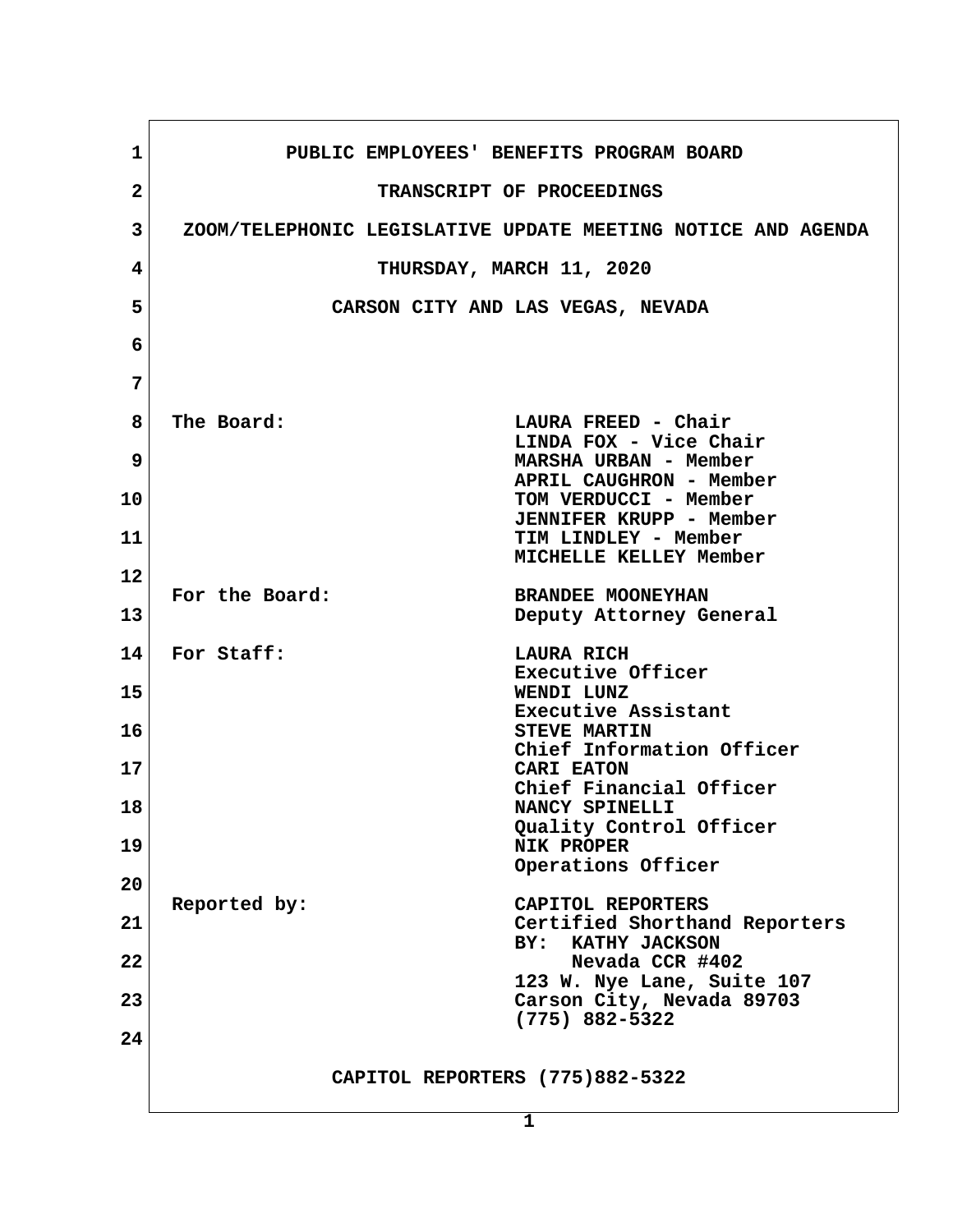**1** INDEX  **2 AGENDA ITEM PAGE 3 1. Open Meeting; Roll Call 3 4 2. Public Comment 5 Public comment will be taken during this agenda item. No action may be taken on any matter 6 raised under this item unless the matter is included on a future agenda as an item on which 7 action may be taken. Persons making public comments to the Board will be taken under 8 advisement but will not be answered during the meeting. Comments may be limited to three 9 minutes per person at the discretion of the chairperson. Additional three minute comment 10 periods may be allowed on individual agenda items at the discretion of the chairperson. 11 These additional comment periods shall be limited to comments relevant to the agenda item under 12 consideration by the Board. Persons making public comment need to state and spell their name 13 for the record at the beginning of their testimony. 4 14 3. Discussion and possible action regarding 2021 Legislative Bills that may impact the Public 15 Employees' Benefits Program, including the the following: 13 16** Assembly Bills **17 Senate Bills 18 \* Bill Draft Requests 19 (LAURA Rich, Executive Office.) 20 4. Public Comment 21 Public Comment will be taken during this agenda 22 item. Comments may be limited to three minutes per person at the discretion of the chairperson. 23 Persons making public comment need to state and 43 24 5. Adjournment 46 CAPITOL REPORTERS (775)882-5322**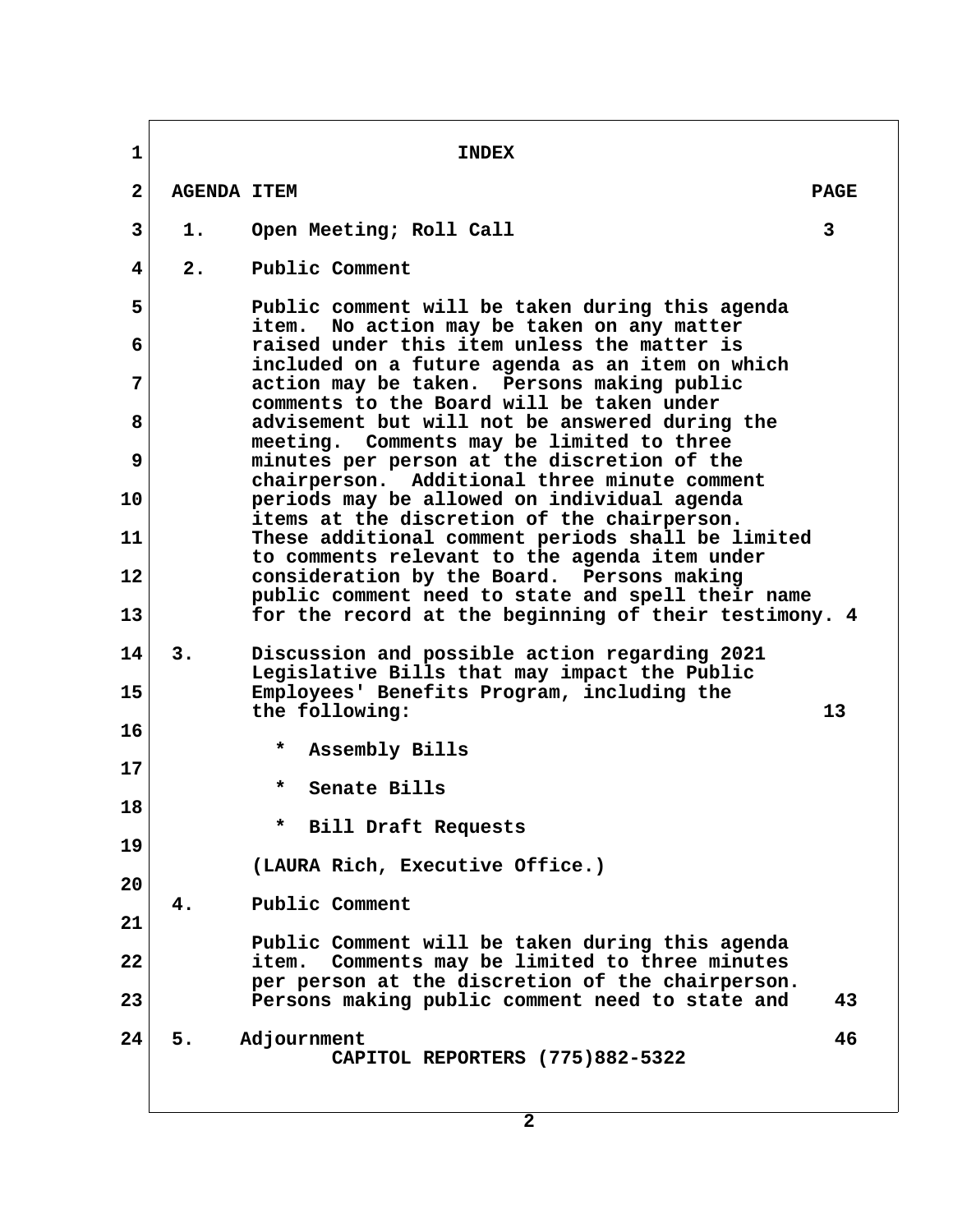| 1            | THURSDAY, MARCH 11, 2021, CARSON CITY, NEVADA                |
|--------------|--------------------------------------------------------------|
| $\mathbf{2}$ | $-000-$                                                      |
| 3            | CHAIRWOMAN FREED: Good afternoon everybody. It               |
| 4            | is Thursday March 11th at 1:00 p.m., and I'm going to call   |
|              |                                                              |
| 5            | this meeting of the Public Employees' Benefits Program Board |
| 6            | to order. If staff would take the roll.                      |
| 7            | MS. LUNZ: Absolutely. Laura Freed?                           |
| 8            | CHAIRWOMAN FREED: Present.                                   |
| 9            | MS. LUNZ: Linda Fox?                                         |
| 10           | MEMBER FOX: Here.                                            |
| 11           | MS. LUNZ: Betsy Aiello is excused.                           |
| 12           | Don Bailey is excused.                                       |
| 13           | April Caughron?                                              |
| 14           | MEMBER CAUGHRON: Here.                                       |
| 15           | MS. LUNZ: Michelle Kelley.                                   |
| 16           | MEMBER KELLEY: Here.                                         |
| 17           | MS. LUNZ: Jennifer Krupp? Unmute, Jennifer.                  |
| 18           | MEMBER KRUPP: I'm here. I had to double unmute.              |
| 19           | MS. LUNZ: Tim Lindley?                                       |
| 20           | MEMBER LINDLEY: Present.                                     |
| 21           | MS. LUNZ: Marsha Urban?                                      |
| 22           | MEMBER URBAN: Here.                                          |
| 23           | MS. LUNZ: Tom Verducci?                                      |
| 24           | MEMBER VERDUCCI: Here.<br>CAPITOL REPORTERS (775)882-5322    |
|              |                                                              |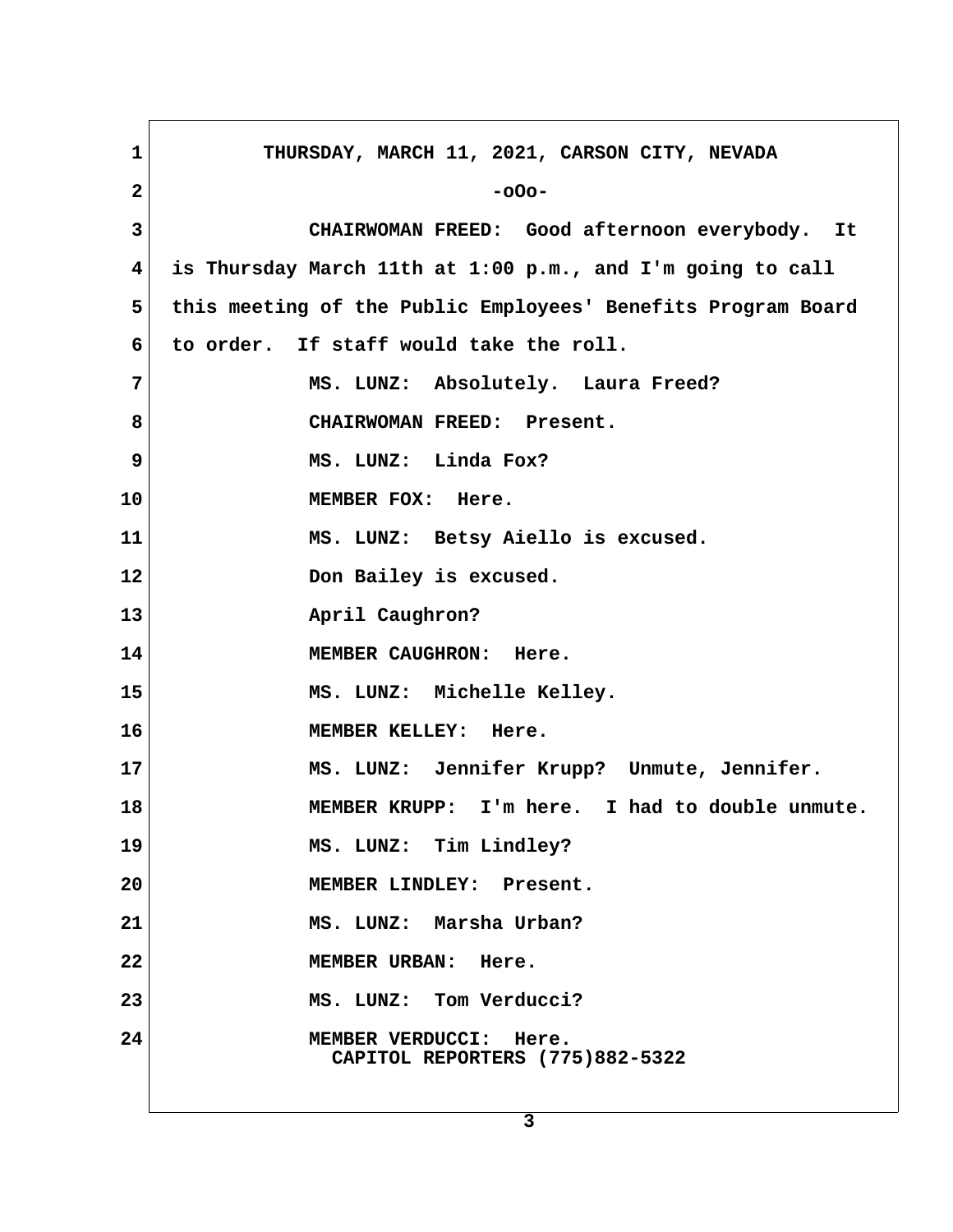**1 CHAIRWOMAN FREED: Cool. Thank you very much. 2 All right. Agenda Item Two is public comment, 3 and I'll limit this to three minutes a person just to keep us 4 moving on a busy afternoon, and I will turn it over to PEBP** 5 staff.  **6 MR. MARTIN: Okay. Those of you joining us for 7 public comment your name or the last four digits of your 8 phone number will be announced, and you will be advised that 9 you may now make your comments. If you're calling in via 10 telephone please press star six to unmute. 11 As the Chair said, due to time considerations 12 each call will be limited to three minutes. And getting the 13 first caller ready. I'll try to get them squared away here. 14 Caller with the last four digits of 2121, please 15 slowly state and spell your name for the record. Press star 16 six to unmute and make your comment. Caller with the last 17 four digits of 2121 please press star six to unmute and make 18 your comment. Okay. We'll come back around to that caller. 19 Caller Brooke Maylath, you may now make your 20 comment. 21 MS. MAYLATH: Thank you. For the record my name 22 is Brooke Maylath. I'm an employee over at the department of 23 public and behavioral health. I have seen the estimates for 24 your fiscal notes for SB139, which I must say are rather CAPITOL REPORTERS (775)882-5322**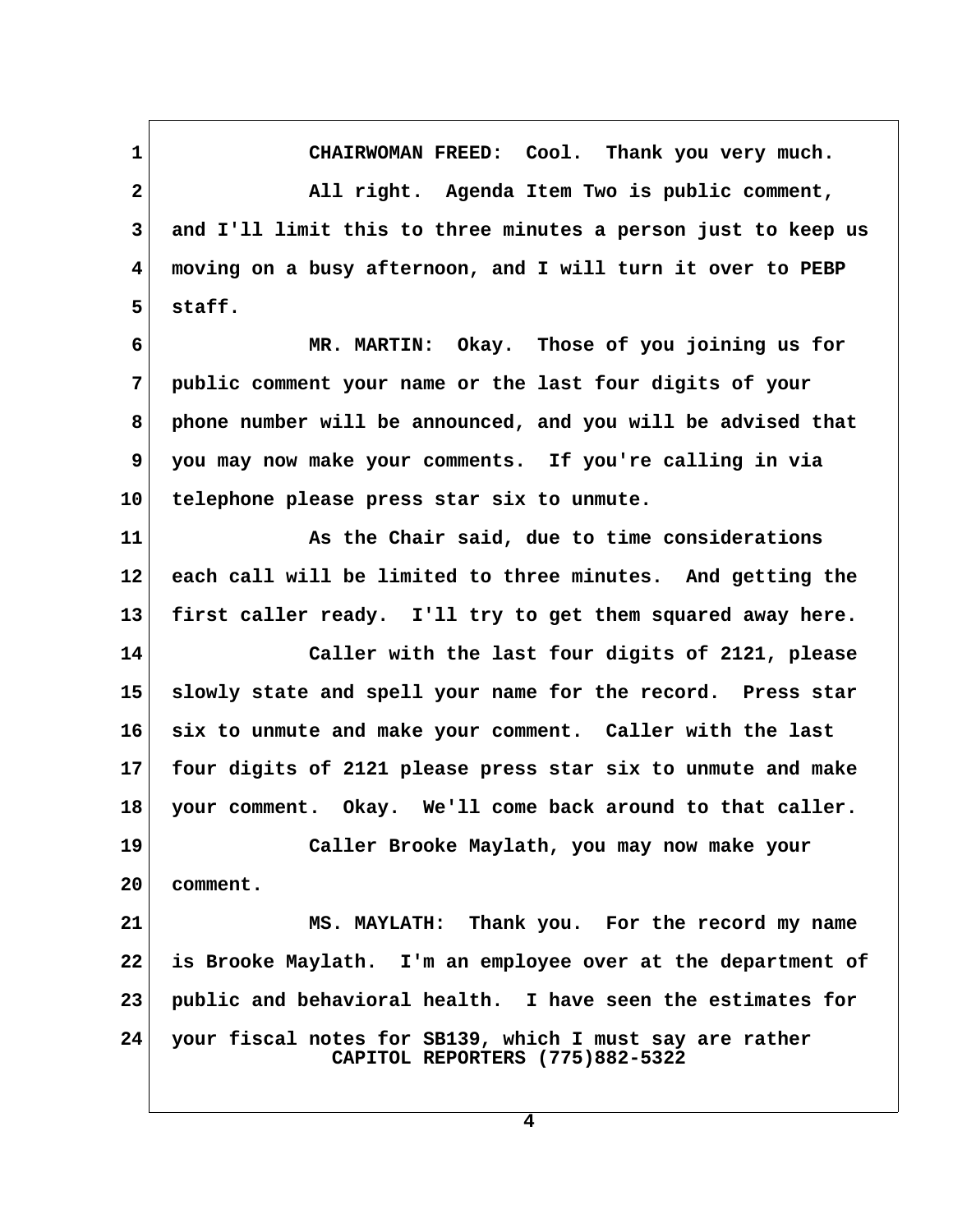**1 fantastic in number. And by that I mean that the idea that 2 SB139 would double the cost of what you're currently paying 3 for gender affirming procedures is just that. It's 4 fantastical. It is -- it does not bear out in reality.**

 **5 I would urge that you go back and revisit those 6 numbers to come up with an appropriate fiscal analysis. My 7 history with this goes back with PEBP to 2014 when I made the 8 original presentation for inclusion of gender reaffirming 9 procedures. And at that time the actuarials were coming up 10 with equally fantastic estimates of it costing the program, 11 you know, three to \$5,000,000 more than what it had in the 12 past. And I think we can see that that has not, you know, 13 borne into reality, that the current budget is approximately 14 \$500,000.**

**15 The -- and the programs that were called out, you 16 know, specifically for SB139, you know, for treatment of 17 youth, well, youth are already covered. There may be an 18 individual example once or twice of -- of pulling a surgery 19 up earlier than -- than 18, but for the most part that is 20 done rarely. The -- and for voice therapy that is an 21 extremely inexpensive option for the few people that need it.** 22 So we're not changing the system. We're still **23 saying that there has to be a pathway to declare medical 24 necessity for any procedure. We're just saying stop CAPITOL REPORTERS (775)882-5322**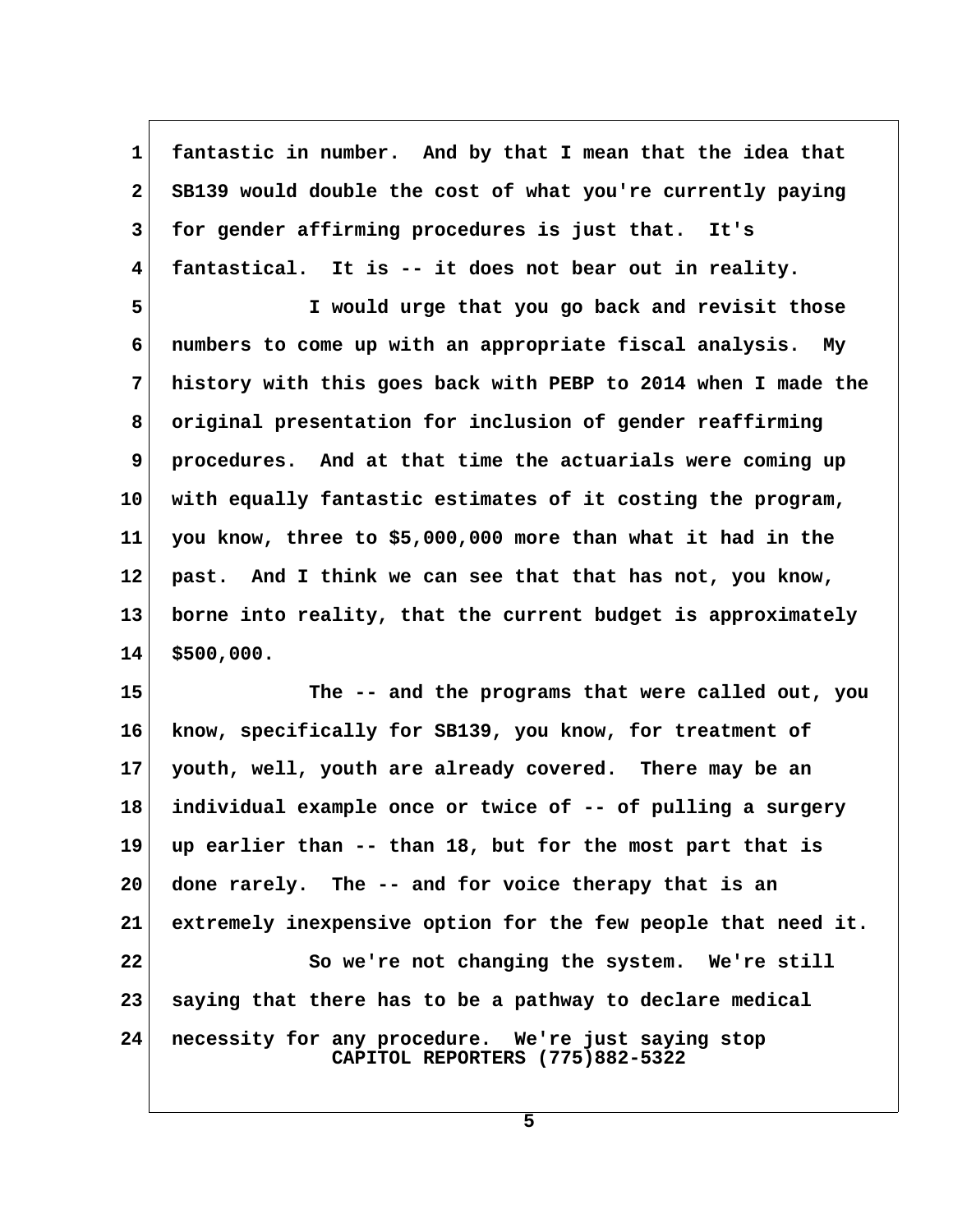**1 discriminating against people who are paying into the system 2 and are deserving of compensation that allows access to 3 medically necessary treatment. Just like other people pay 4 into a healthcare system so that they can be able to treat -- 5 be treated for medical necessity for their symptoms and their 6 issues. 7 This is simply an equality issue and your fiscal 8 notes need to address the reality of the situation and not 9 just take a worse case scenario that is filtered through, you 10 know, bias and past discriminatory actions.** 11 So thank you for your time, and perhaps you'll be **12 available tomorrow morning for the presentation on the bill 13 as I will. Thank you. 14 MR. MARTIN: Caller Kent Ervin, you're now 15 unmuted and may make your comment. 16 MR. ERVIN: Kent Ervin, K-e-n-t E-r-v-i-n for the 17 Nevada Faculty Alliance representing NSHE College and 18 University Faculty statewide. Good afternoon, Chair Freed, 19 Executive Director Rich and Board members. 20 Regarding the list of bills that PEBP is tracking 21 for today, NFA recommends that the PEBP Board take a position 22 in support of AB48, the bill to allow non-state PEBP retirees 23 to reinstate PEBP coverage once per lifetime as can state 24 retirees currently. CAPITOL REPORTERS (775)882-5322**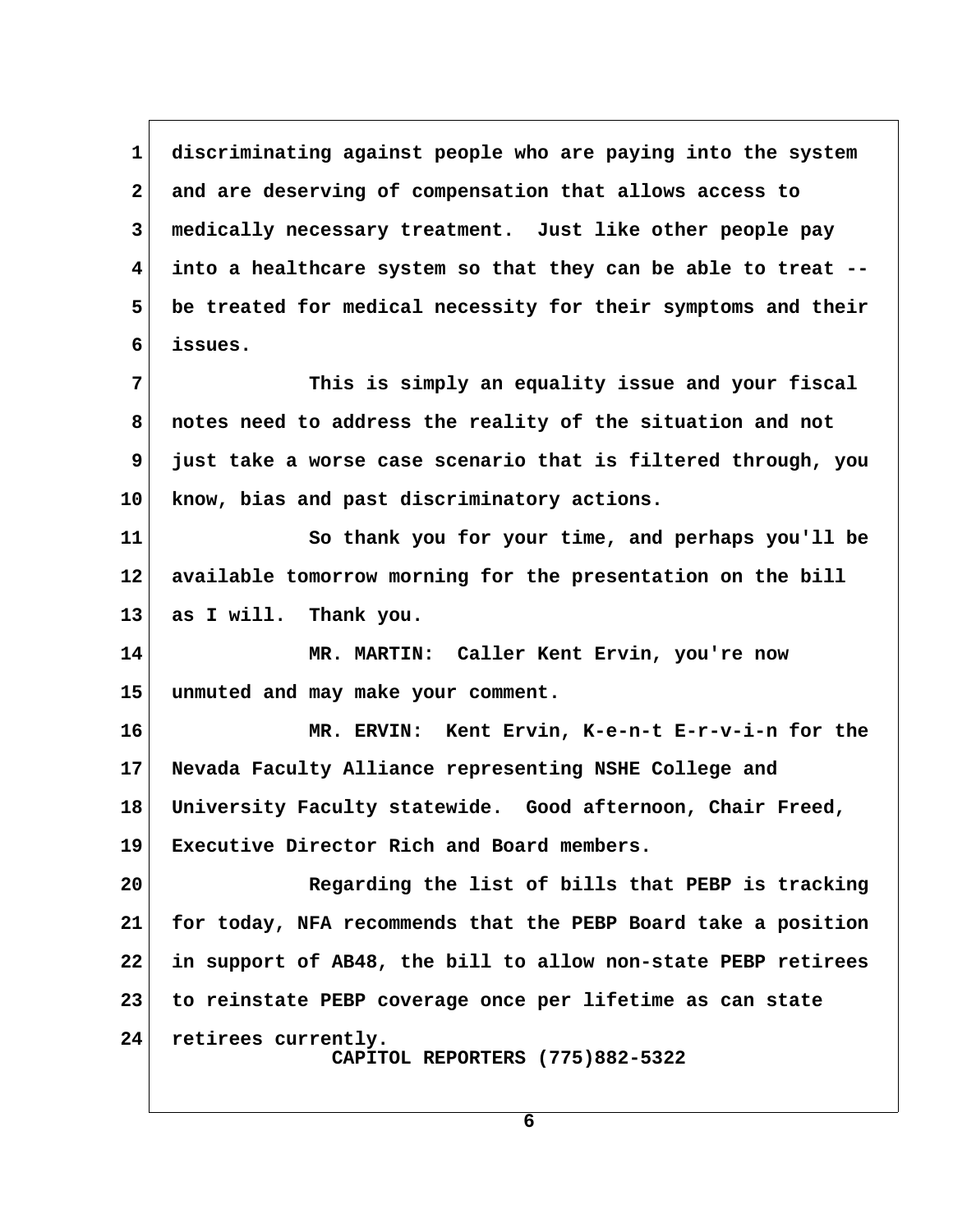**1 1** However, we believe the -- that once in lifetime  **2 re-enrollment provision is unnecessarily restrictive overall. 3 It was added in statute in 2011 and unfairly restricts 4 retirees who might go into and out of employment for spousal 5 coverage from taking advantage of the best healthcare plan 6 available to them. With the preexisting conditions mandate 7 in the Affordable Care Act adverse selections should not be a 8 problem for reinstatements.**

 **9 Regarding SB139, the expansion of services and 10 the bill for certified medically necessary gender affirmation 11 procedures, the -- the additional service is -- services are 12 modest compared to what PEBP already covers. And as noted in 13 the other public comment we believe the fiscal impact in the 14 staff report is grossly exaggerated and that needs to be 15 corrected.**

**16 For SB171, we share the concerns of our 17 constituents about being required to use mail delivery for 18 prescriptions, both because of porch staff security and the 19 spoilage of drugs needing cold storage, particularly in hot 20 Southern Nevada summers. Patients should be able to opt for 21 alternative delivery methods when needed which might include 22 pick up at a shipping center or pharmacy location. 23 Finally, the Nevada Faculty Alliance is**

**24 continuing to advocate at the legislature for the restoration CAPITOL REPORTERS (775)882-5322**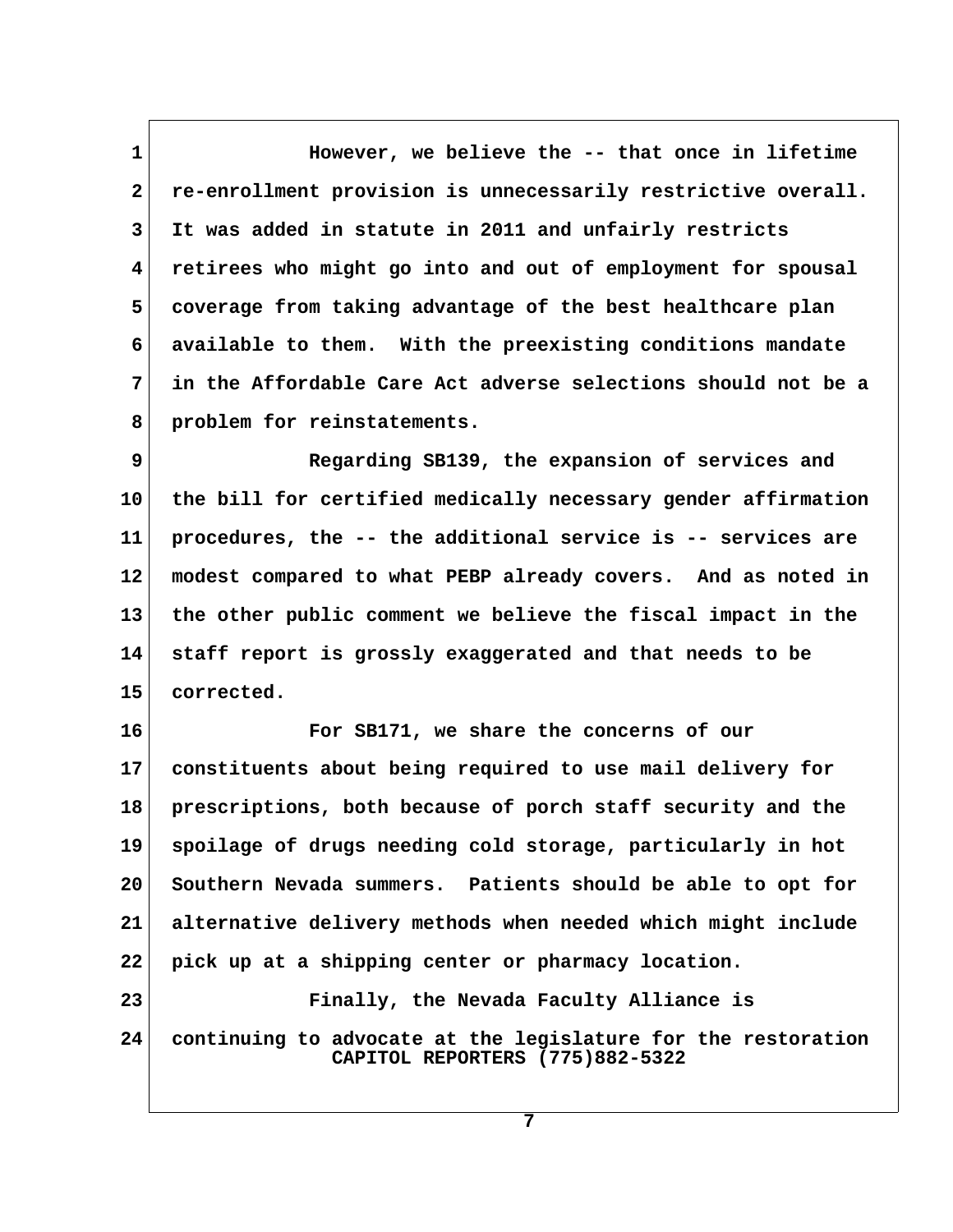**1 of PEBP benefits, including the long-term disability or LTD 2 benefits, Medicare retiree, HRA contributions and 3 pre-pandemic employee premiums. We ask that PEBP maintain 4 the maximum possible flexibility in restoring these benefits 5 while the legislative budget process progresses as slow as it 6 may be.**

 **7 And we ask that PEBP staff actively engage with 8 the Legislative Counsel Bureau and the Governor's Finance 9 Office to find solutions.**

**10 Regarding the LTD benefit specifically, the 11 current contract has not gone out for bid for many years. 12 That was noted in the legislative audit. Given PEBP's recent 13 low claims experience it might actually be much cheaper in 14 the competitive marketplace now than the current contract.**

**15 Given the continued suppression of claims because 16 of COVID there is a likely buildup of excess reserves which 17 could be used to continue the current contract, at least 18 until an RFP can be done and alternatives can be fully 19 vetted. These items should be agendized for your March 25th 20 meeting. It is unconscionable to merely let employees who 21 may become disabled after July 1st to have no safety net. 22 Thank you.**

**23 MR. MARTIN: Caller with the last four digits of 24 7832, please slowly state and spell your name for the record CAPITOL REPORTERS (775)882-5322**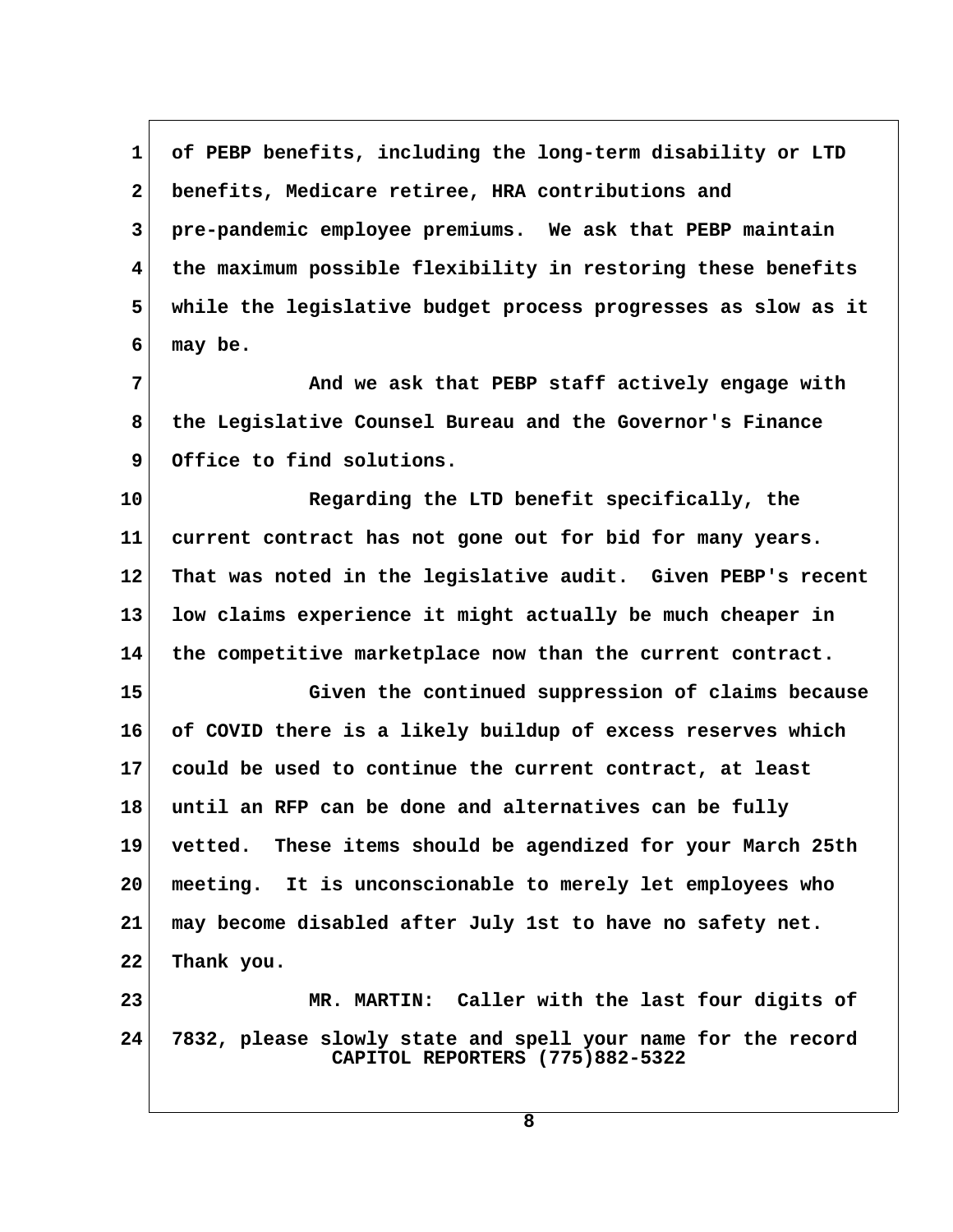1 and please press star six to unmute and make your comment.  **2 MS. LAIRD: Thank you and good afternoon. My 3 name for the record is Terri, T-e-r-r-i. Last name Laird, 4 L-a-i-r-d. I'm the executive director at the Retired Public 5 Employees of Nevada, RPEN.**

 **6 I would just like to echo most of what Kent Ervin 7 said previously. We did testify February 26th as well as 8 March 11th or I'm sorry, March 10th on Assembly Bill 48 in 9 support. We want there to be equity between both the state 10 and non-state Medicare Exchange participants because as I 11 testified in the February 26th meeting we do get lots of 12 phone calls here at the office when one of the retirees has 13 made a mistake and accidentally fell out of the Medicare 14 Exchange for something that they thought would be less 15 expensive or perhaps better upon the representation of their 16 doctor in one instance. We just hate to have that happen. 17 So we are definitely in support of AB48.**

**18 And as Ken mentioned in regard to the budget cuts 19 we're hopeful those will not happen, the long-term disability 20 as well as the HRA cuts from 13 to \$11 and be held in 21 insurance. We hope that can remain the same and if not down 22 the road get even better than it is now. So thank you so 23 much.**

**24 MR. MARTIN: Caller Amalia Russell, state and CAPITOL REPORTERS (775)882-5322**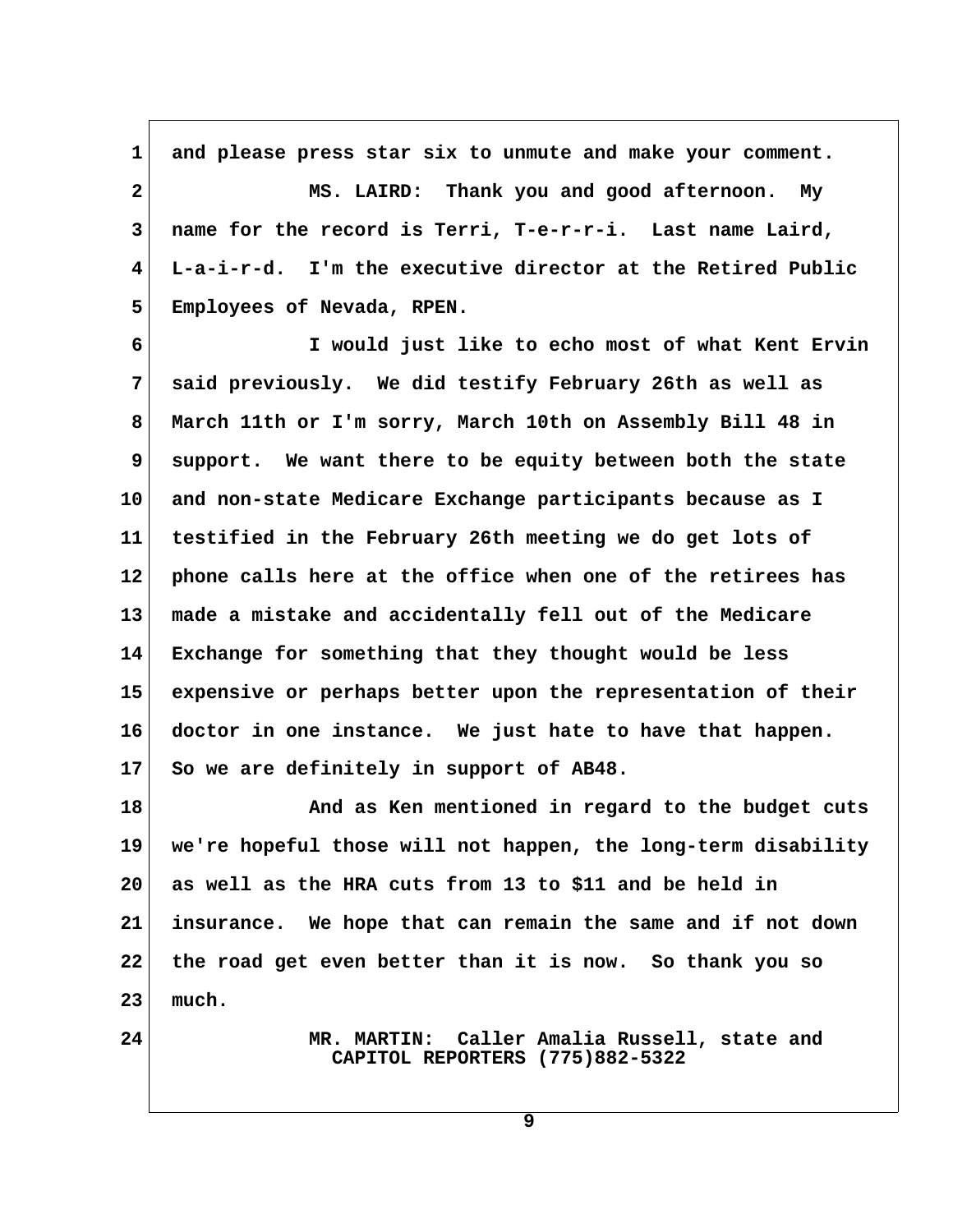| 1            | spell your name for the record. Unmute and make your                                         |  |
|--------------|----------------------------------------------------------------------------------------------|--|
| $\mathbf{2}$ | comment. Caller Amalia Russell, please slowly state and                                      |  |
| 3            | spell your name for the record and make your comment. All                                    |  |
| 4            | right. We'll come back around.                                                               |  |
| 5            | Caller Douglas Unger, please slowly state and                                                |  |
| 6            | spell your name. Unmute and make your comment.                                               |  |
| 7            | MR. UNGER: Doug Unger, D-o-u-g U-n-g-e-r, UNLV                                               |  |
| 8            | Chapter president in Southern Nevada Government Affairs                                      |  |
| 9            | representative Nevada Faculty Alliance.                                                      |  |
| 10           | Though the agenda for this meeting is a                                                      |  |
| 11           | legislative update to determine PEBP Board positions on                                      |  |
| 12           | several bills for the 81st Nevada Legislature, our states                                    |  |
| 13           | Higher Education Faculty must express once more our severe                                   |  |
| 14           | disappointment in the plan design process and its                                            |  |
| 15           | demoralizing results.                                                                        |  |
| 16           | We estimate state employees will lose 25,000,000                                             |  |
| $17\,$       | per year in benefits because of this process. This includes                                  |  |
| 18           | plan designs that increase deductibles and out-of-pocket                                     |  |
| 19           | maximums that will burden the sickest and most vulnerable.                                   |  |
| 20           | An erosion of support for retirees that amounts to a                                         |  |
| 21           | regressive tax, the cleaving in half of our life insurance,                                  |  |
| 22           | an elimination of long-term disability insurance we view as                                  |  |
| 23           | both unnecessary and deliberately cruel to state employees                                   |  |
| 24           | who will suffer an accident or illness that prevents them<br>CAPITOL REPORTERS (775)882-5322 |  |

 $\sqrt{2}$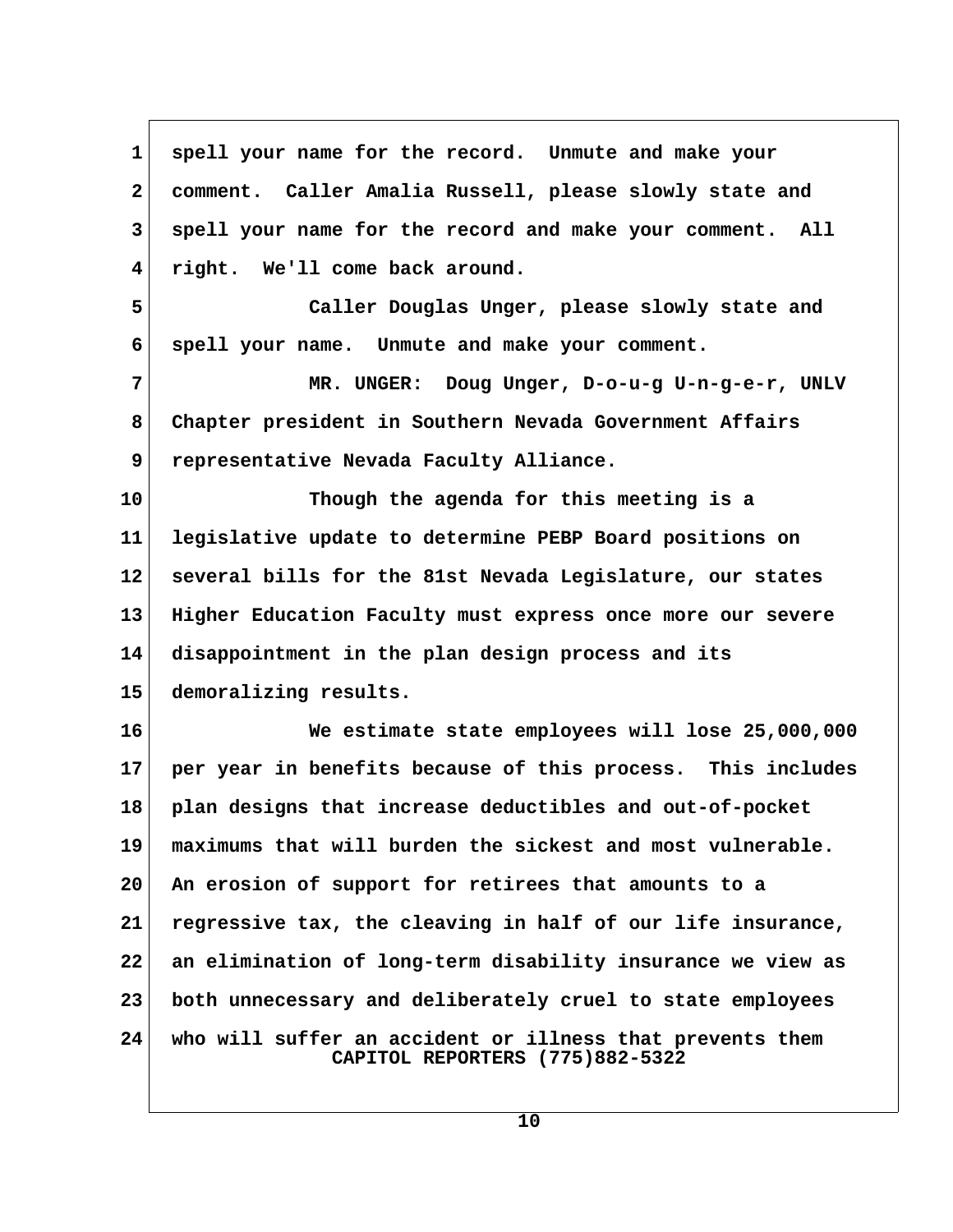1 from working and especially to the terminally ill.

 **2 We understand that many of you on the Board are 3 not in favor of these mandates from gov rec nor how this 4 process happened. We insist this does not have to happen. 5 That there are other less painful solutions.**

 **6 And now consider how tragic and sadly absurd it 7 will be that this slow moving but no less runaway 8 bureaucratic train of a plan design process meant to save 9 tens of millions from the state budget due to the pandemic 10 economy will probably continue unstoppably even under what is 11 reported will be a 3.9 billion dollar deluge of cash from the 12 American Rescue Plan that intends to help fix this very 13 crisis.**

**14 We believe federal rescue funds might help the 15 restoration of benefits to previous levels or at least 16 mitigation to punishing cuts given enough flexibility and 17 creativity by PEBP along with our strong petitions to the 18 legislature.**

**19 Whenever employee or advocates raise this 20 possibility the answer we get is something like the calvary 21 is coming. Too bad it's too late to stop the train. This 22 can't be true. The fate of the PEBP budget is up to the 23 legislature now and the Board. We request the Board meet in 24 an emergency session to determine restoration strategies to CAPITOL REPORTERS (775)882-5322**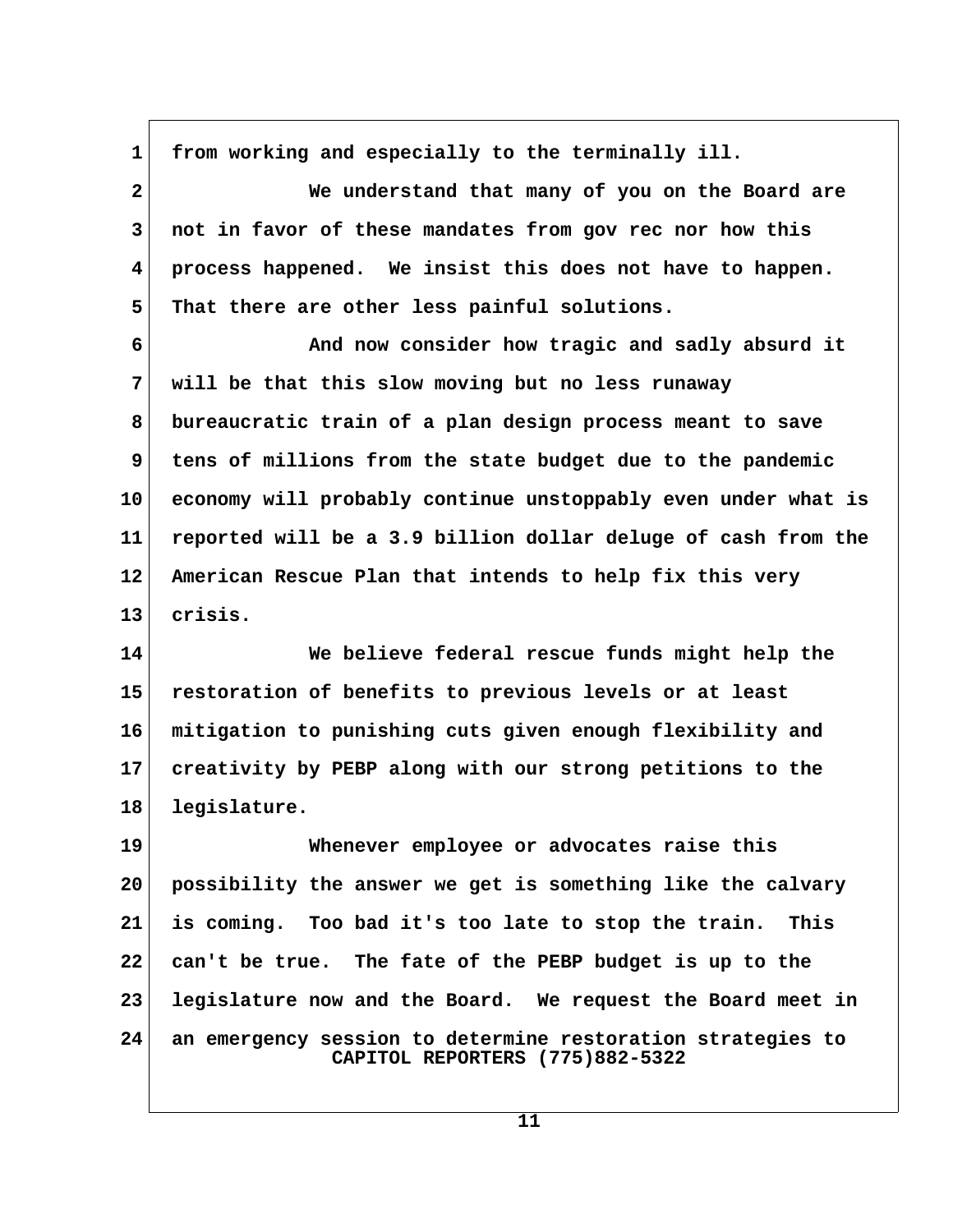**1 be shared with employee advocates so we can make the strong** 2 case to legislature.

 **3 For example, the Board could ask to delay open 4 enrollment by a month or longer in anticipation of rescue 5 funds. Open enrollment delay has been done before without 6 too much disruption. The Board could meanwhile consider how 7 best to repair our plans by restoring long-term disability 8 insurance, retiree contributions, life insurance and cutting 9 premiums, with the high deductibles and out-of-pocket 10 maximums are now too late in the process to revise. This can 11 happen. The money will almost sure be there thanks to a 12 visionary act of congressmen to help us all to emerge and 13 recover from this God awful pandemic. State employees 14 deserve this recovery. We've earned it. Few have worked 15 harder for it, including health professionals and frontline 16 workers risking their lives in this pandemic everyday. 17 Health insurance and benefits restorations by 18 PEBP will be essential also for our recovery. Thank you. 19 MR. MARTIN: Madam Chair, the public comment has**

**20 concluded.**

**21 CHAIRWOMAN FREED: Okay. Thank you very much. 22 And for anybody who didn't get a chance or is joining us late 23 there is always a second comment period at the end of the 24 meeting.**

 **CAPITOL REPORTERS (775)882-5322**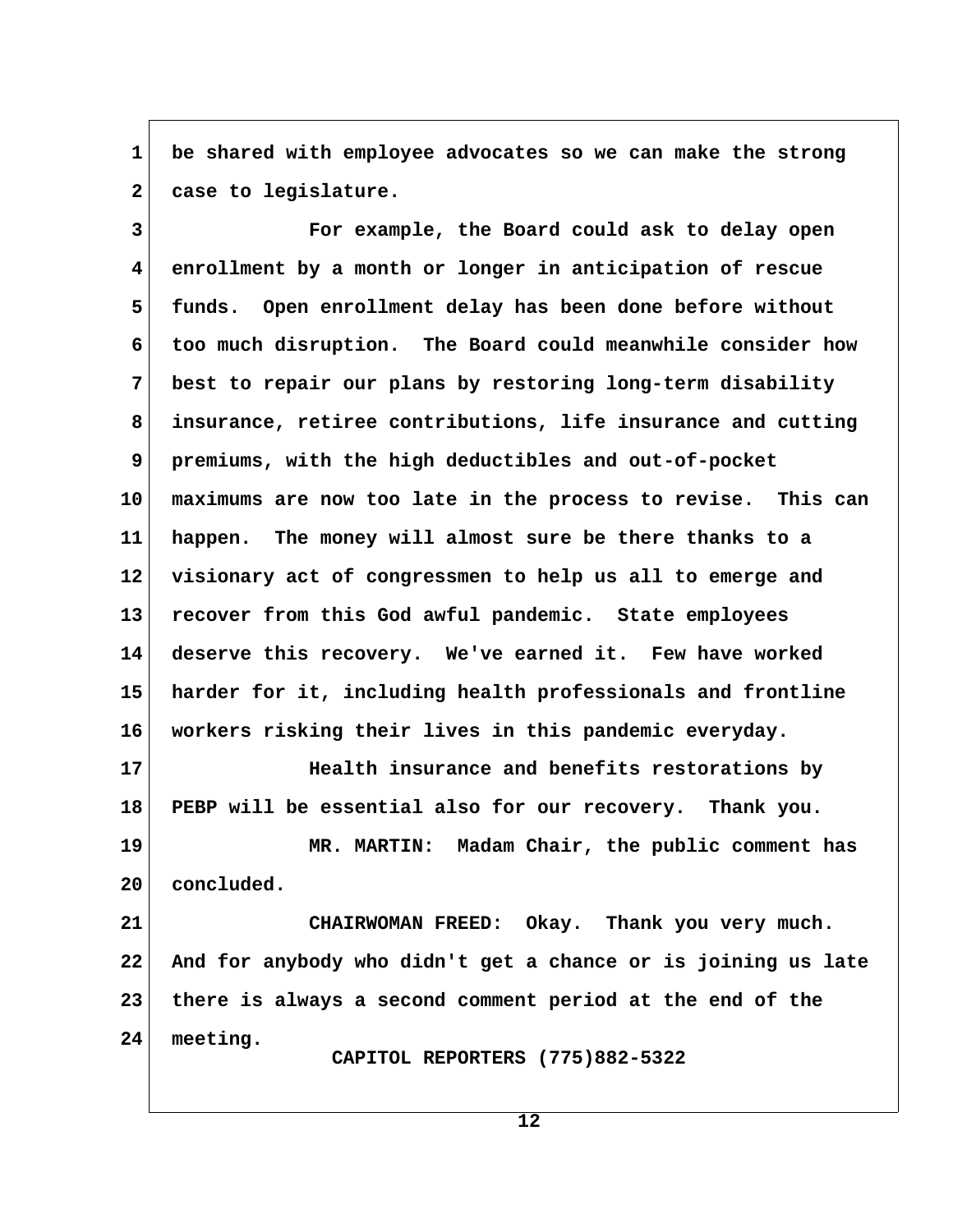1 So with that we will go to Agenda Item Three,  **2 discussion and possible action regarding legislature bills 3 that might impact PEBP during the 2021 session and that is 4 really the focus of this meeting is to talk about bills 5 pending before the legislature. So with that I will turn it 6 over to Executive Officer Rich.**

 **7 MS. RICH: Thank you and good afternoon. Please 8 excuse my voice. I promise it's not COVID. I have a cold 9 that I got from two nine-year-old twins who went back to 10 school, so.**

**11 So the first thing I do want to bring up here is 12 that there are plenty more bills that we're looking at. 13 Unfortunately a lot of the language came out within the last 14 three or four days, and we have been flooded with bills that 15 we're looking at, and so but because of open meeting laws and 16 Ms. Mooneyhan can back me on this, we have to stick to the 17 ones that are in this report. So I'm hoping to update this 18 report, and for our March 25th meeting we'll have another 19 agenda item with another update with some of these bills that 20 have come out recently that need to be brought to the Board. 21 So with that we will start with AB2 which is 22 basically this bill is regarding boards. If some of you 23 recall we had -- we had the situation happen to PEBP actually 24 not too long ago where we had a Board member, at the time it**

 **CAPITOL REPORTERS (775)882-5322**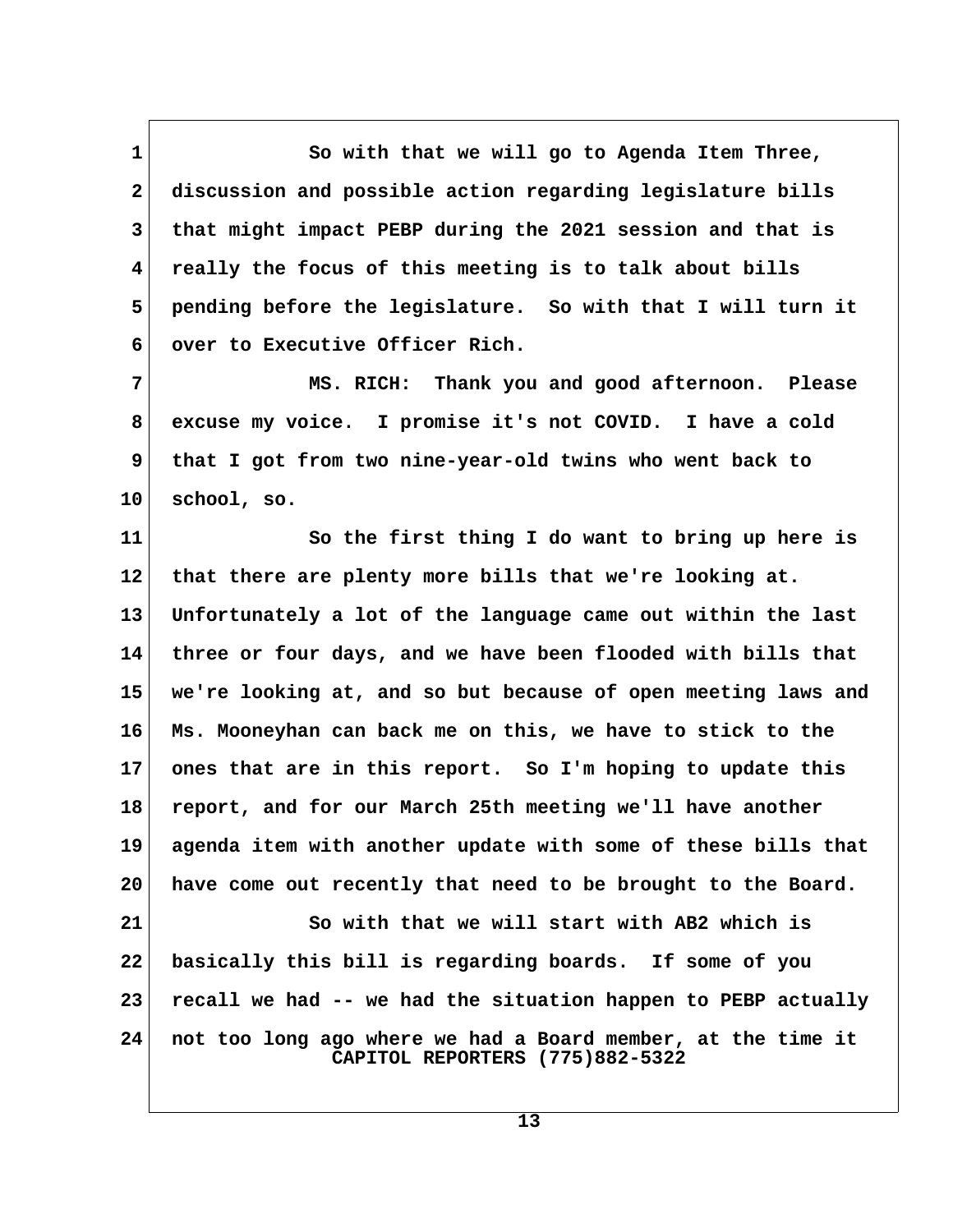**1 was Dr. Packam who had -- he was asked to be on the patient 2 inspection commission and had to resign his role at PEBP 3 because he could not be on two boards at the same time per 4 statute. So this is essentially what is being fixed in this 5 bill is to, it's to remove that -- that rule.**

 **6 I don't know if this really affects us as a 7 program. This definitely affects the PEBP Board. For those 8 of you who are, you know, so eager to get on other boards 9 and, you know, PEBP doesn't take up all of your time, this 10 would definitely open the doors to that. So there is no 11 impact really to the program. This does affect the Board as 12 far as giving Board members the ability to be on other 13 governor appointed boards. I don't know if the Board wants 14 to really take a position on this. There definitely is no 15 fiscal note.**

**16 It was presented to the assembly committee, 17 government affairs and senate government affairs on 18 February 15th, but it has not been heard since then. So and 19 I think what I'm going to do is stop at each bill and we can 20 discuss it if that's -- that's okay. So I'll just stop 21 there. 22 CHAIRWOMAN FREED: Okay. Board members, do you 23 have questions for Ms. Rich or wish to share any comments in**

**24 your capacity as Board members who might want to serve on CAPITOL REPORTERS (775)882-5322**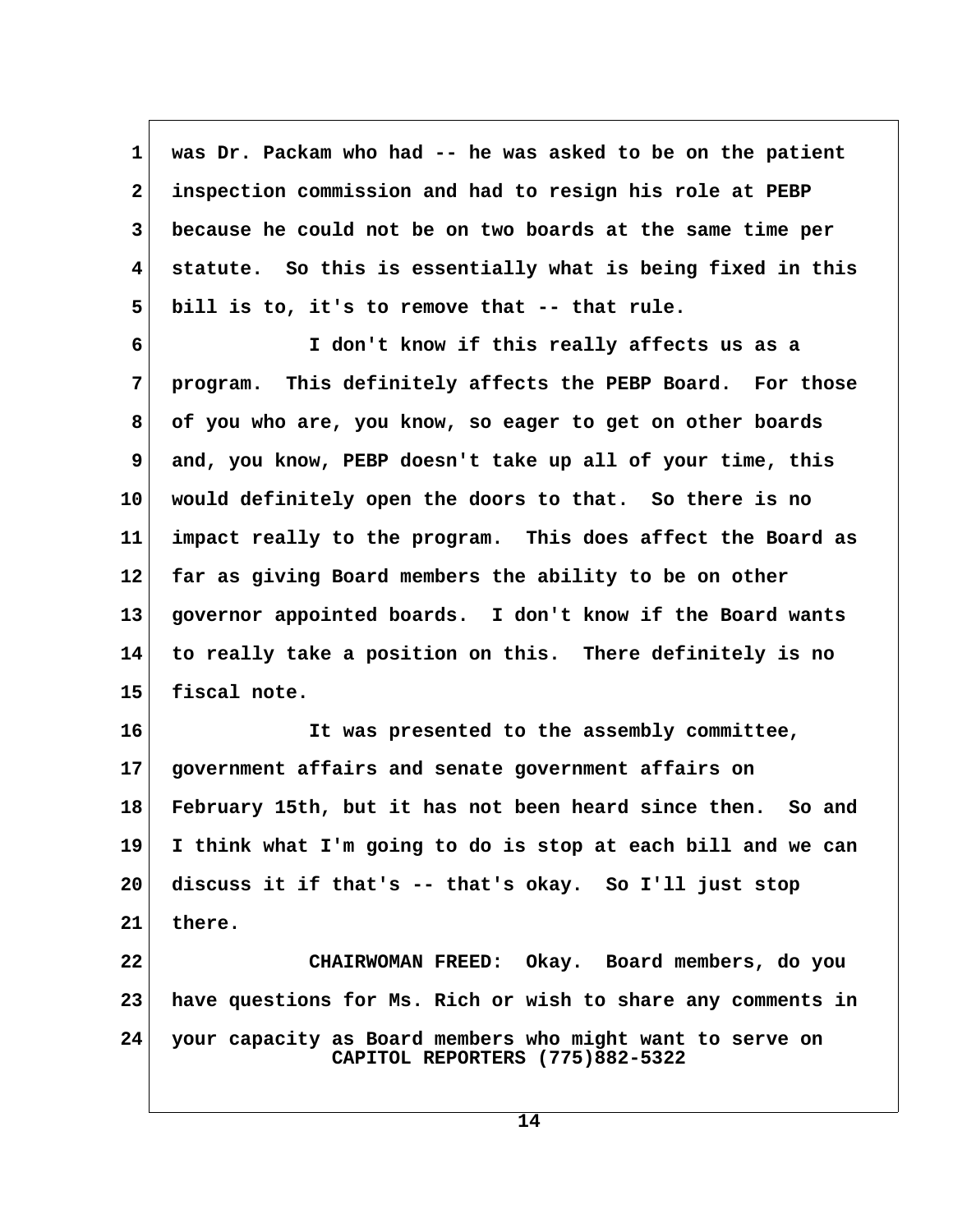**1 another board besides the PEBP Board.**

 **2 MEMBER VERDUCCI: Tom Verducci for the record. I 3 have seen this as kind of a restriction here that we want the 4 most qualified person to be on a Board. And if -- if they're 5 serving in another capacity that restricts them from being on 6 two boards, I think this is a very good thing. We lost 7 Dr. Packam. I've seen it on another board, and I think just 8 merely because they are on two boards really is not a 9 justifiable reason for them not being able to provide the 10 public service. I'm actually happy to see this bill going 11 through. It doesn't look like there's any fiscal impact to 12 the program, and it looks like a good thing that's happening 13 there. 14 I think from being on these calls in the past, 15 this would normally be a neutral position since it does not 16 have a huge impact on PEBP. That concludes my comments 17 there. 18 CHAIRWOMAN FREED: Thank you, Mr. Verducci. This 19 is Laura Freed for the record. 20 I would agree. I mean, we don't have to, Board 21 members, we don't have to take a position on any one of these 22 things except, of course, the bills that we ourselves 23 sponsored. So we can just -- we don't need to take a motion**

**24 to support, oppose or be neutral, and I would agree with CAPITOL REPORTERS (775)882-5322**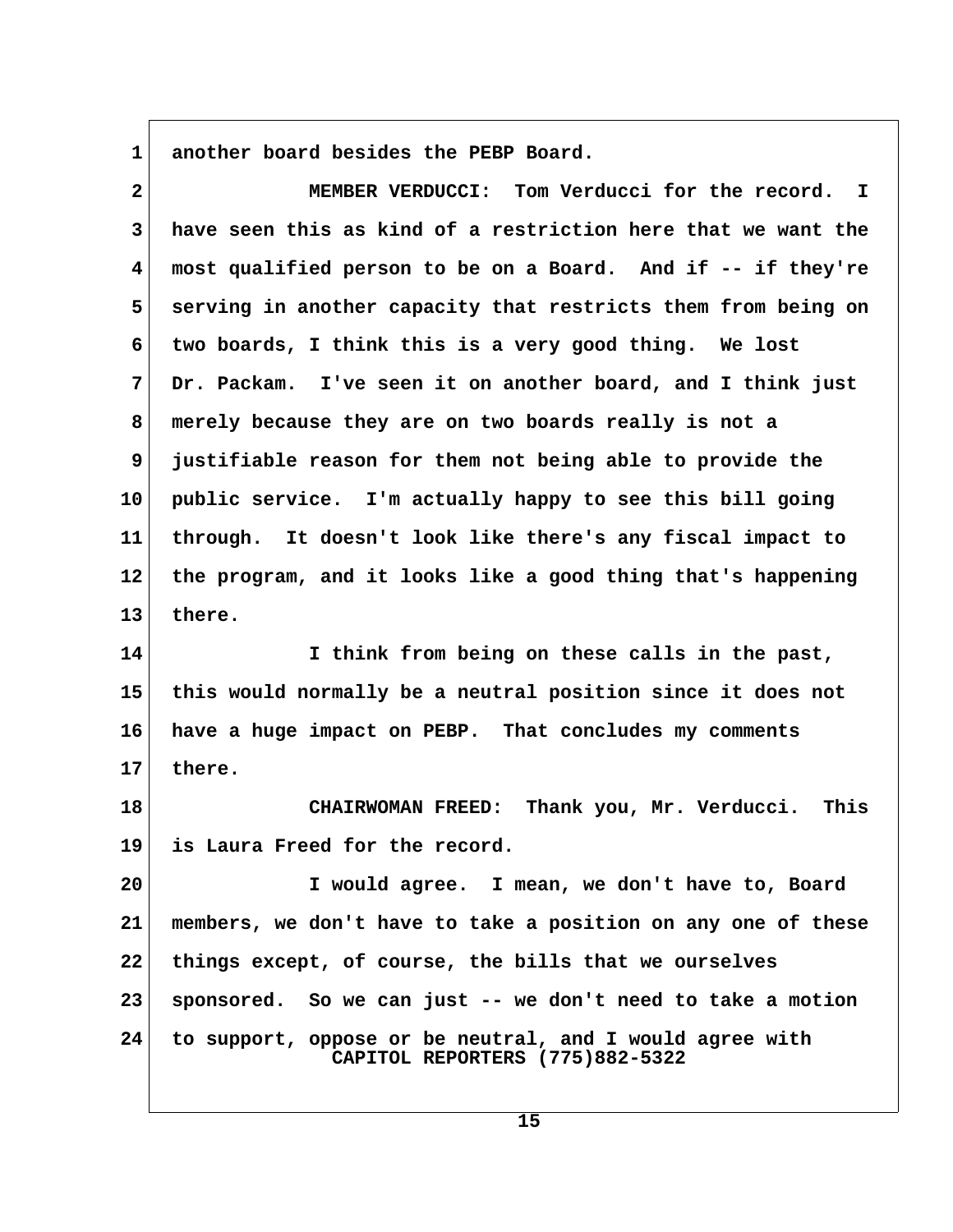**1 Mr. Verducci's comments that this -- this helps individuals 2 who might seek positions on other boards, but it neither 3 helps nor harms PEBP as an organization. So I feel neutral 4 about this one myself. 5 MS. RICH: For the record, Laura Rich. 6 Chair Freed, maybe you can -- you can clarify 7 this, but in my experience usually state agencies typically 8 don't get up and in, you know, in opposition or, you know, in 9 either way it's usually a neutral stance. However, we can 10 provide testimony to, you know, to further the explanation as 11 to why we, you know -- 12 CHAIRWOMAN FREED: Right. 13 MS. RICH: -- where we stand. 14 CHAIRWOMAN FREED: Gotcha. 15 MS. RICH: But typically it would always be in a 16 neutral position. 17 CHAIRWOMAN FREED: This is Laura Freed. 18 That is absolutely correct. Historically 19 agencies offer testimony in the neutral position as subject 20 matter experts and might approach the sponsors or other 21 stakeholders in a given bill to explain where in this case 22 PEBP would be coming from. But in this case, I mean, PEBP 23 doesn't need to come from any particular position on Assembly 24 Bill 2, so. CAPITOL REPORTERS (775)882-5322**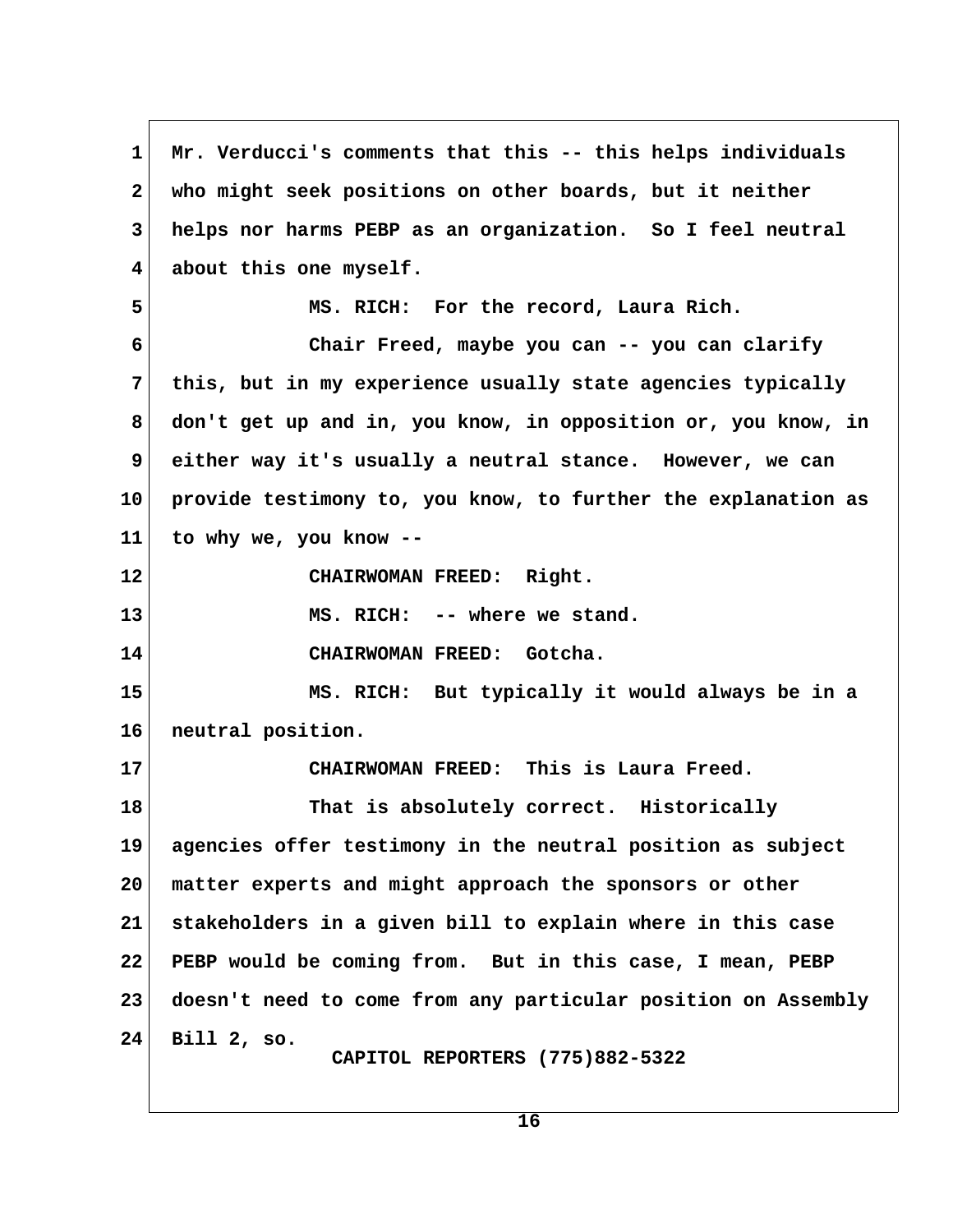**1 MS. RICH: Okay. So if there is no further 2 comment on that one I will move on to AB39. This bill 3 revises provisions relating to public records. It is a 4 public safety bill. Existing law requires that all public 5 records be available to the public during office hours. 6 Basically what this bill does is it defines what 7 a public record is. And what does that mean? It's all 8 recorded information, made or received in connection with the 9 transaction of public business. I think this bill really 10 applies to any state agency, you know, where I think every 11 state agency is probably looking at this and tracking this. 12 I don't see this as affecting PEBP any 13 differently than it did -- you know, than it does today. We 14 are obviously subject to public records request and, you 15 know, and will abide by those, you know, at any time. So, 16 you know, I don't -- I don't see any issues here with this 17 one. It was -- it looks like it was -- it has not been 18 presented yet. So we're just kind of watching it at this 19 point. 20 CHAIRWOMAN FREED: Thank you. 21 Board members, any questions about this one? 22 MEMBER VERDUCCI: Yeah, Tom Verducci for the 23 record. 24 Do we see any fiscal impact here in terms of CAPITOL REPORTERS (775)882-5322**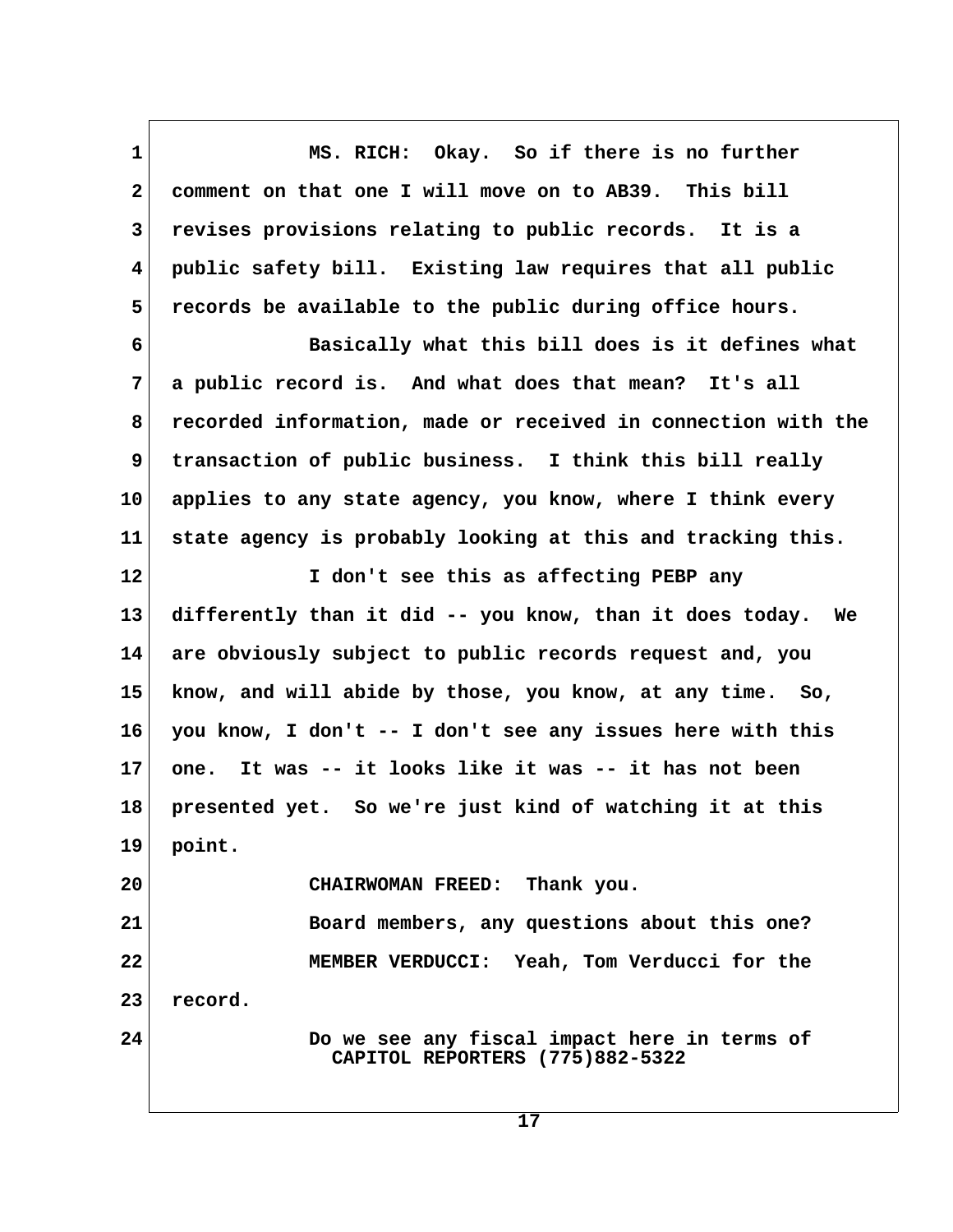**1 additional costs with the records? It's not real clear in** 2 the notes I'm reading at here.  **3 MS. RICH: For the record Laura Rich. 4 No, I don't think that this is going to impact. 5 You know, we're not going to place a fiscal note on this. 6 It's, you know, we are subject to public records request. 7 And so we just, we follow those accordingly. We don't 8 anticipate a major cost to that. You know, some of these 9 public records are more work than others but there's 10 always -- there's requirements attached to each of the public 11 record requests that comes in. 12 MEMBER VERDUCCI: Thank you very much, Executive 13 Officer Rich. I don't think there's any position we really 14 should take there unless there's something I'm overlooking. 15 CHAIRWOMAN FREED: This is Laura Freed. I would 16 agree with that. 17 You know, this somewhat narrows the definition of 18 public record, but it doesn't change the fact that all of us 19 are subject to public records request, and then public 20 records law itself doesn't change that much. So it's just 21 another one I think that, you know, the Board can safely 22 remain neutral on. 23 MS. RICH: Okay. So moving on to Assembly Bill 24 48, this is the PEBP bill and I presented on this on the -- CAPITOL REPORTERS (775)882-5322**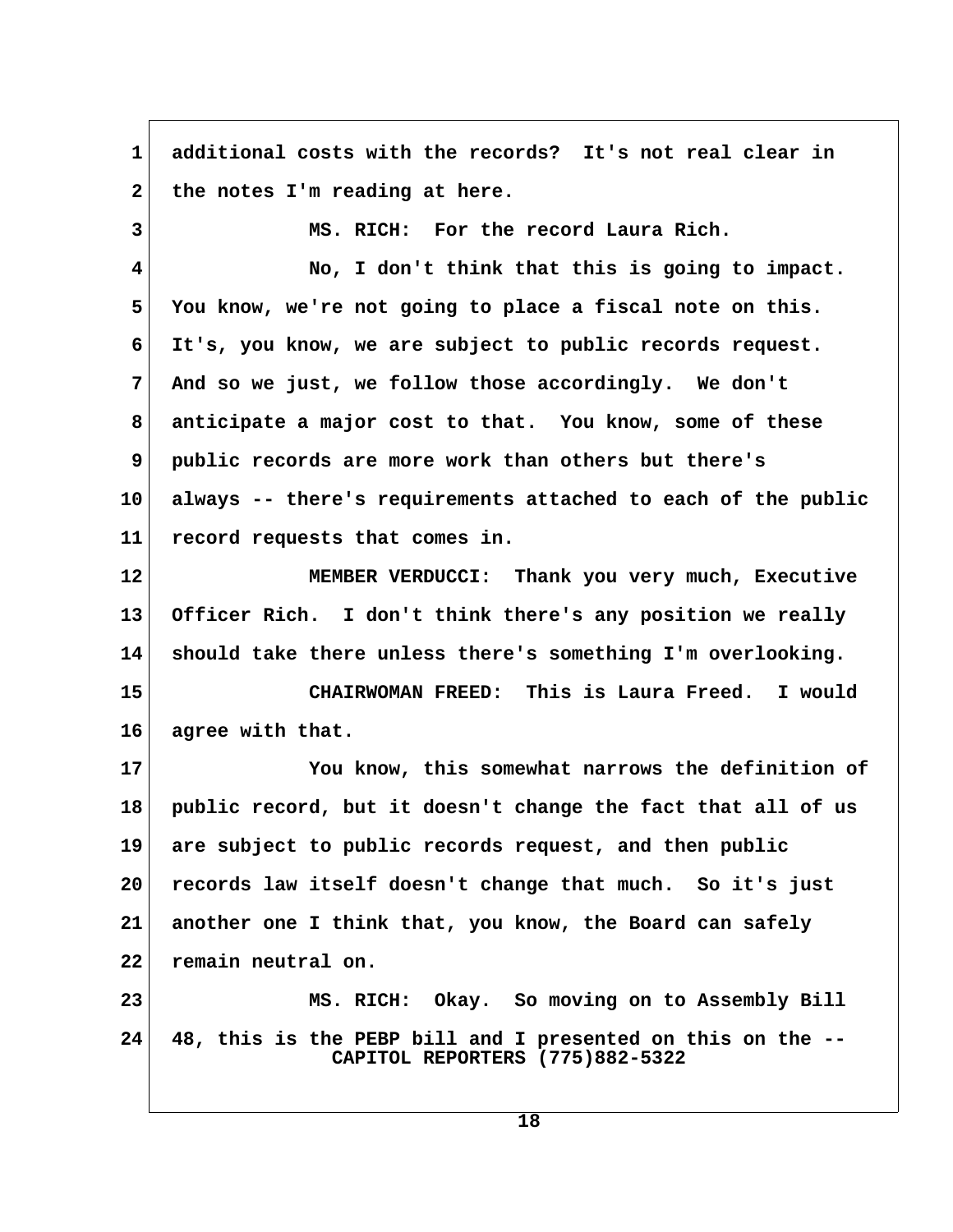**1 on February 26th I presented the bill, and it was -- there 2 was work session on it yesterday. There were no questions 3 that came up during that work session. However, during the 4 presentation one of the requests that the committee made was 5 the fiscal impact on local government. So we know that it 6 does not have a fiscal impact on.**

 **7 And let me back up just for those Board members 8 who are not aware of what AB48 is. It was the bill that the 9 PEBP Board produced to fix the non-state Medicare retirees 10 situation. So the -- the non-state Medicare retirees today 11 do not have a one shot chance to come back sort of like the 12 state retirees do.**

**13 So for example, if a Medicare retiree is on the 14 Medicare Exchange and they are approached by another plan, 15 let's say an ARP plan or, you know, senior -- Senior Plus, 16 you know, Care Plan or something like that, they -- they are 17 then asked -- they say, you know, hey, we can save you \$10 on 18 this plan if you move. And so they are like great, that's 19 ten bucks that we can save. I will enroll in this new plan. 20 And what happens is they enroll directly with the carrier and 21 not through the Medicare Exchange and so they are no longer 22 on PEBP. And so when this happens they terminate and they 23 lose their HRA benefits, their life insurance, basically 24 every -- every long-term benefit that they have worked for. CAPITOL REPORTERS (775)882-5322**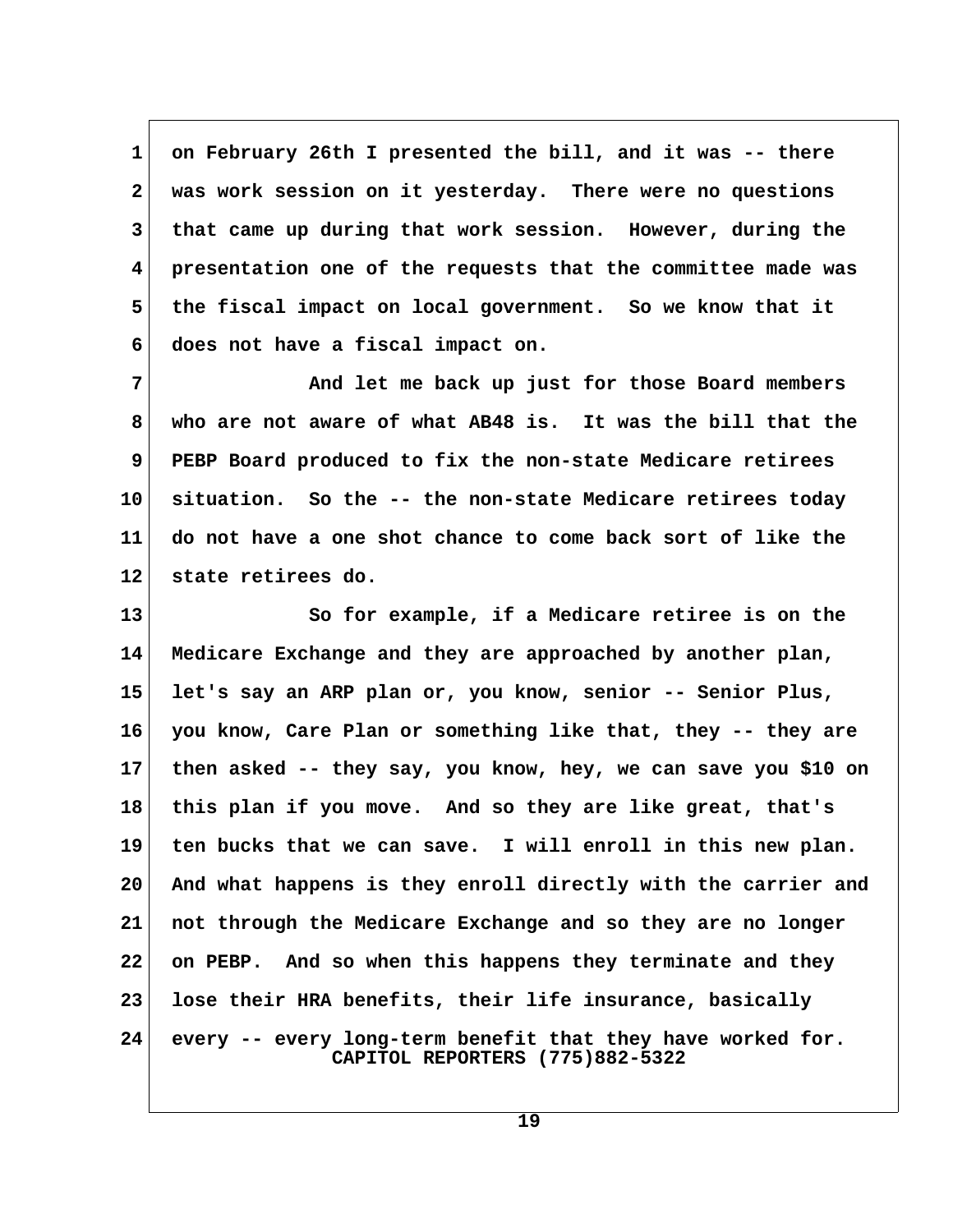**1 In the case of a state retiree the statute 2 specifically gives them one period of time where they are not 3 covered but they are -- that does not apply for the non-state 4 retirees. So that being said the -- the committee had asked 5 for the impact on the non-state or on the local governments 6 and so thankfully Cari and all of the accounting staff, they 7 went through and put the hours and hours worth of effort to 8 go through each one of those potential terminated members, 9 and there were over 1,000 of them and figured out where they 10 came from, how many years of service, the average years of 11 service and we were able to put together an estimated impact. 12 So we did produce that.**

**13 And I think there was some concern from those 14 certain committee members who thought there might be a 15 potential impact to the local governments, and they had some 16 concerns with that. So there were some no votes but it did 17 pass committee.**

**18 CHAIRWOMAN FREED: Okay. So this is Laura Freed. 19 So just to recap, Assembly Bill 48 received a due 20 pass out of Assembly Government Affairs yesterday. It goes 21 to the full assembly. I do not see any fiscal notes placed 22 on this bill by local governments. And, again, I mean, LCB 23 staff is pretty judicious about sending it out to everybody 24 who might be affected by a bill. And, of course, every CAPITOL REPORTERS (775)882-5322**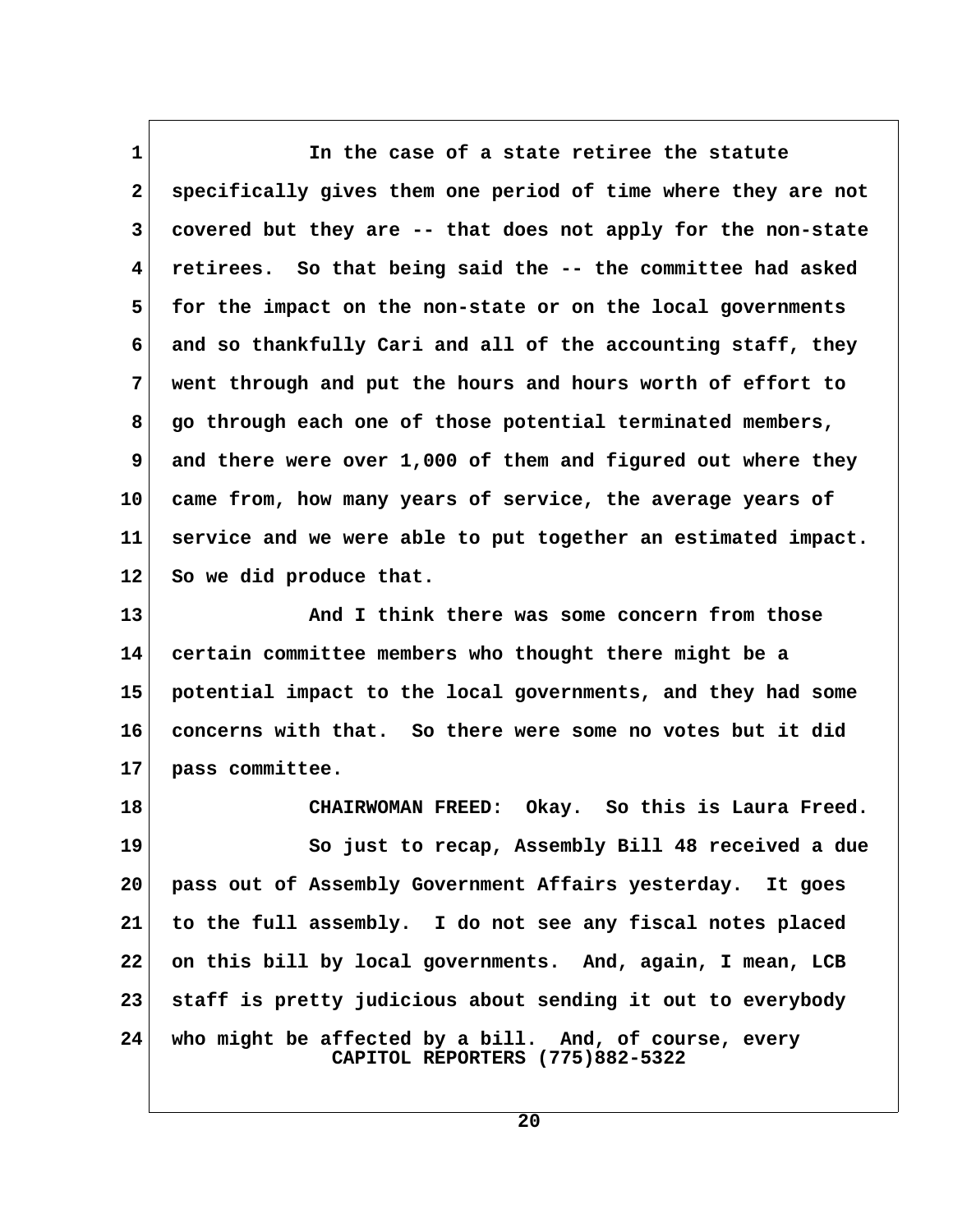**1 stakeholder has the ability to put on an unsolicited fiscal 2 note. 3 So was there any testimony from the locals that 4 this would have an impact or was this something that came 5 straight from the Government Affairs members themselves? 6 MS. RICH: So Laura Rich for the record. 7 There was no testimony. This was -- these were 8 questions that came from the committee members themselves. 9 CHAIRWOMAN FREED: I see. 10 MS. RICH: And, you know, quite honestly, I don't 11 know these local governments have been following close enough 12 to even understand what is happening. I mean, the only 13 public testimony besides, you know, RPEN and some of the 14 regular followers of PEBP, there was some public testimony 15 and it was thank you for letting retirees come back on in 16 opening the floodgates which obviously was not -- it was 17 incorrect. 18 That is not what we're doing here. We are not -- 19 we are not doing that in this bill. This is only allowing 20 those that have been terminated to come back, that giving 21 them that one time opportunity. 22 CHAIRWOMAN FREED: Okay. Laura Freed for the 23 record again. 24 This is -- Board members, this is our own bill CAPITOL REPORTERS (775)882-5322**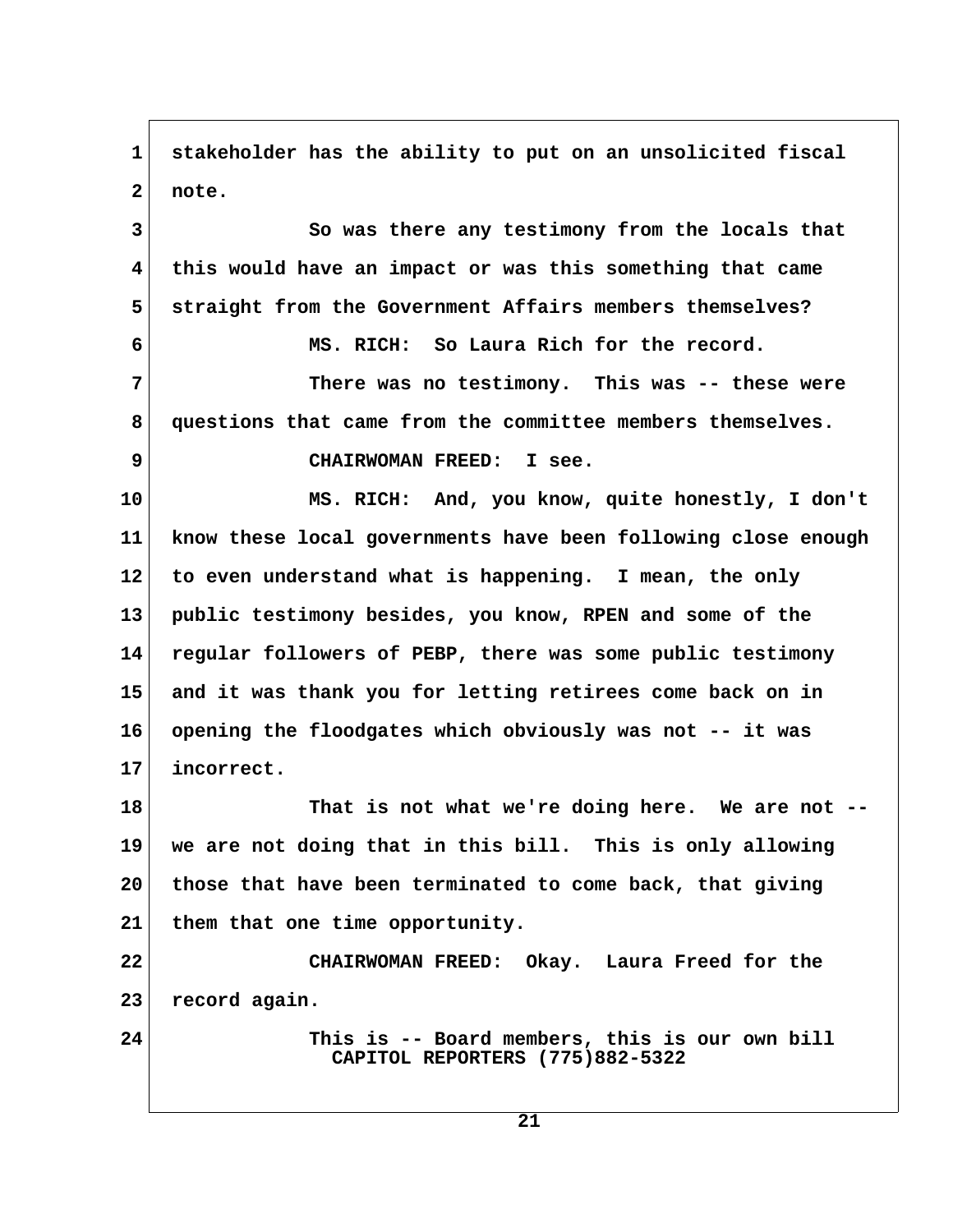**1 which not all of you obviously we're here last year when we 2 voted to put this forth as a BDR to the Governor's office and 3 was subsequently approved and then approved for drafting. 4 So in that sense I would like the Board to -- to 5 take a position on this one. This to me is a fairness bill 6 that in giving the retirees, the Medicare retirees who make a 7 mistake by not using the Exchange officially, giving them one 8 shot the same way that actives would have one shot to come 9 back as retirees or former actives I guess I should say more 10 precisely. 11 So with that other questions for Ms. Rich from 12 the Board? 13 MEMBER VERDUCCI: Well, this is Tom Verducci 14 again for the record. 15 You know, I wanted to point out that I -- I work 16 on another plan with the county here in Nevada, and I ran 17 into this situation just the other day where someone at age 18 65 went on the Exchange and she really regretted it. She had 19 to give up her HSA contributions and was understanding about 20 it. But, you know, this is really our bill. It pertains to 21 PEBP. And, you know, once in a lifetime could be a bit 22 restrictive as we heard in the public testimony, but I think 23 this is our bill. I think we should be supportive by all 24 means and that's my comment. CAPITOL REPORTERS (775)882-5322**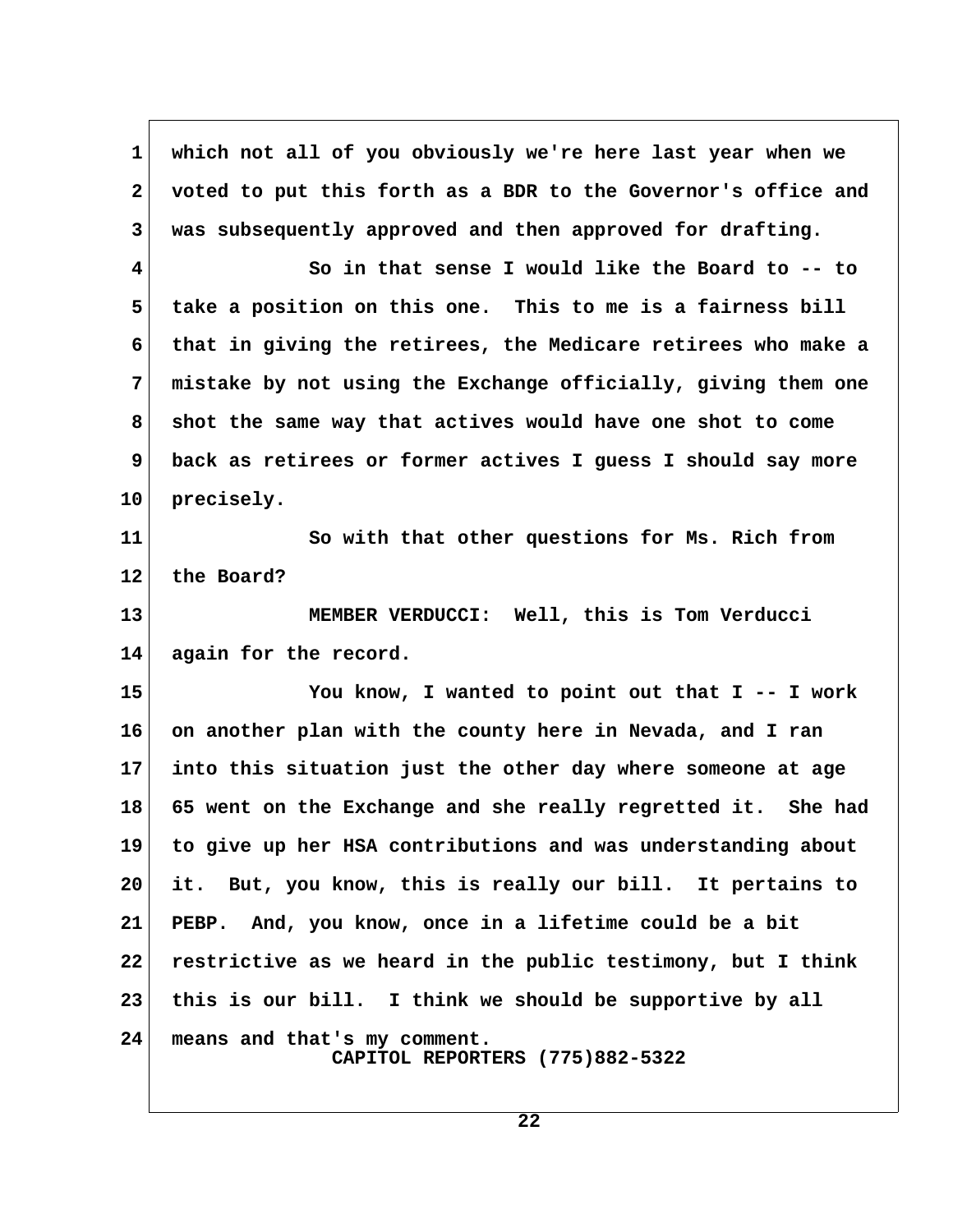**1 CHAIRWOMAN FREED: Okay. Everybody is so quiet** 2 today.  **3 MEMBER VERDUCCI: You know, Tom Verducci again. 4 Sorry to keep chiming in here. 5 But I think as we go through these this should be 6 one that really the -- I think the Board would -- would 7 really want to support, and I think this is going to provide 8 relief to a situation that's been around for a long time that 9 we needed a legislative change to make it occur. So I am all 10 for supporting AB48. 11 CHAIRWOMAN FREED: Well, if that's a motion. 12 I'll second it, Mr. Verducci. 13 MEMBER VERDUCCI: Yes. So moved, Chair Freed, as 14 a motion. 15 CHAIRWOMAN FREED: Seconded. Okay. So the 16 motion before the Board is to express its support for 17 Assembly Bill 48. It's been moved and seconded. All in 18 favor signify by saying aye or wave your hand in your little 19 box. Any opposed say no. 20 (The vote was unanimously in favor of the 21 motion.) 22 CHAIRWOMAN FREED: Great. Motion carries. 23 Thanks guys. 24 All right. Let's move on to Assembly Bill 178. CAPITOL REPORTERS (775)882-5322**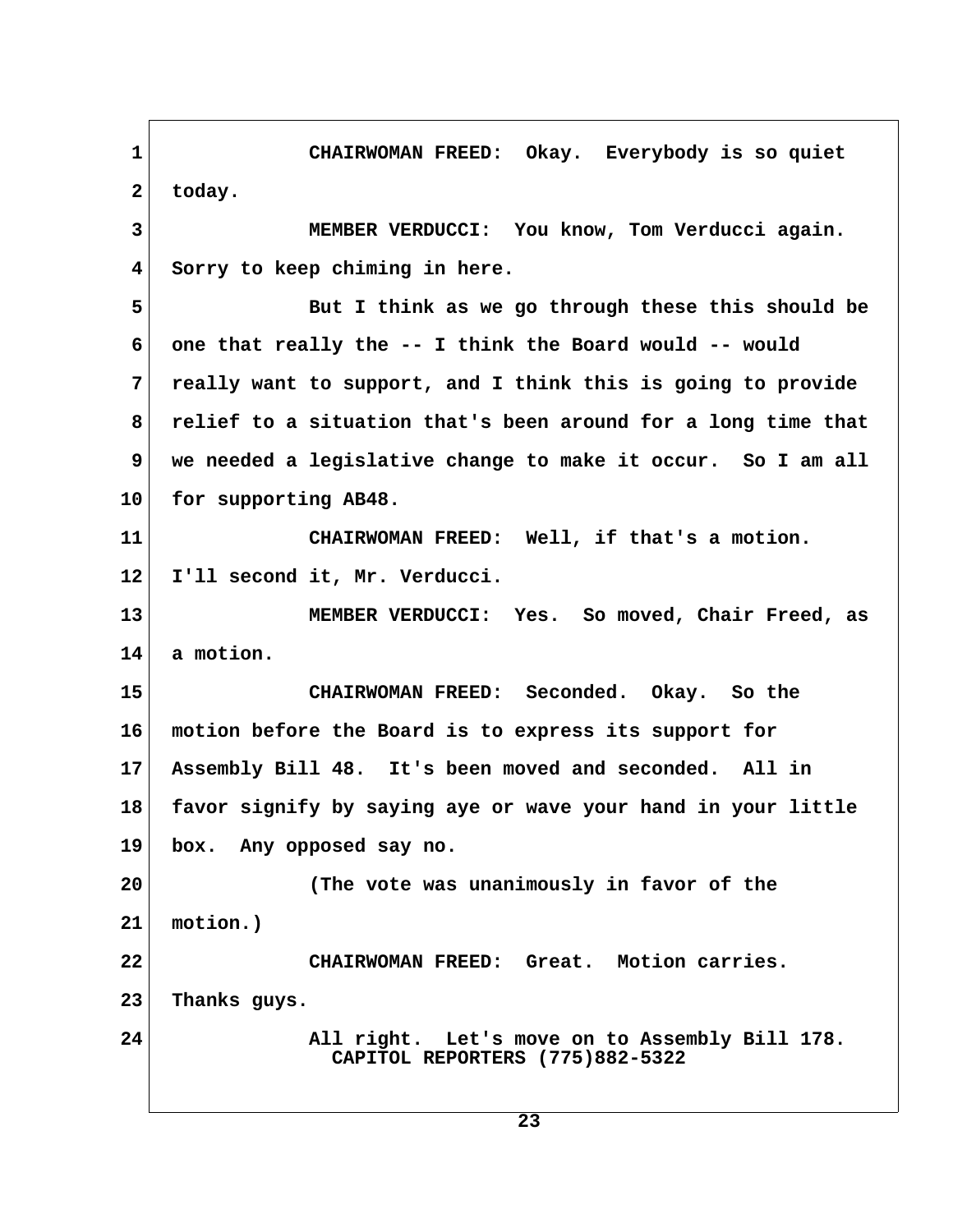| 1            | MS. RICH: All right. Laura Rich for the record.                                                |  |
|--------------|------------------------------------------------------------------------------------------------|--|
| $\mathbf{2}$ | So Assembly Bill 178, this bill requires an                                                    |  |
| 3            | insured to take certain actions relating to the acquisition                                    |  |
| 4            | of prescription drugs for an insured who resides in an area                                    |  |
| 5            | where a declared disaster or state of emergency is in effect.                                  |  |
| 6            | So, you know, when I read this the first thing I did actually                                  |  |
| 7            | was thank you, Ms. Fox, who, Vice Chair Fox, who is a                                          |  |
| 8            | pharmacist. She reminded me that this was already in effect                                    |  |
| 9            | and this was actually a regulation or an emergency regulation                                  |  |
| 10           | that was passed early on to -- to just adjust for the,                                         |  |
| 11           | accommodate for the -- the pandemic situation that we were                                     |  |
| 12           | in.                                                                                            |  |
| 13           | So what it does is it waives restrictions on the                                               |  |
| 14           | time period which a prescription may be refilled during a                                      |  |
| 15           | state of emergency. There is no fiscal impact on this.                                         |  |
| 16           | There's basically no plan rules are, you know, are waived.                                     |  |
| $17\,$       | So every -- all of the plan rules are applied appropriately.                                   |  |
| 18           | So in these cases there would not be any fiscal impact to the                                  |  |
| 19           | program should someone, you know, receive their prescription                                   |  |
| 20           | ahead of time.                                                                                 |  |
| 21           | So this bill was -- it has not been presented yet                                              |  |
| 22           | but because there's -- you know, we don't see any concerns                                     |  |
| 23           | with it. There's no fiscal impact. This has been going on                                      |  |
| 24           | since -- since the emergency regulation was passed and this<br>CAPITOL REPORTERS (775)882-5322 |  |

 $\sqrt{ }$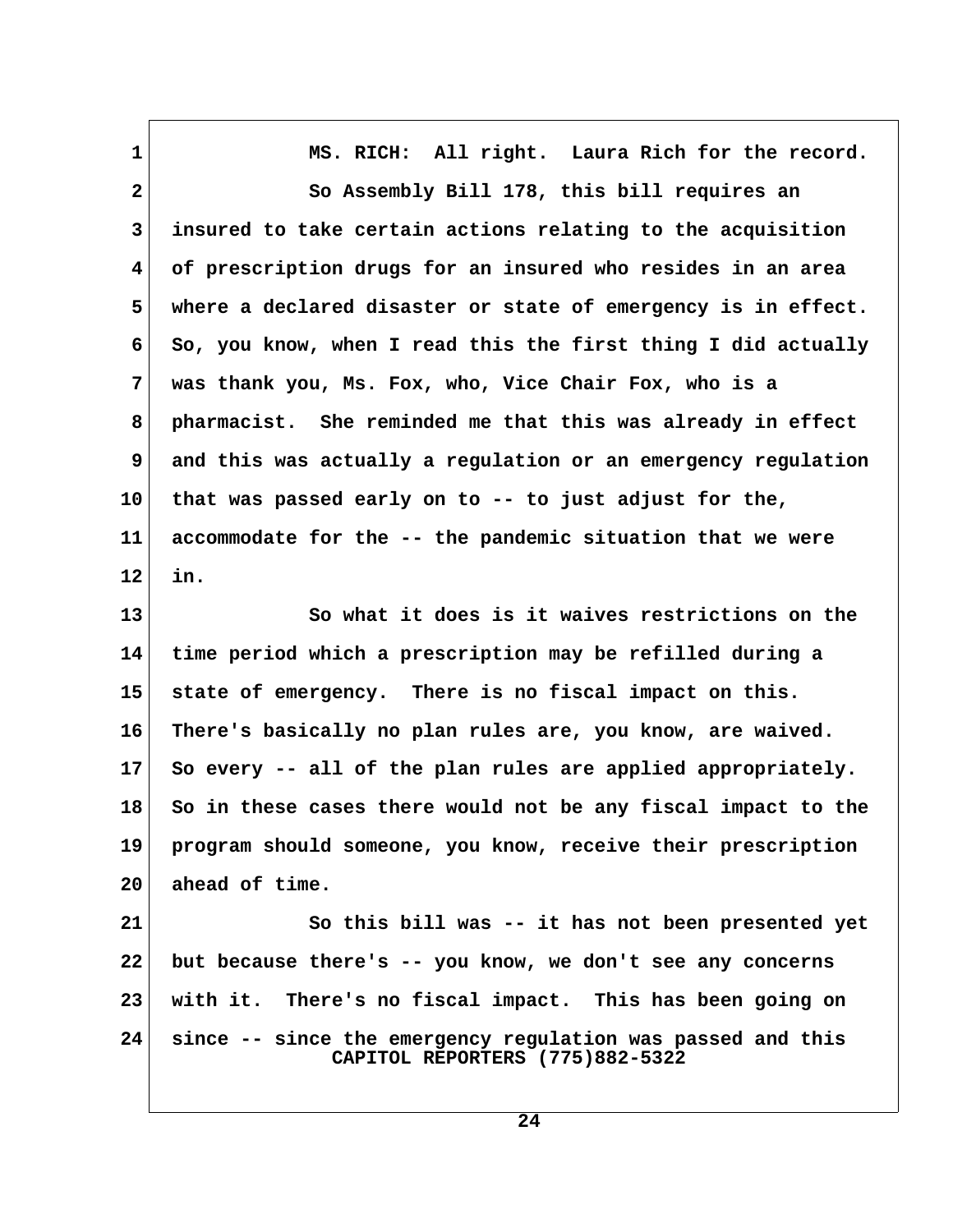**1 has already been in effect really and it was just to codify 2 it. 3 So I think that, you know, it's something we're 4 watching but it is not something we're super concerned about 5 at this time. 6 CHAIRWOMAN FREED: Thank you for that. 7 Board members, questions, comments? 8 MS. RICH: All right. So I think we can move on 9 to -- 10 CHAIRWOMAN FREED: Yeah, I think so. 11 MS. RICH: -- AB181. So is Assembly Bill 181, it 12 revises provisions relating to mental health. Really the 13 only affect that this has on PEBP is that we are required to 14 submit a report to the Division of Insurance, so the 15 Commissioner of the Division of Insurance. There's some 16 other -- there's some other parts of this bill that proposes 17 some changes to, you know, facilities and the regulation of 18 providers and things like that. 19 But as far as PEBP is concerned the only thing 20 that really affects it is the requirement to produce a report 21 that includes information relating to mental health 22 treatments for each health benefit plan that provides 23 coverage to residents in Nevada. 24 We asked our vendors and it does not look like CAPITOL REPORTERS (775)882-5322**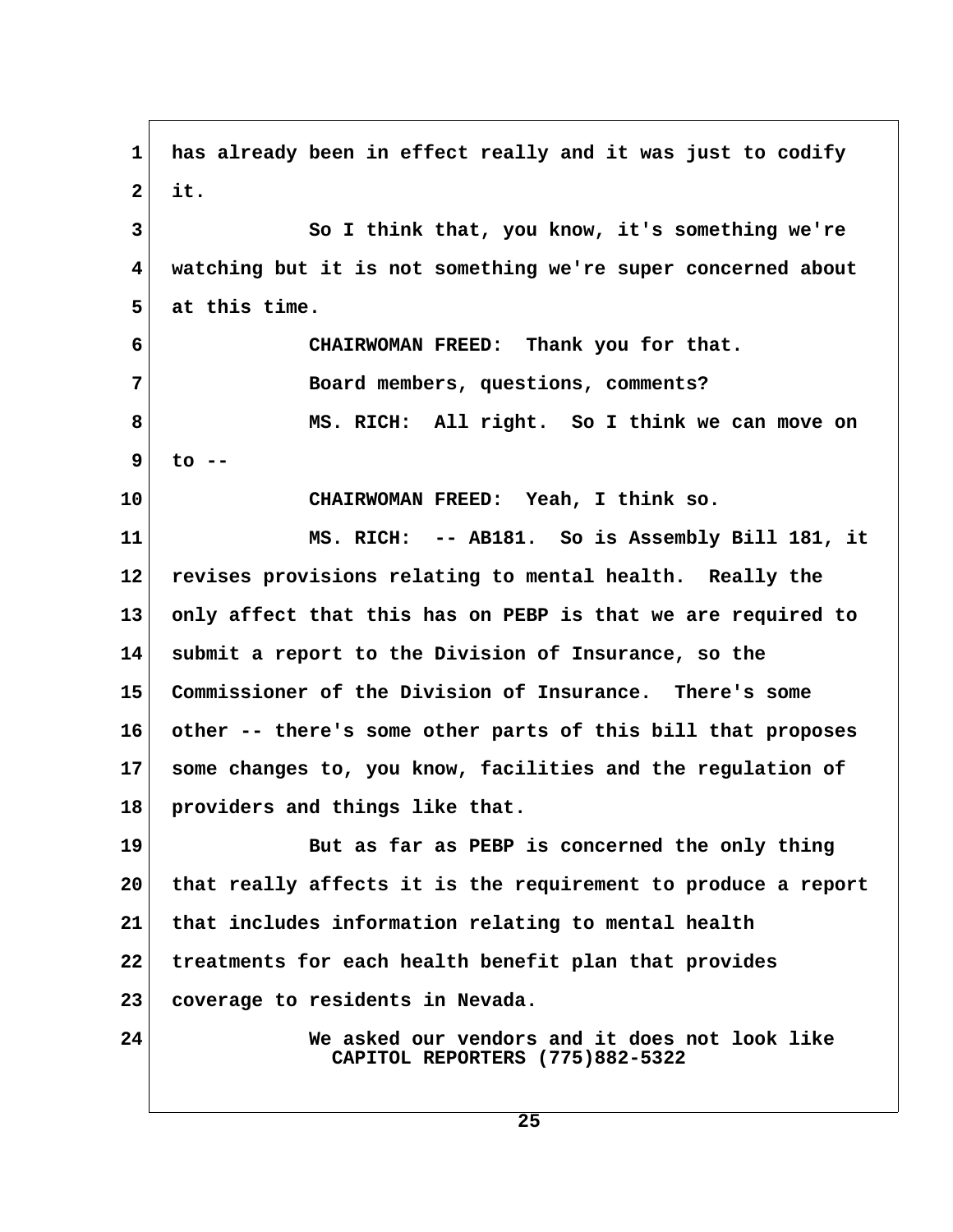**1 this report is going to -- it's going to come at no cost. 2 And so, again, we do not have a fiscal note on this. I think 3 it's a pretty easy requirement to meet. The bill was 4 presented on March 8th to the Assembly Health and Human 5 Services Committee. Again, it's something we're watching but 6 it's not something that we are very concerned about at this 7 time. 8 CHAIRWOMAN FREED: Okay. Laura Freed for the 9 record. 10 Board members, questions, comments? Okay. So 11 just to clarify we're going to have the vendors do this at no 12 cost to PEBP. It's not a staff duty if this bill passes. 13 MS. RICH: Correct. This would be -- 14 CHAIRWOMAN FREED: Okay. 15 MS. RICH: -- a vendor -- we don't have access to 16 claims. So this would be a vendor responsibility. 17 CHAIRWOMAN FREED: Understood. Thank you. 18 MS. RICH: Okay. So Senate Bill 40, this is a 19 bill that is -- that was brought forth by the Patient 20 Protection Commission. It basically establishes in all payer 21 claims database. And so this is, and I've actually I've 22 spoken to the executive director of the PPC about this and 23 have been working with her on it. 24 The goal is to move towards establishing a cost CAPITOL REPORTERS (775)882-5322**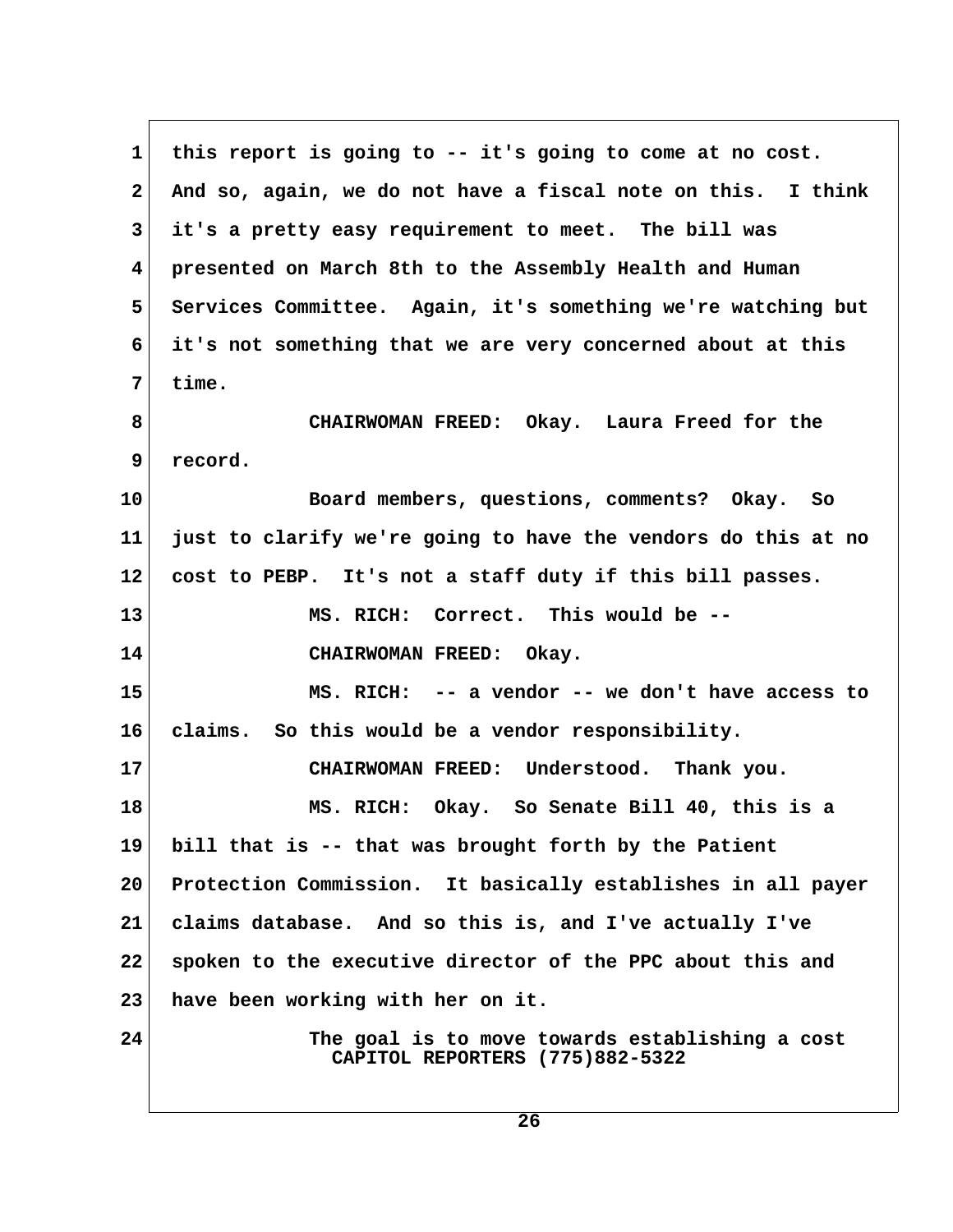1 transparency database in our state. This is something that  **2 lots of states are doing right now. This is -- a lot of 3 states are moving towards this model to better understand 4 healthcare and the cost of healthcare and move towards that 5 cost transparency that I think everybody is looking for. And 6 so what this does, SB40 really establishes, you know, the -- 7 the regulations behind establishing that all payer claims 8 database.**

 **9 So PEBP, I do not feel personally that there's 10 going to be a fiscal impact on this because we are in the 11 fortunate situation that we are going out to bid for the 12 vendors that would be supplying this information. And so we 13 can easily put this in a solicitation as a requirement of 14 these vendors that they must produce a claims file that is 15 shared with the -- you know, this -- whether it's DHHS or 16 patient protection, however it's established, that it is 17 shared with that all payer claims database, whoever is 18 managing that.**

**19 So in the past I know last session we did, the 20 reason we had put in a cannot be determined fiscal note is 21 because in the past we did actually ask our pharmacy benefit 22 manager and our third party administrator for a cost 23 analysis, you know, how much this would cost the program 24 to -- to initiate. CAPITOL REPORTERS (775)882-5322**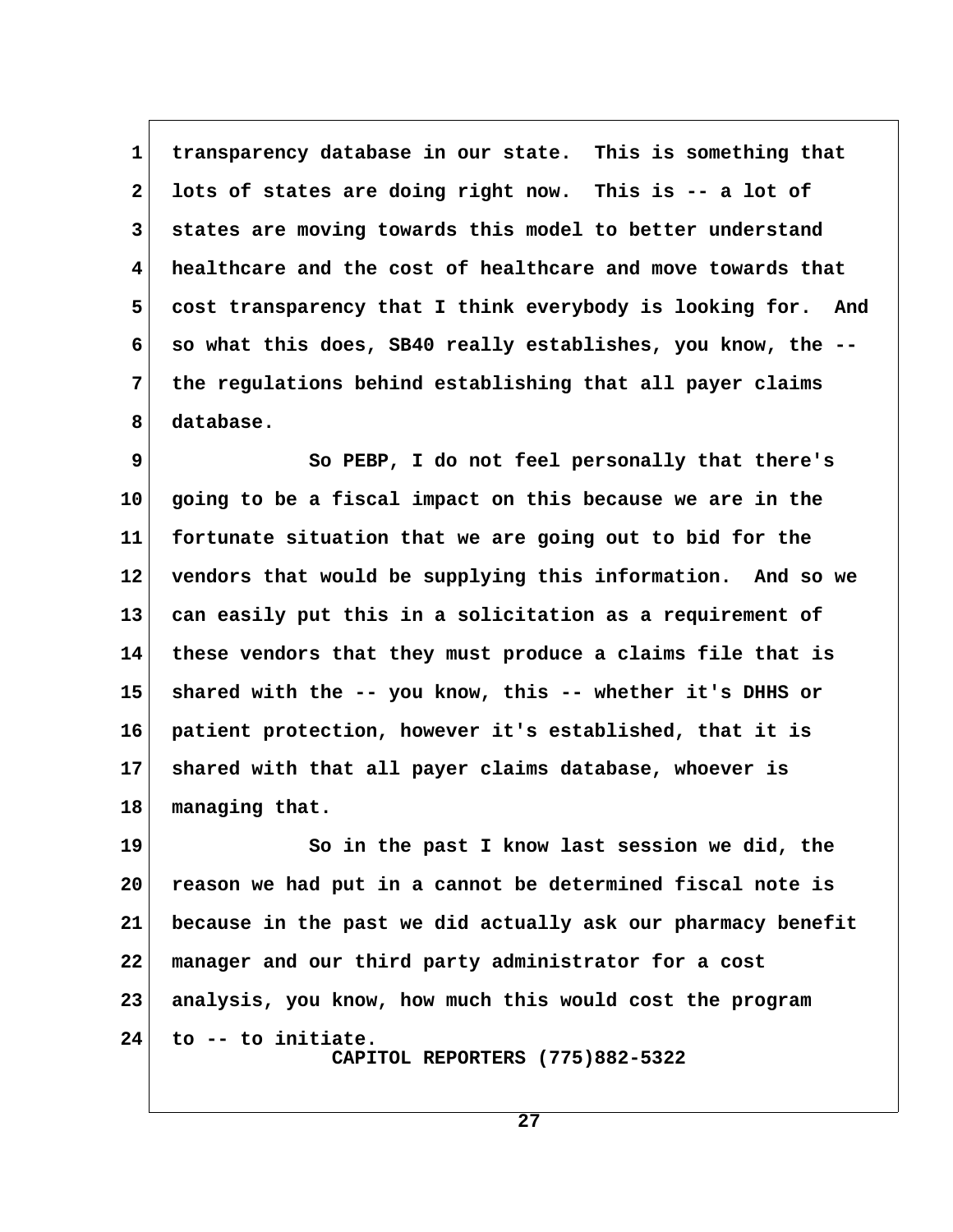**1** The cost at the time two years ago was \$100,000  **2 and I think it's -- I think that's quite high. I think we 3 can actually do this at no cost moving forward, but that is 4 why we put a cannot be determined because we need to 5 understand what the requirements are of the -- this -- the 6 system requirements, right.**

**7** So if it's a very simple claims dump then in the  **8 final layout is a fairly standard final layout that all 9 payers database is requesting, that's going to be fairly easy 10 and that's probably a requirement that we can just put in the 11 solicitation and hold these vendors to. However, if it gets 12 a lot more complex and somehow, you know, there's a lot more 13 work that is necessary on the vendor's behalf to meet these 14 requirements then there's probably going to be some costs 15 associated with it.**

**16 So this would need to, so because this is a 17 medical and pharmacy as well as dental claims database, this 18 is -- we need all of the claims to come in, and so we would 19 obviously need our third party administrator and our pharmacy 20 benefit manager to produce finals for both of those. So I 21 will stop there for questions.**

**22 CHAIRWOMAN FREED: Wow, okay. So this is Laura 23 Freed.**

**24 I noticed so if we weren't going out to bid and CAPITOL REPORTERS (775)882-5322**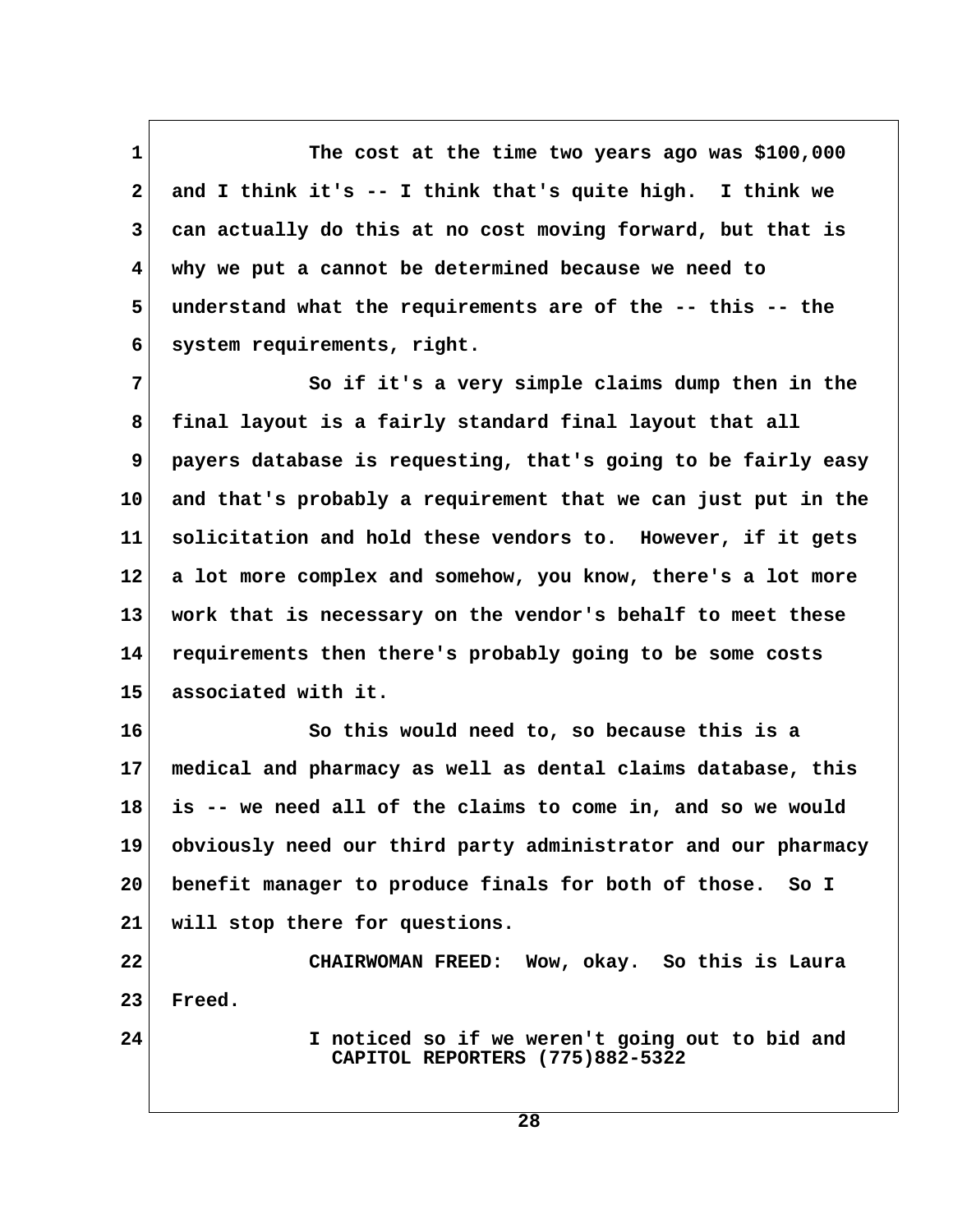**1 we're in a position of previous community requirements 2 document, in an RFP we would have our vendors all estimate 3 programming and data migration cost, right. And that seems 4 like it would be quite a bit more than the \$100,000 estimated 5 a couple of years ago. Because I noticed that Medicaid put a 6 really hefty fiscal note on this one and I was wondering -- 7 I'm going to have to sit with that one. I'm sorry. This is 8 not really a question. 9 It's sort of -- I understand why you put a cannot 10 be determined but -- okay. I guess my question then is what 11 have the discussions been that you've had with the Patient 12 Protection Commission, and are there any amendments in the 13 offing in this bill that you're aware of? 14 MS. RICH: For the record Laura Rich. 15 So the discussion I had was what -- you know, 16 what are the requirements because it's fairly easy for us to 17 get claims dump, it really is, and it's not -- the identified 18 claims dump is not going to be costly. 19 CHAIRWOMAN FREED: Okay. 20 MS. RICH: It's how they receive that, what are 21 the requirements and, you know, so that's -- that's where it 22 all lands is, you know, depends on what those requirements 23 are. Do they need a direct feed? Is this something that 24 they just put on an FDP site. You know, how is this data CAPITOL REPORTERS (775)882-5322**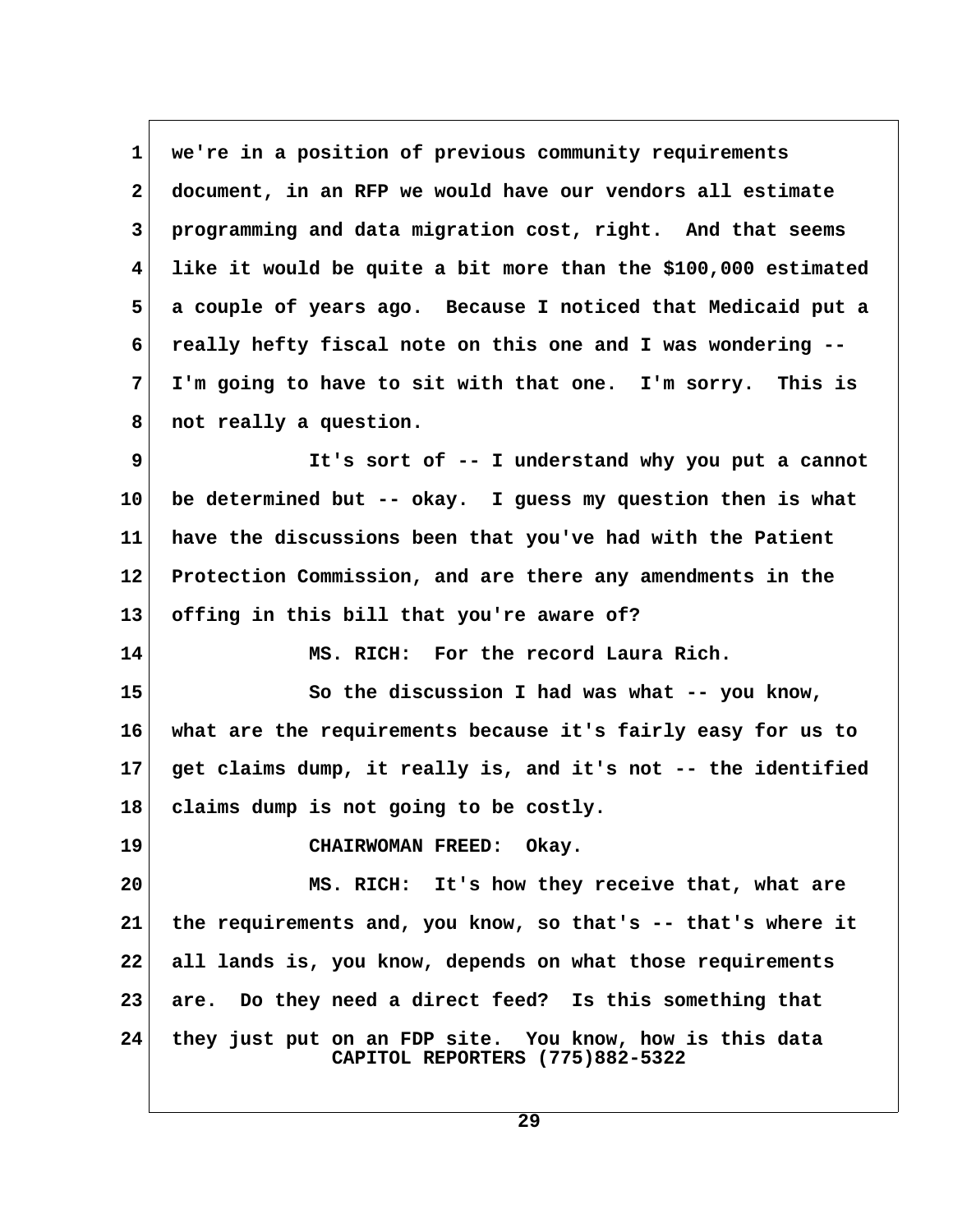**1 collected.**

 **2 And so obviously those requirements have not been 3 established yet. 4 CHAIRWOMAN FREED: Okay. 5 MS. RICH: And it's way to early in the process. 6 They really don't want to. There's not a desire to codify 7 this and to get into the nitty gritty and, you know, into -- 8 you know, they don't want to put that into statute because -- 9 CHAIRWOMAN FREED: Sure, no, that's not 10 necessarily where it belongs. 11 MS. RICH: Right. 12 CHAIRWOMAN FREED: I would concur with that. But 13 in order to cost it out you're absolutely right, we need to 14 know, you know, essentially what do you want us to do. 15 MS. RICH: Right. So that's what it all depends 16 on is, you know, if you want a claims dump that's easy and 17 that's probably -- 18 CHAIRWOMAN FREED: Right. 19 MS. RICH: -- not very costly at all, if 20 anything. We can get a claims dump fairly simple. But 21 it's -- it's how do they want to receive it and what format 22 and how do they need it and are there going to need to be 23 system requirements, you know, things like that. 24 CHAIRWOMAN FREED: Okay. CAPITOL REPORTERS (775)882-5322**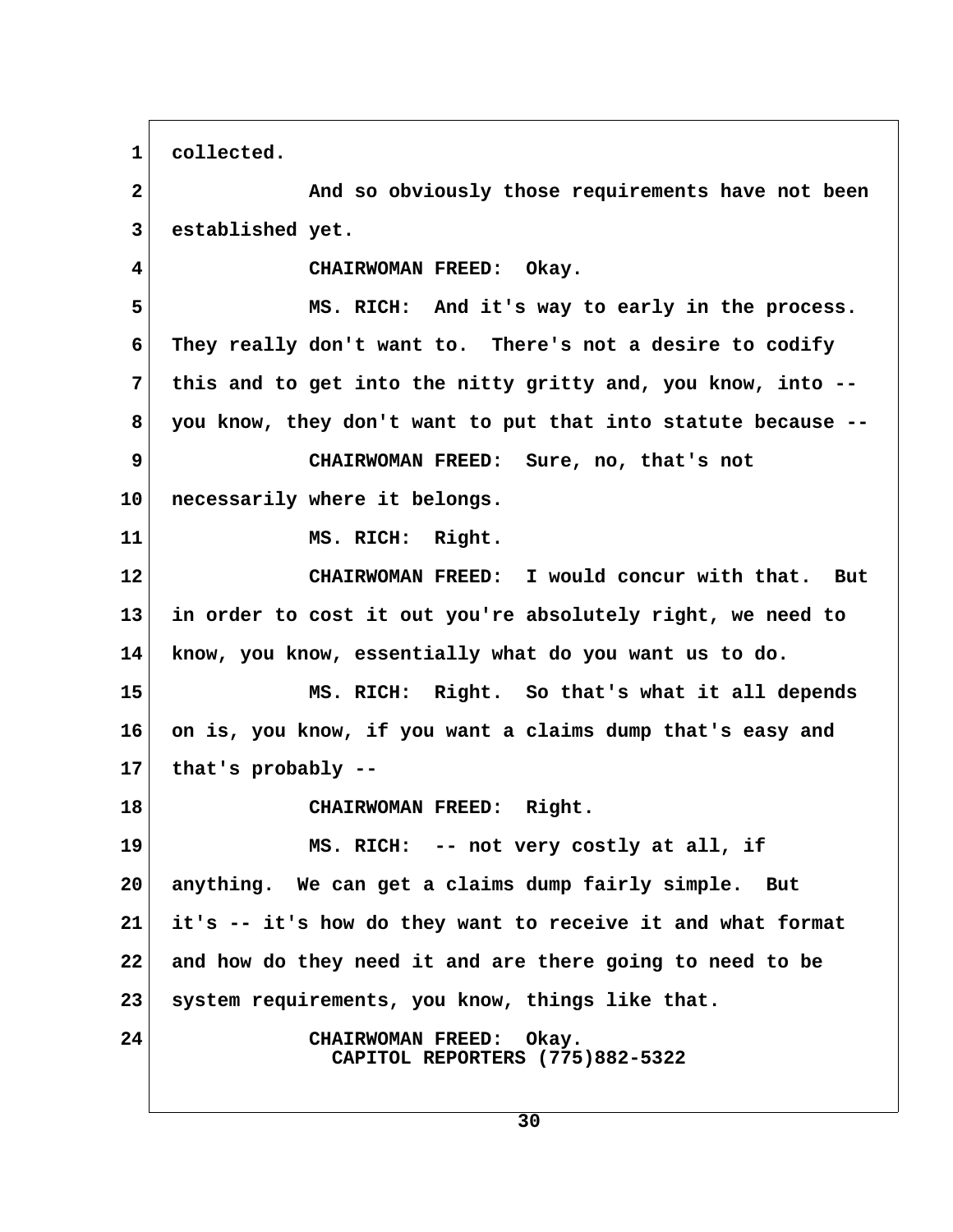**1 MEMBER KELLEY: Chairman Freed, I have a** 2 question.  **3 CHAIRWOMAN FREED: Go ahead, Ms. Kelley. 4 MEMBER KELLEY: So I work in finance, and we do 5 have a standard format, you know, for finance files. 6 Executive Officer Rich, so I'm just wondering is there a 7 standard format for this health information for the claims 8 information that that's kind of out there? Is there 9 something that we can recommend putting forward I guess? 10 MS. RICH: So for the record, Laura Rich. 11 Yes, this is something that we actually, that I 12 spoke to the executive director of the PPC about. You know, 13 Nevada is not trailblazing here. You know, there's other 14 states that have -- that have already taken steps to 15 establish this or have one, an all payer database 16 established. So there's already systems in place, and 17 there's already other states who have been doing it. There's 18 already -- you know, there are standards set already. 19 And so the expectation is that whoever in Nevada, 20 whatever vendor that Nevada gets will also have very similar 21 standards on these, you know, filed requirements. And so 22 this is obviously something that they are going to go out to 23 RFP for and, you know, will include. So it's not something 24 that -- it's something that's being considered but they want CAPITOL REPORTERS (775)882-5322**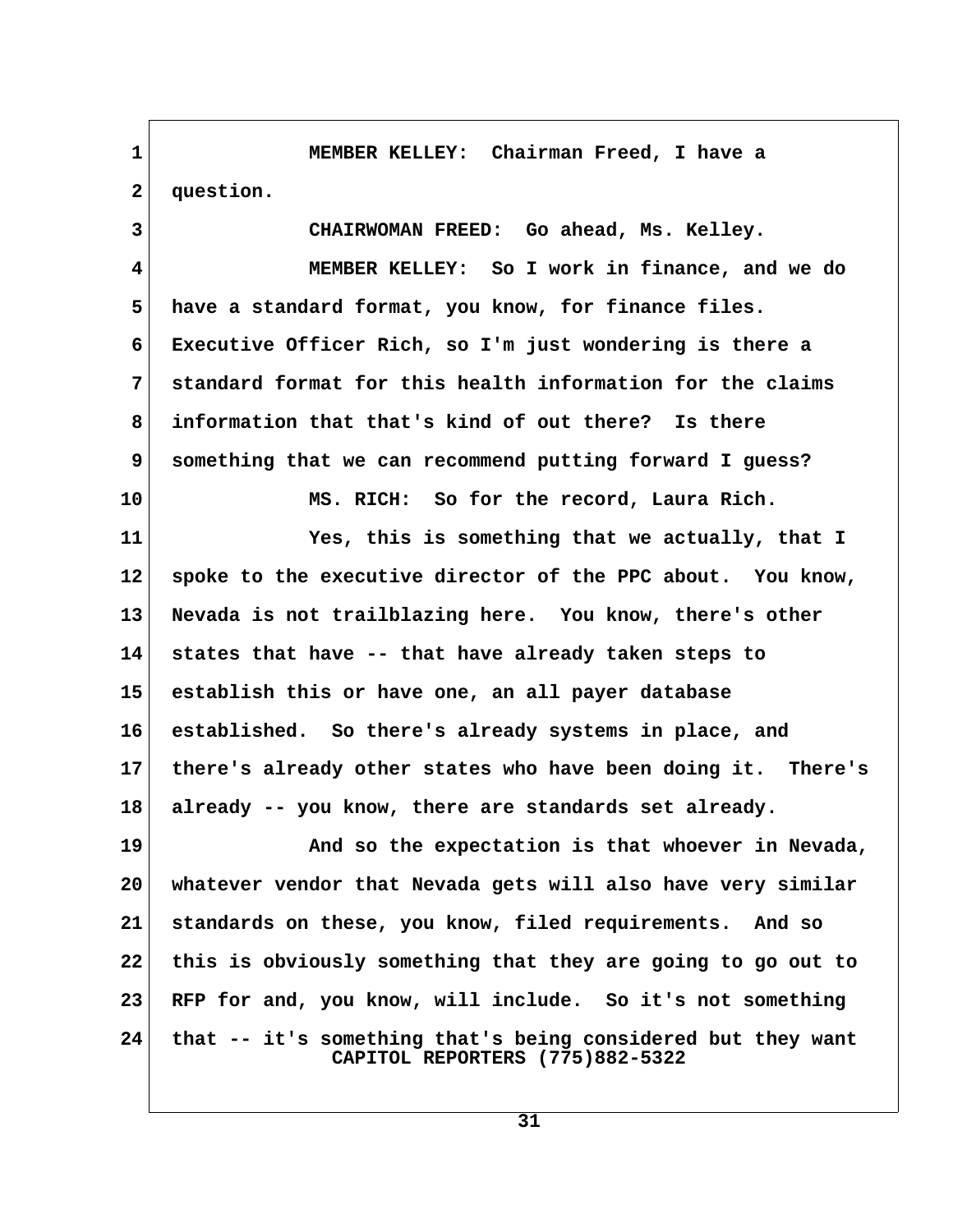**1 to stay away from, you know, putting it, the requirements or** 2 any kind of language about that in statute.  **3 MEMBER KELLEY: Thank you. 4 MEMBER VERDUCCI: Tom Verducci for the record. 5 I have a question for Executive Officer Rich. 6 As far as the required database cost of \$100,000, 7 am I reading this correctly that that's going to be paid by 8 the vendors or is that a cost to PEBP? 9 MS. RICH: For the record Laura Rich. 10 That would be a cost to PEBP. So this is 11 something outside of the scope of, you know, the contract 12 that we have today. And usually if there's any other 13 reporting or, you know, required reporting that vendors -- 14 that we ask vendors to do there usually is a cost that is 15 tacked onto it. 16 Now, this 100,000 was, it came up last session. 17 So we used the same amount. It was the same, basically the 18 same bill. Again, it's when we don't know what the 19 requirements are you have to plan for the worst I guess. 20 But, like I said, if the requirements are here's 21 a claims dump that's easy and that's probably going to cost 22 nothing. It's just when it gets more complex and you start 23 establishing, you know, the requirements of the vendor to 24 receive that data and how they need the data and if it's, you CAPITOL REPORTERS (775)882-5322**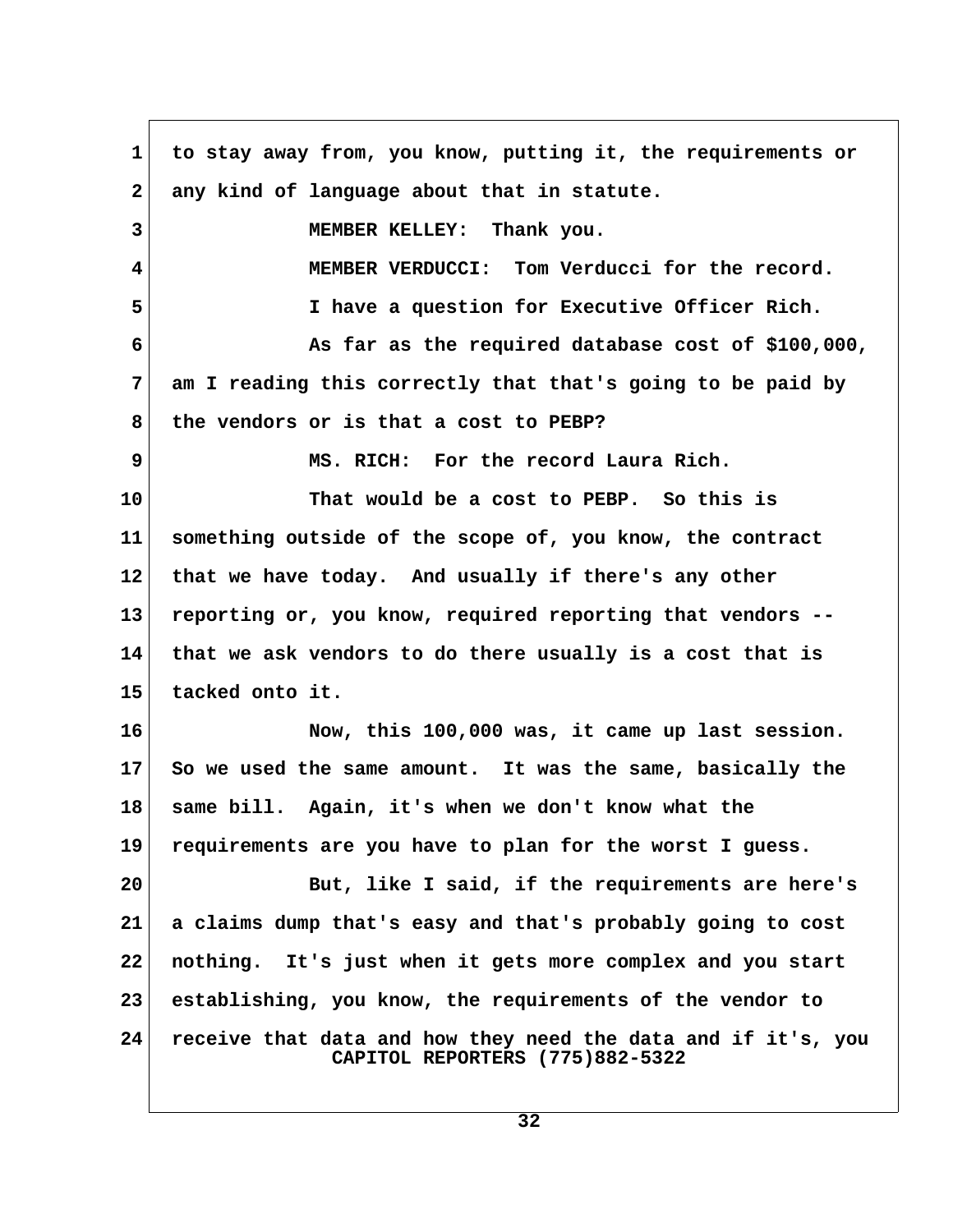**1 know, if it has to be in a certain format and you gotta make 2 system changes and things like that that's when we get 3 those -- those costs that come in. So we can't determine 4 that until those requirements are in. 5 MEMBER VERDUCCI: Therefore, the \$100,000, that 6 would be something that we did not really previously budget 7 for. And so, you know, if that's the case where does that 8 100,000 actually come from? Do we just build into it the 9 next cycle or how is it paid? 10 MS. RICH: So Laura Rich for the record. 11 That's why we're in the fortunate situation where 12 we are actually going out to bid on these contracts, and so 13 we can make them a requirement in the RFP, and so that's -- I 14 already have a note to myself that, you know, this is 15 something that we need to make sure to capture in the 16 solicitations to, you know, so we don't overlook it. 17 MEMBER VERDUCCI: Therefore, after the 18 solicitation process, this 100,000 will be shifted from PEBP 19 into the successful provider that's bidding in; is that 20 correct? 21 MS. RICH: It would be incorporated as a part of 22 their proposal, and I would assume it would be built into the 23 overall costs that they are proposing in their cost proposal. 24 MEMBER VERDUCCI: Wonderful. Thank you for CAPITOL REPORTERS (775)882-5322**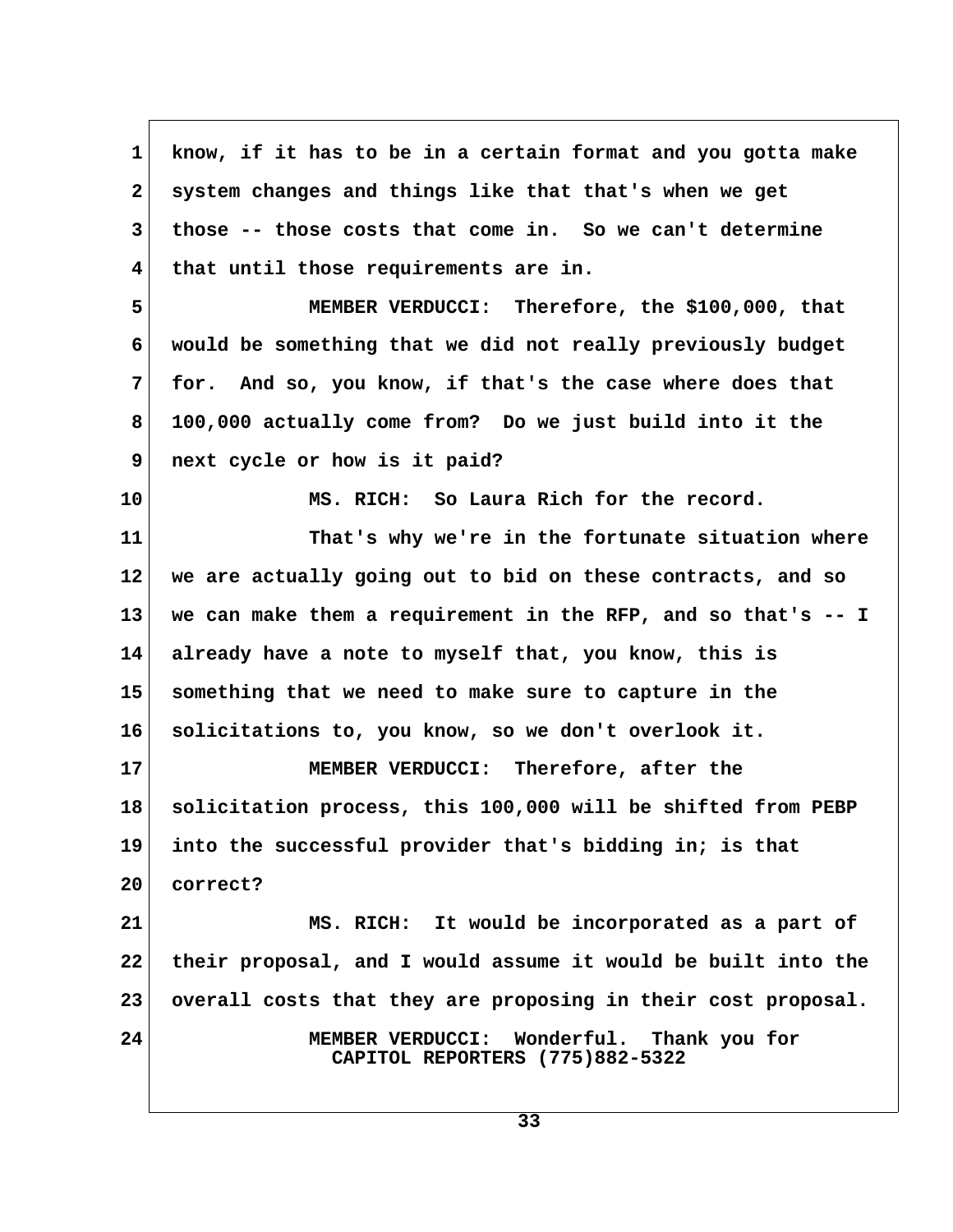**1 helping me understand that. I wasn't sure. 2 CHAIRWOMAN FREED: This is Laura Freed. 3 Well, it's going to be interesting to watch this 4 one roll out. Thank you. I guess we can move on to the next 5 one. 6 MS. RICH: All right. So the next one is Senate 7 Bill 139. This is the one that we heard a little bit of 8 public comment about. It requires certain health insurance 9 to cover the treatment of certain conditions regarding or 10 relating to gender dysphoria. 11 You know, there's -- there's a couple of things 12 on this bill. So PEBP already covers, we provide a lot of 13 these benefits already. We provide this coverage. I think 14 we, one of my staff can correct me if I'm wrong, but I think 15 we put it into place like in 2015, where, you know, we do -- 16 we cover a lot of these benefits. 17 But this adds the requirement that PEBP provide 18 these benefits or extend these benefits to those under age 18 19 and also currently cover the benefit of voice therapy which 20 is, you know, is not current or currently covered today. 21 So, you know, I know there was some discussion 22 about the fiscal note. We worked with our vendors quite 23 closely on this and looked at, you know, what could be the 24 cost of extending the coverage to those under 18. Based on CAPITOL REPORTERS (775)882-5322**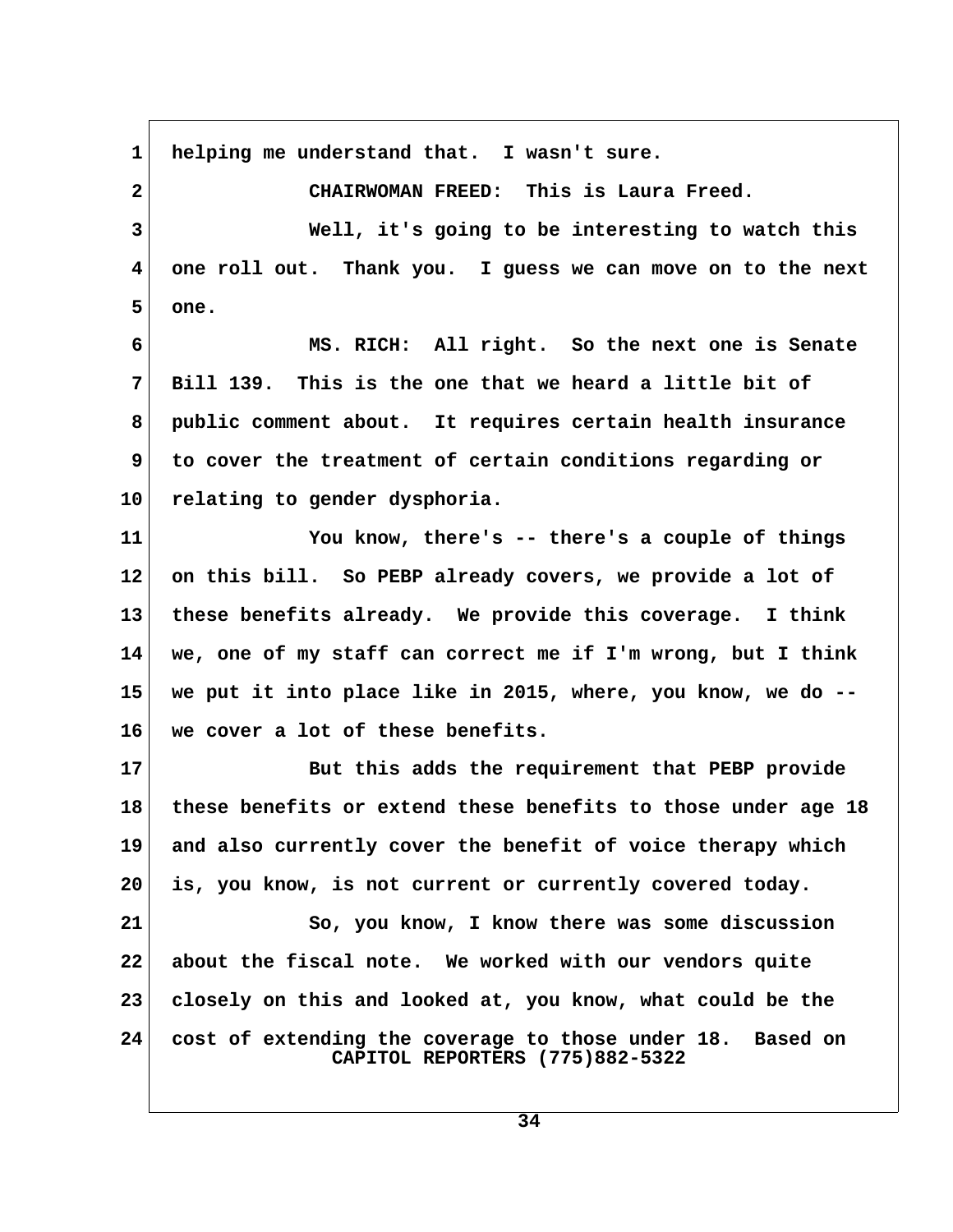1 the current claims that are in our system today and the  **2 history that, the trend history of the claims we have seen 3 over the last few years, these types of claims have been 4 steadily rising.**

 **5 I actually reached out to some of the vendors and 6 asked the question of, you know, is this -- is this type of 7 benefit typically covered in the private sector. And the 8 answer was no. And so there could be the argument that 9 people come in, work for the state specifically for this type 10 of coverage, and so that is why there's potentially a or the 11 potential for a higher cost to the program.**

**12 Now, I do know that there's -- I have been 13 working with some other agencies, and I do know that there is 14 an amendment in place that would -- that's probably going to 15 be proposed that would change the -- it would eliminate the 16 voice therapy and reduce the age to 17. So while ours is 17 coverage at age 18, I believe that the, and I haven't seen 18 the amendment, this is only, you know, what I heard, that the 19 amendment changes it to 17.**

**20 And so we would likely -- if that amendment is 21 proposed then we would likely remove that fiscal note because 22 I don't see it becoming -- you know, it would not affect PEBP 23 at that point. You know changing it from 18 to 17 is not 24 going to make a big difference. So we would likely remove CAPITOL REPORTERS (775)882-5322**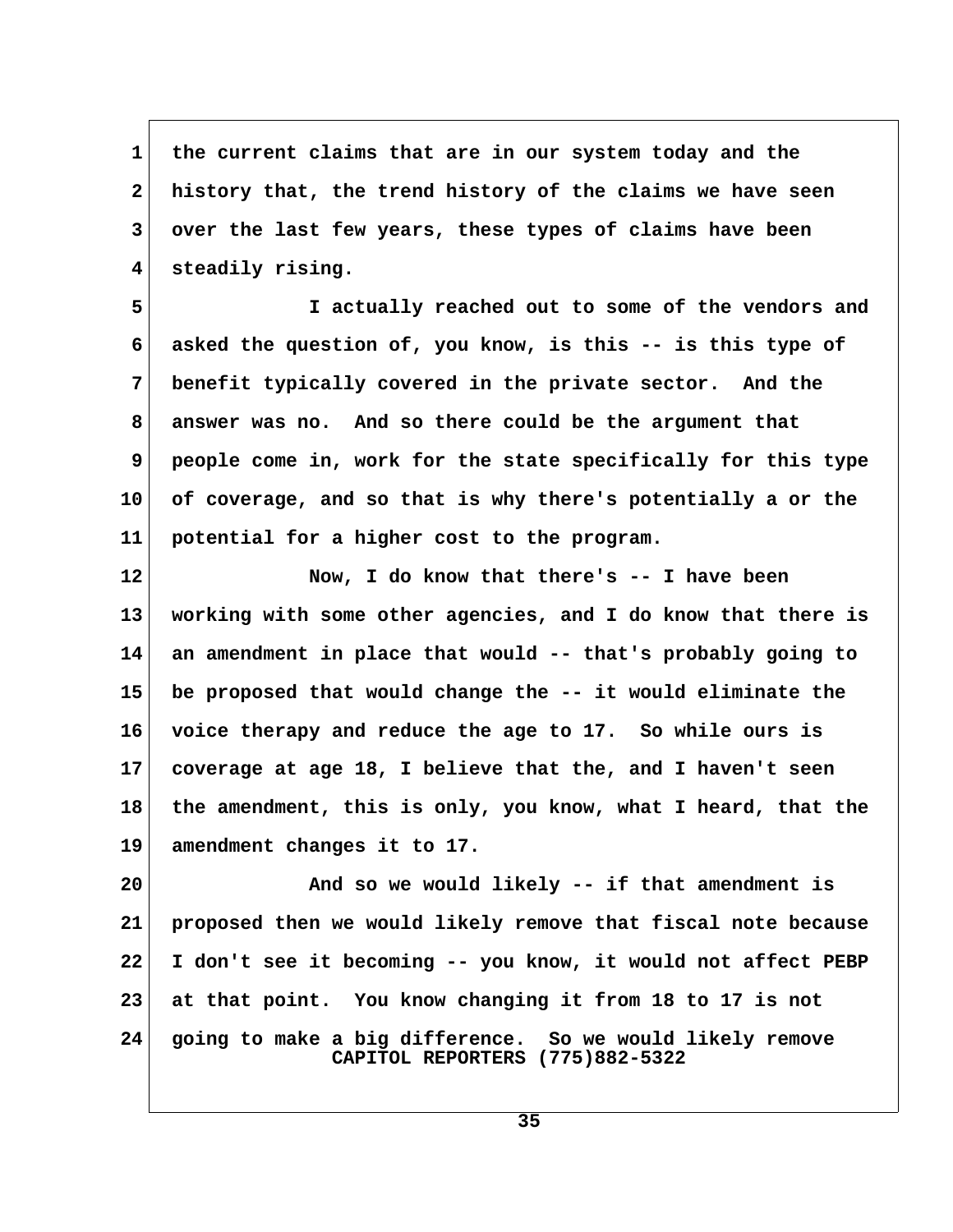1 our fiscal note on this.

| $\mathbf{2}$ | So this bill has not been presented yet, and                                                     |  |
|--------------|--------------------------------------------------------------------------------------------------|--|
| $\mathbf{3}$ | obviously we are watching this closely. I am working with,                                       |  |
| 4            | again, like I said, some, you know, other agencies that are                                      |  |
| 5            | also watching us and -- and working together to ensure that                                      |  |
| 6            | we can come up with appropriate language for this amendment.                                     |  |
| 7            | MEMBER URBAN: Marsha Urban for the record.                                                       |  |
| 8            | I was talking to a friend of mine about this, and                                                |  |
| 9            | he thought the 500,000 was extremely high. The voice                                             |  |
| 10           | therapy, he said is not that expensive. And neither --                                           |  |
| 11           | neither one of them are. So my question is is this estimate                                      |  |
| $12 \,$      | a good estimate or is it a very high estimate? I -- you                                          |  |
| 13           | know, I'm questioning it.                                                                        |  |
| 14           | MS. RICH: So the estimate -- Laura Rich for the                                                  |  |
| 15           | record.                                                                                          |  |
| 16           | The estimate is -- we have to rely on our third                                                  |  |
| 17           | party administrator. They look at -- you know, they look at                                      |  |
| 18           | the claims. They look at who is in process. We also look --                                      |  |
| 19           | we also have included our utilization management vendor as                                       |  |
| 20           | well. They, you know, there's typically case management that                                     |  |
| 21           | goes along with these types of services.                                                         |  |
| 22           | We have enlisted, you know, all of the                                                           |  |
| 23           | collaborative support and discussion between all of these                                        |  |
| 24           | vendors, and it is an estimate because, again, we don't know.<br>CAPITOL REPORTERS (775)882-5322 |  |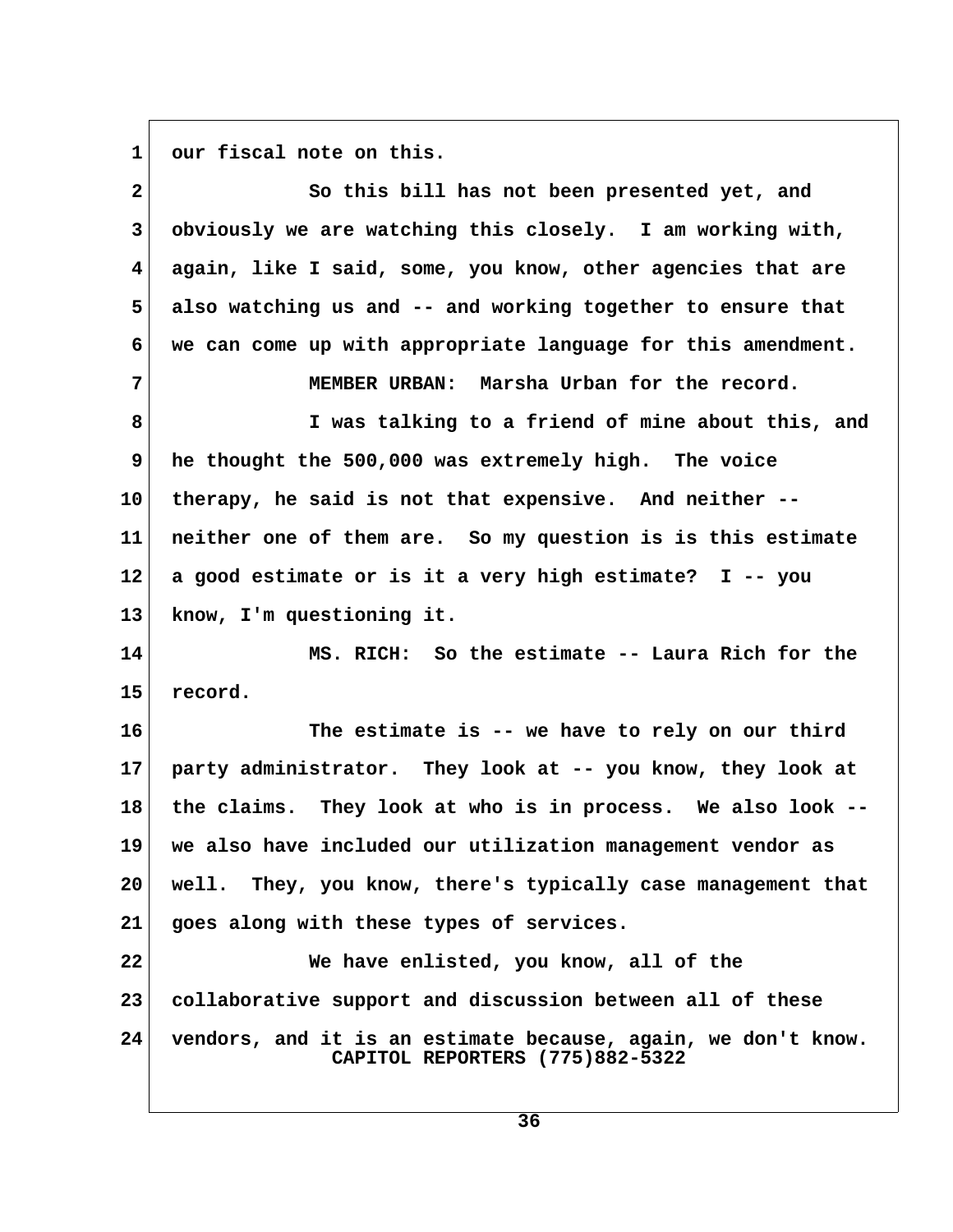**1 You know, opening -- opening the doors to under 18 what does 2 that do? What does that do for the plan? Is there -- you 3 know, is there going to be a high incident of under 18 4 seeking these services? Is there, you know, possibly -- is 5 there going to be more frequent occurrence of people seeking 6 this type of coverage, right? 7 Again, like I said, this is not widely offered in 8 the private sector. This is not a benefit that is offered 9 very frequently, very commonly in the private sector, and so 10 you do get the -- the -- you have the possibility or 11 probability of people coming to work for the state just to 12 get this coverage. 13 So there's -- taking all of those things into 14 account and seeing how those plans have grown through the 15 years that's where that figure came. Whether it is a good 16 estimate, you know, I have to -- PEBP has to rely on the 17 experts for this. And this is -- you know, this is why we 18 have these vendors to provide this information and their 19 expertise. 20 CHAIRWOMAN FREED: This is Laura Freed. I have a 21 question just for my own clarification. 22 So in the various chapters being amended by this 23 bill it specifies coverage must include without limitation 24 coverage of medically necessary psychosocial and surgical CAPITOL REPORTERS (775)882-5322**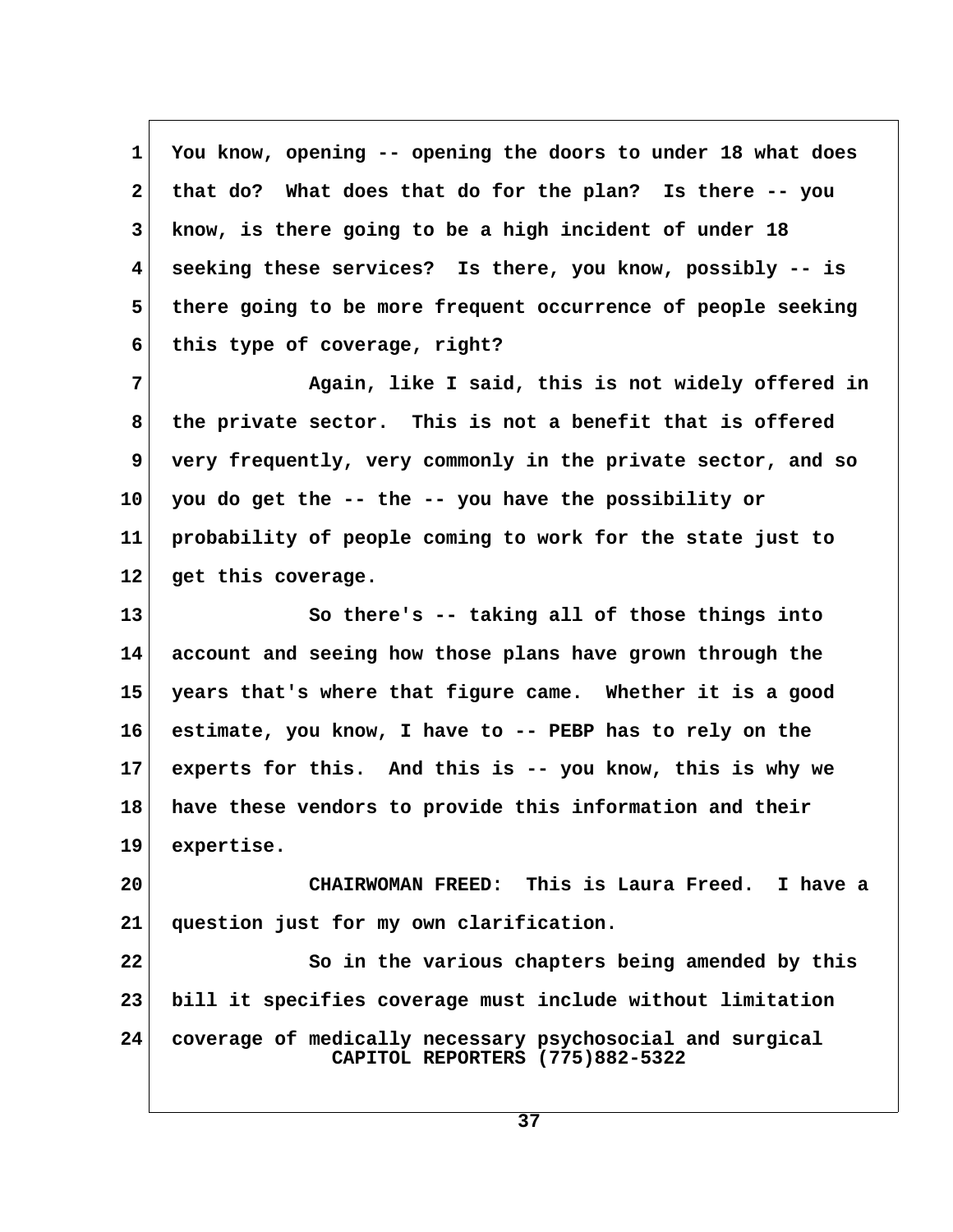**1 intervention and other medically necessary treatment such 2 disorders provided by endocrinologists, pediatric 3 endocrinologists, social workers, psychiatrists, 4 psychologists, voice therapists, gynecologists, plastic 5 surgeons and any other providers of medically necessary 6 services for the treatment of gender dysphoria, gender 7 incongruence and other disorders of sexual development. 8 So in that list of A through H, the ones that 9 PEBP currently doesn't cover are basically voice therapists, 10 okay. And so the -- the sort of actuarial guess comes from 11 the reassignment. So in other words the services provided by 12 all of the other specialists named in the bill for folks 13 under the age of 18; is that right? 14 MS. RICH: That is correct. 15 CHAIRWOMAN FREED: Okay, got it. Okay. And I 16 notice again looking at NELIS, and for the court reporter's 17 benefit is the Nevada, wait Nevada -- shoot, Nevada 18 Electronic Legislative Information Service. It's where we 19 find all of the bills information. 20 I notice there's no fiscal notes in NELIS and 21 I -- I have a hard time thinking that there might be, you 22 know, others -- other fiscal notes like from perhaps Medicaid 23 for instance. When is your fiscal note due? Is it still in 24 process by the LCB? CAPITOL REPORTERS (775)882-5322**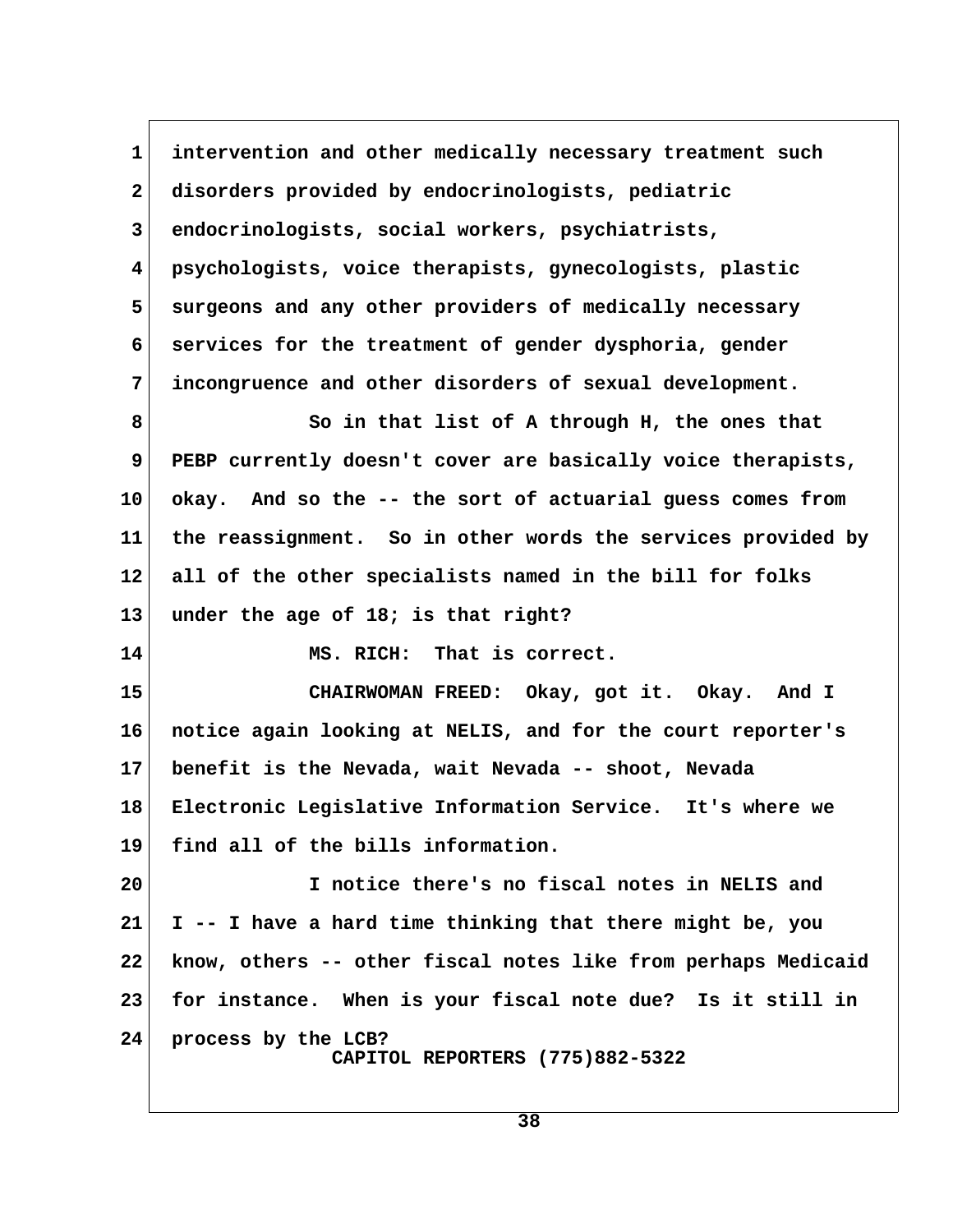1 MS. RICH: It is. It's already due.  **2 CHAIRWOMAN FREED: Oh. 3 MS. RICH: We've already submitted it and it is 4 still in process. 5 CHAIRWOMAN FREED: Okay. All right. Thank you. 6 Board members, other questions? 7 MEMBER KELLEY: Chairman Freed, I have a quick** 8 question for the executive officer.  **9 CHAIRWOMAN FREED: Okay. 10 MEMBER KELLEY: Executive Officer Rich, it says 11 certain health insurance. Can you -- you've reference a 12 couple of times there's some concern that people would leave 13 private enterprise jobs to compensate employment. That's 14 probably a good thing. But my actual question is who does 15 this -- what entities does this bill apply to if not private 16 enterprise? 17 MS. RICH: So for the record this bill applies 18 specifically to, for the state. It would be Medicaid and 19 PEBP. 20 MEMBER KELLEY: Thank you. 21 CHAIRWOMAN FREED: This is Laura Freed. 22 Hearing no more discussion on Senate Bill 139, I 23 guess we can move to Senate Bill 171. 24 MS. RICH: All right. Last one. Laura Rich for CAPITOL REPORTERS (775)882-5322**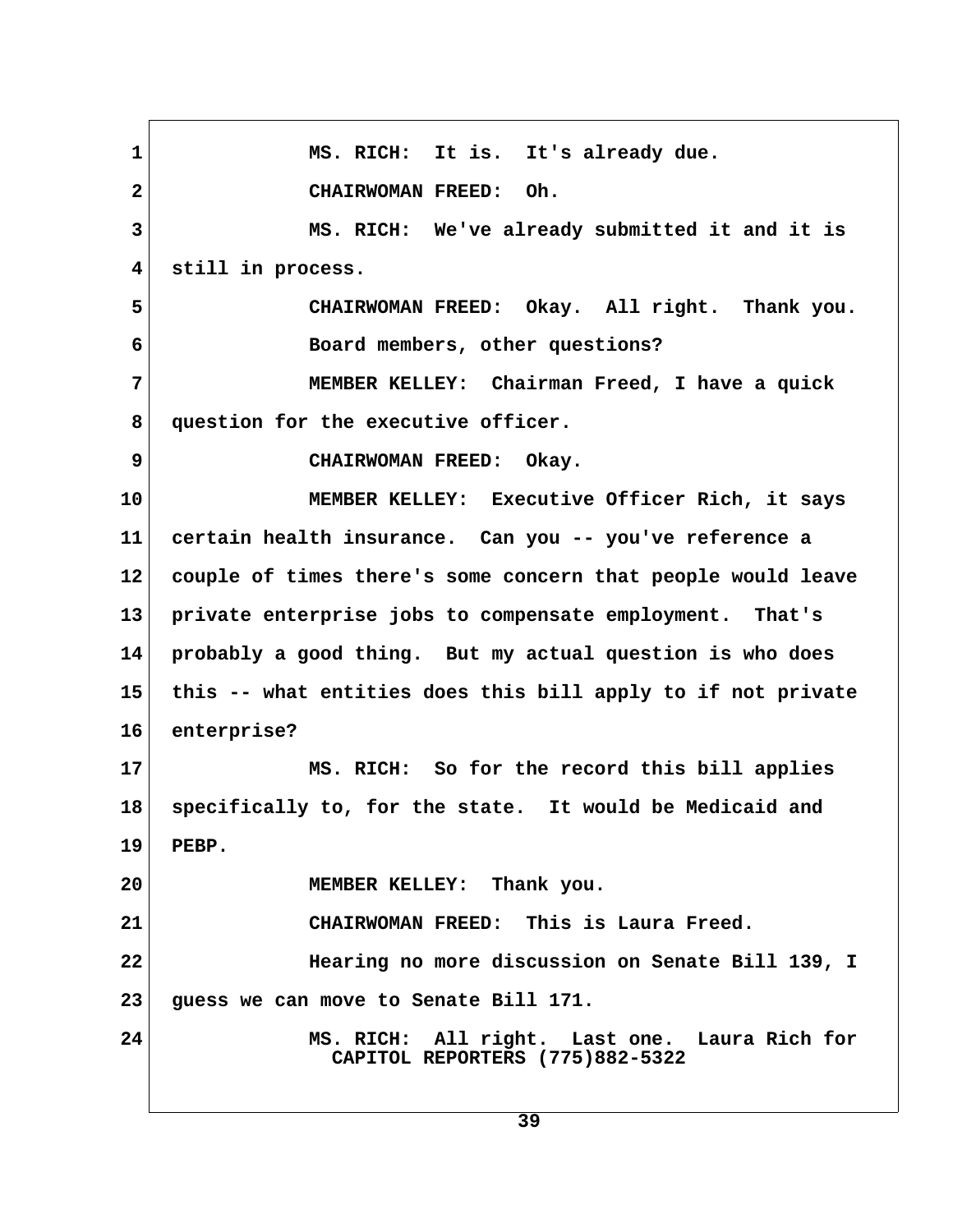1 the record.

 **2 Senate Bill 171 prohibits a pharmacy benefit 3 manager from requiring a covered person to obtain a drug by 4 mail.**

5 So currently this is a -- this really applies to  **6 specialty medications. In terms of PEBP PEBP uses Express 7 Scripts who uses Accredo for their specialty med pharmacy. 8 Typically, you know, with those specialty meds there is a 9 mail order requirement. This would remove that mail order 10 requirement and allow those folks to fill out retail or use 11 that mail order, if they choose to do that.**

**12 Obviously, there's a -- there's going to be a 13 fiscal note and it's not in this report. However, about an 14 hour before -- before this Board meeting I actually spoke to 15 the folks at ESI who had been working on coming together with 16 a potential impact of this bill, and they were able to 17 unofficially tell me that the fiscal impact will be about 18 318,000. It's expected to be about \$318,000 annually which 19 is quite honestly much less than I was expecting because when 20 you fill out retail we would -- so the discounts and the 21 rebates are much much lower than those discounts and rebates 22 that the exclusive specialty pharmacy would provide us. 23 And so my thought was that, you know, these -- 24 the fiscal impact would have been a lot higher. So I was CAPITOL REPORTERS (775)882-5322**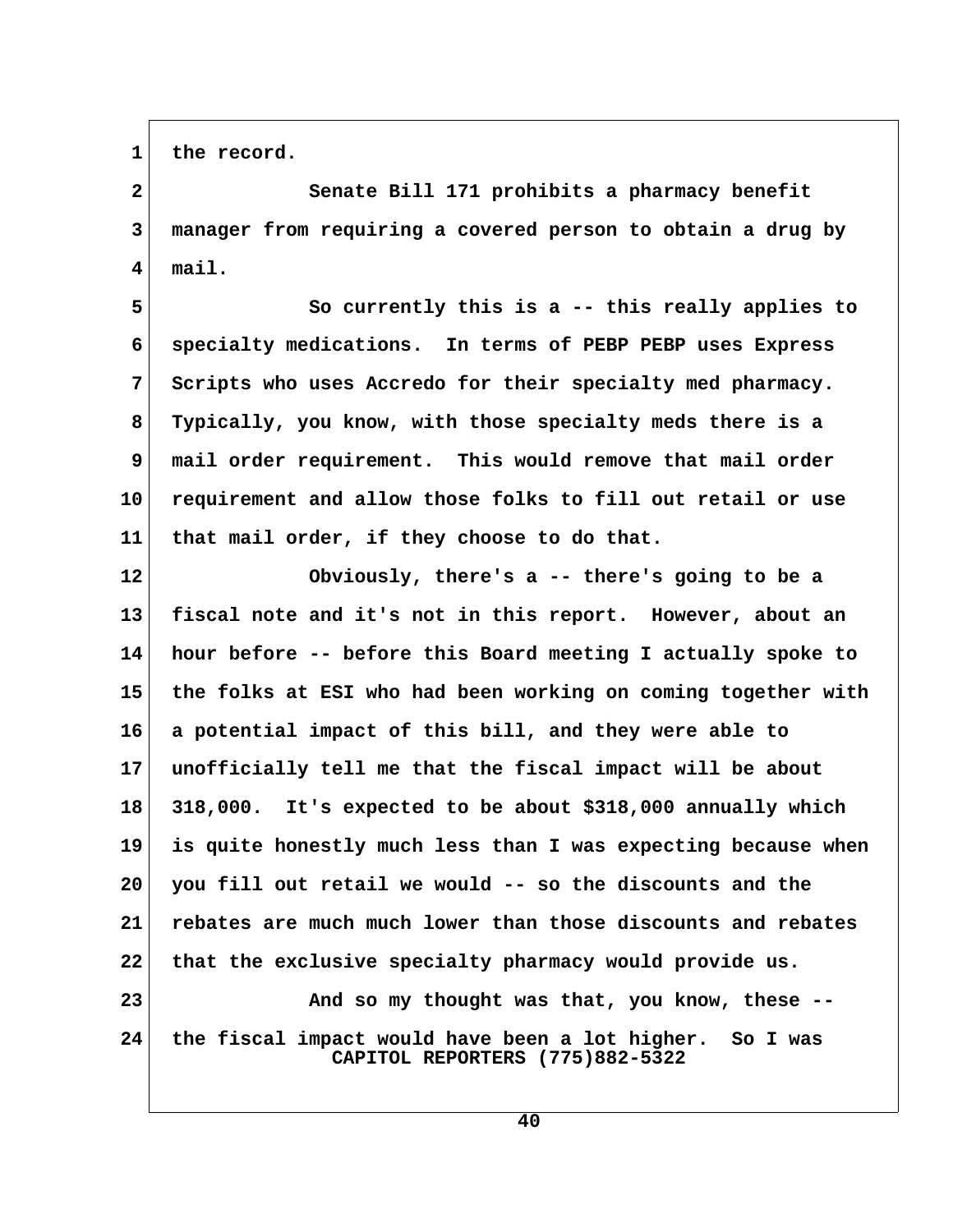**1 pleased to see that. I think the thought behind this is that 2 those who are currently using the specialty pharmacy are 3 happy with it. This is what they do. This is how they -- 4 they have been used to it. They get very individual service 5 and personalized service from the specialty pharmacy. Those 6 moving forward in the future might choose to fill that retail 7 instead of that pharmacy, and so you're going see in the 8 future people move towards that. But those who are using the 9 special pharmacy are probably going to stick with the 10 specialty pharmacy.**

**11 So the fiscal impact is not quite as high as I 12 think PEBP staff were expecting, and it does provide some 13 choice to members. And like you heard at public comment that 14 there is some concern with mail order and, you know, 15 especially in the south where it's very very hot during the 16 summer and things can -- you know, medications can be 17 affected if they are sitting on your doorstep for a couple of 18 hours. So, you know, it's -- it does come at a cost, but I 19 think you're also bringing forth some options to members. 20 MEMBER URBAN: Marsha Urban for the record. 21 I think in the past year we've seen how difficult 22 sometimes getting mail is. Many of us have been home for 23 some of those months so that we were able to get it. But, I 24 mean, I had packages from mail, from FedEx from UPS. All of CAPITOL REPORTERS (775)882-5322**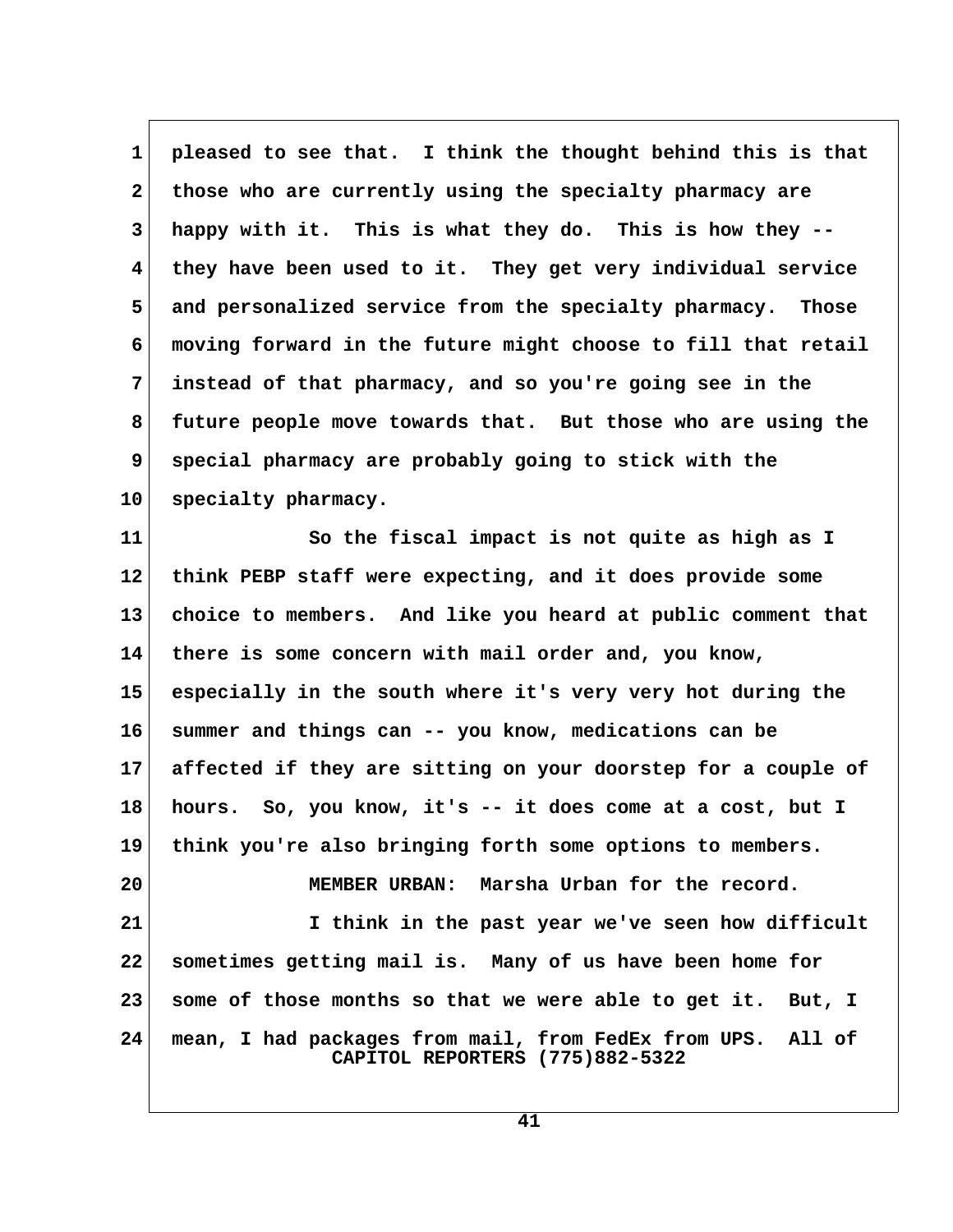1 them had changed and they continue to change. The recent  **2 weather on the East Coast, in the Midwest had changed things. 3 So I think this is a good thing because we can't always rely 4 on it. And giving people that option when you have a 5 specialty medication is extremely important, especially 6 something that has to be at a set temperature.**

 **7 I mean, you know, I'm lucky I don't have to take 8 any of that. I don't have to worry, but for those that do I 9 think they should have the option to be able to go into a 10 retail outfit.**

**11 MEMBER VERDUCCI: Tom Verducci for the record. 12 We heard testimony on porch theft, spoilage of 13 drugs and, you know, I think we want to make prescriptions as 14 easy as we can available to the membership. And if there's 15 not a huge fiscal impact on the program, you know, so be it. 16 Let's, you know, make access where we can to the 17 prescriptions that our members need.**

**18 I still think this is a no position, a bill in 19 terms of the direction, you know, that the Board should take. 20 But I do think wherever we can make it more flexible for our 21 members to get their prescriptions and get them to them in 22 the safe manner that works for them, it's going to be good 23 for everybody and that's my comment there.**

**24 CHAIRWOMAN FREED: This is Laura Freed. CAPITOL REPORTERS (775)882-5322**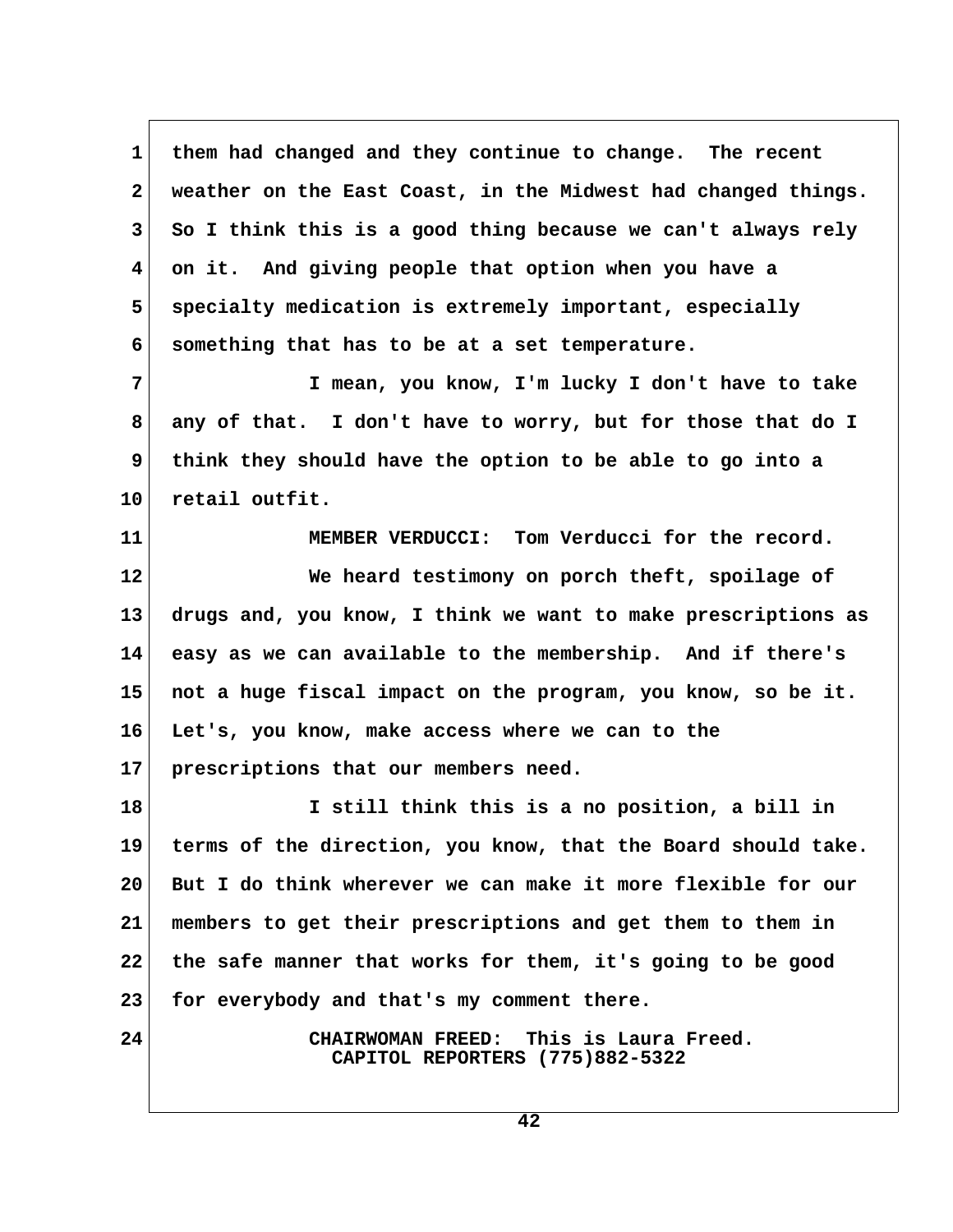1 Any other comments or questions, Board members?  **2 I see Mr. Lindley shaking his head, nope. I'm 3 good. 4 All right. Well, with that we have I think 5 finished Agenda Item Number Three. And we can return to the 6 second public comment period under Agenda Item Four. 7 MR. MARTIN: For those who have joined for public 8 comment your name or the last four digits of your phone 9 number will be announced and you will be advised that you can 10 make your comments. If you're calling in via telephone 11 please press star six to unmute. Due to time considerations 12 each caller will be limited to three minutes. 13 Caller with the last four digits of 7338, please 14 slowly state and spell your name for the record. Please 15 press star six to unmute. 16 MS. MALONEY: Good afternoon to the Board and 17 Chair Freed. This is Priscilla Maloney, P-r-i-s-c-i-l-l-a 18 M-a-l-o-n-e-y. Can you all hear me properly? 19 CHAIRWOMAN FREED: We can. 20 MS. MALONEY: Great. I apologize. I wanted to 21 jump on in the beginning just to echo the comments that were 22 made by Dr. Ervin, Dr. Unger and Ms. Laird as members of our 23 public employee coalition that we often support each others 24 positions in our comments. CAPITOL REPORTERS (775)882-5322**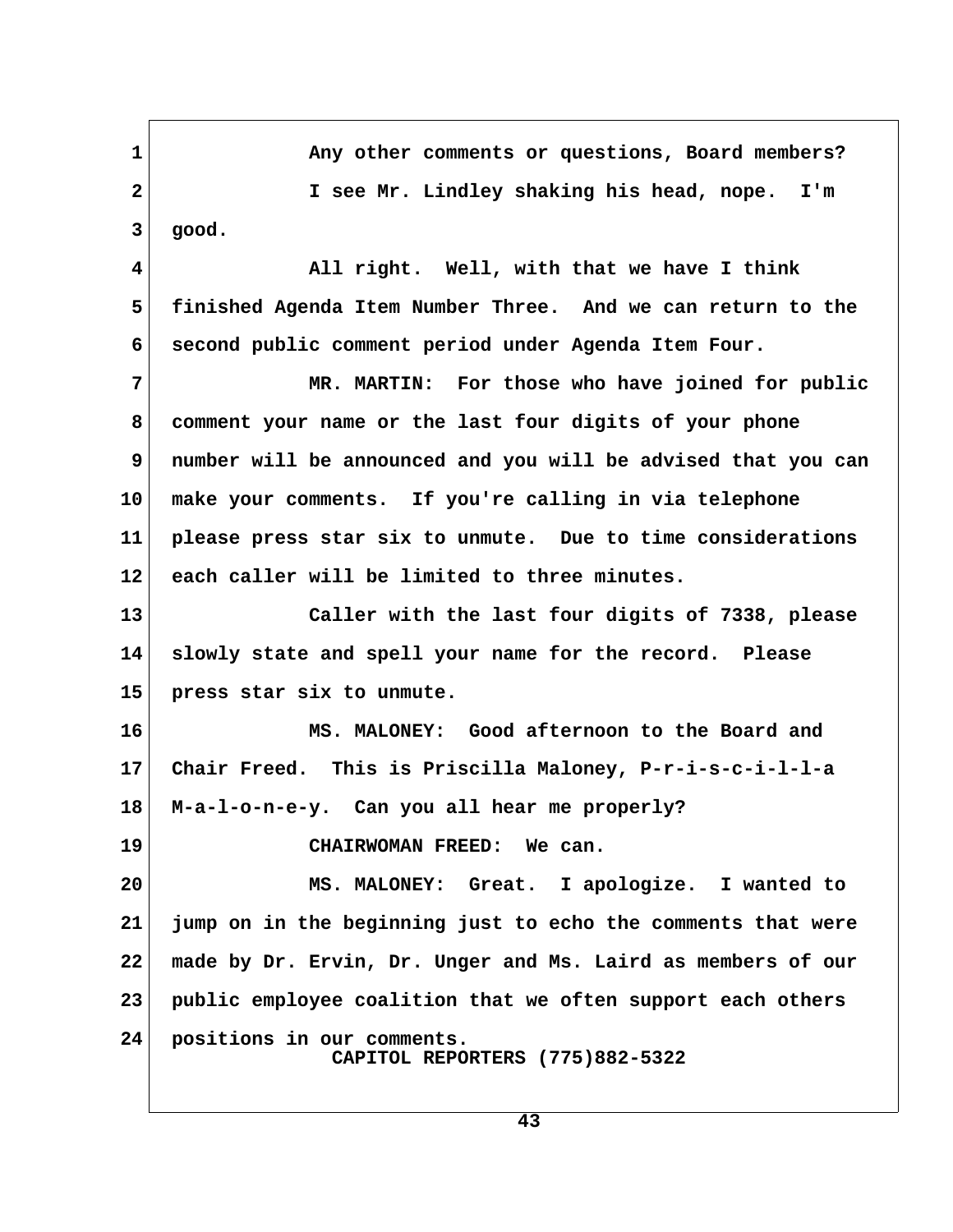**1 I would like to inform the Board though at the 2 initial opening screen the public dial in number was correct 3 but they had a different, and I'm looking right at it now. 4 It's, the one I'm using, but there was a different number.** 5 So this is something maybe for broadcasting for the meeting  **6 ID so going forward on YouTube on the YouTube channel. Just 7 be aware that's why I wasn't there in the beginning, but I'm 8 here now.**

**9** So thank you for all of the comments and energy **10 around these positions. It does sound like the only 11 particular bill that today is having a formal position sort 12 of recorded for the PEBP Board and that's AB48. And, again, 13 like Dr. Ervin and Dr. Unger and Ms. Laird said, we all 14 testified in support of AB48. And as it moved through each 15 house, you know, we will be continuing to do that.**

**16 But thank you for all your time and energy 17 putting together this helpful -- helpful sheet that helps us 18 with our bill tracking activities as well. So thank you.**

**19 MR. MARTIN: Caller with the last for digits of 20 7832, please slowly state and spell your name for the record. 21 Please remember to press star six to unmute.**

**22 Caller with the last four digits of 8673, please 23 slowly state and spell your name for the record, and please 24 press star six to unmute. CAPITOL REPORTERS (775)882-5322**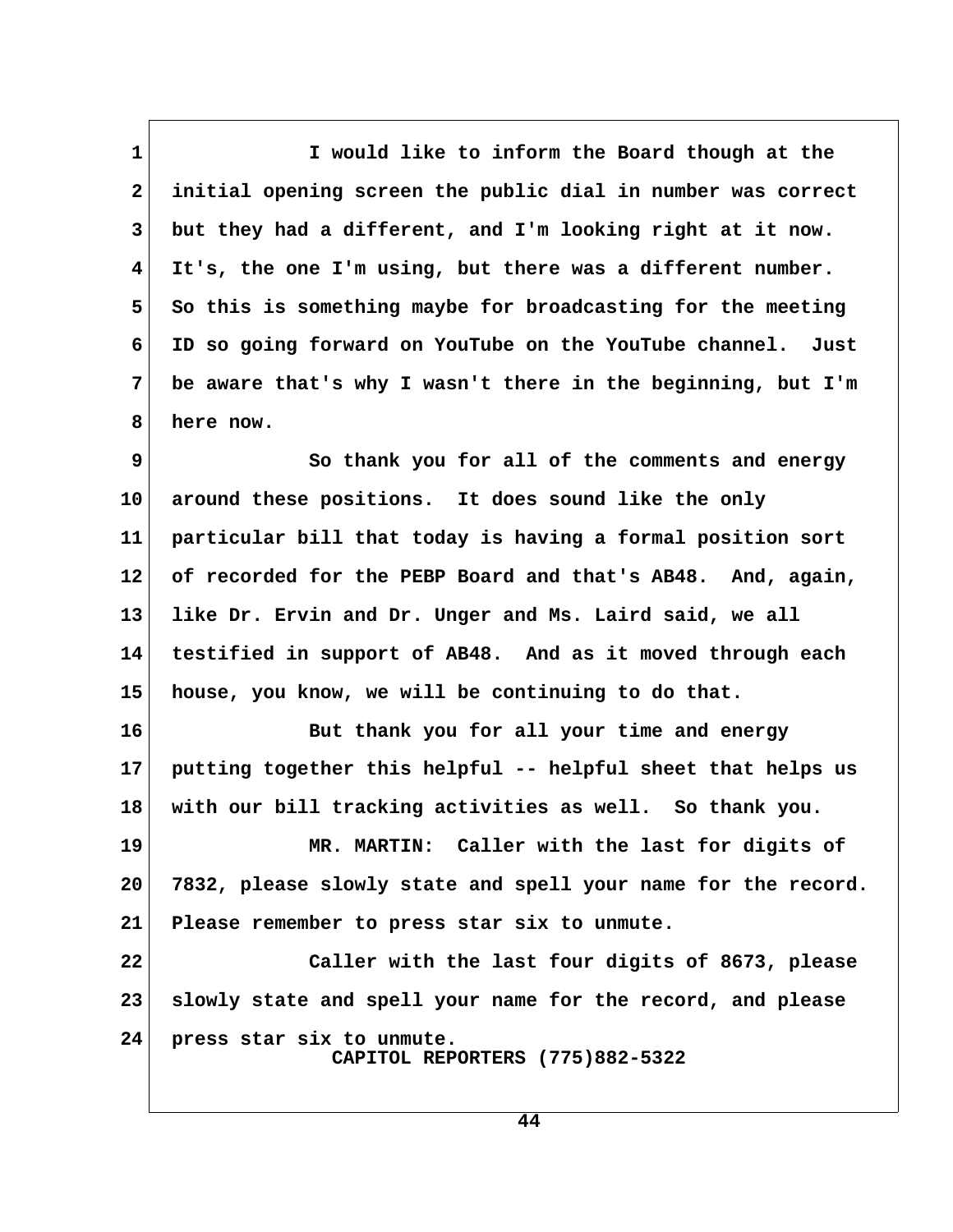**1 MS. MAYLATH: Hello. My name is Brooke Maylath 2 calling in again in reference to SB139. A few minutes ago 3 Ms. Rich gave representation only applies to PEBP and to 4 Medicaid. That is not true.**

 **5 There's -- I can't understand why this bias is 6 being publicly displayed that there is a fear of transgender 7 people coming to state employment just to be able to get a 8 medical benefit. That could be a very positive thing because 9 we have many many skills and assets that can be able to 10 contribute to our state government.**

**11 But note that the bill affects every single type 12 of health plan and health coverage in the entire state, 13 including private employment and even privately purchased 14 insurance. So there is no motivational factor of having 15 these benefits in the state plan versus any other plan, but 16 it does represent that this -- this unprovoked fear that 17 these benefits are a bad thing.**

18 So I suggest that we look very very closely at **19 how we are treating transgender -- transgender employees that 20 are currently in the employ of the state and making sure that 21 they are not being, you know, harmed by this kind of display 22 bias. So I thank you for your time. And, please, I ask the 23 Board to closely examine, you know, the effects of 24 discrimination and bias as evidenced in today's hearing. CAPITOL REPORTERS (775)882-5322**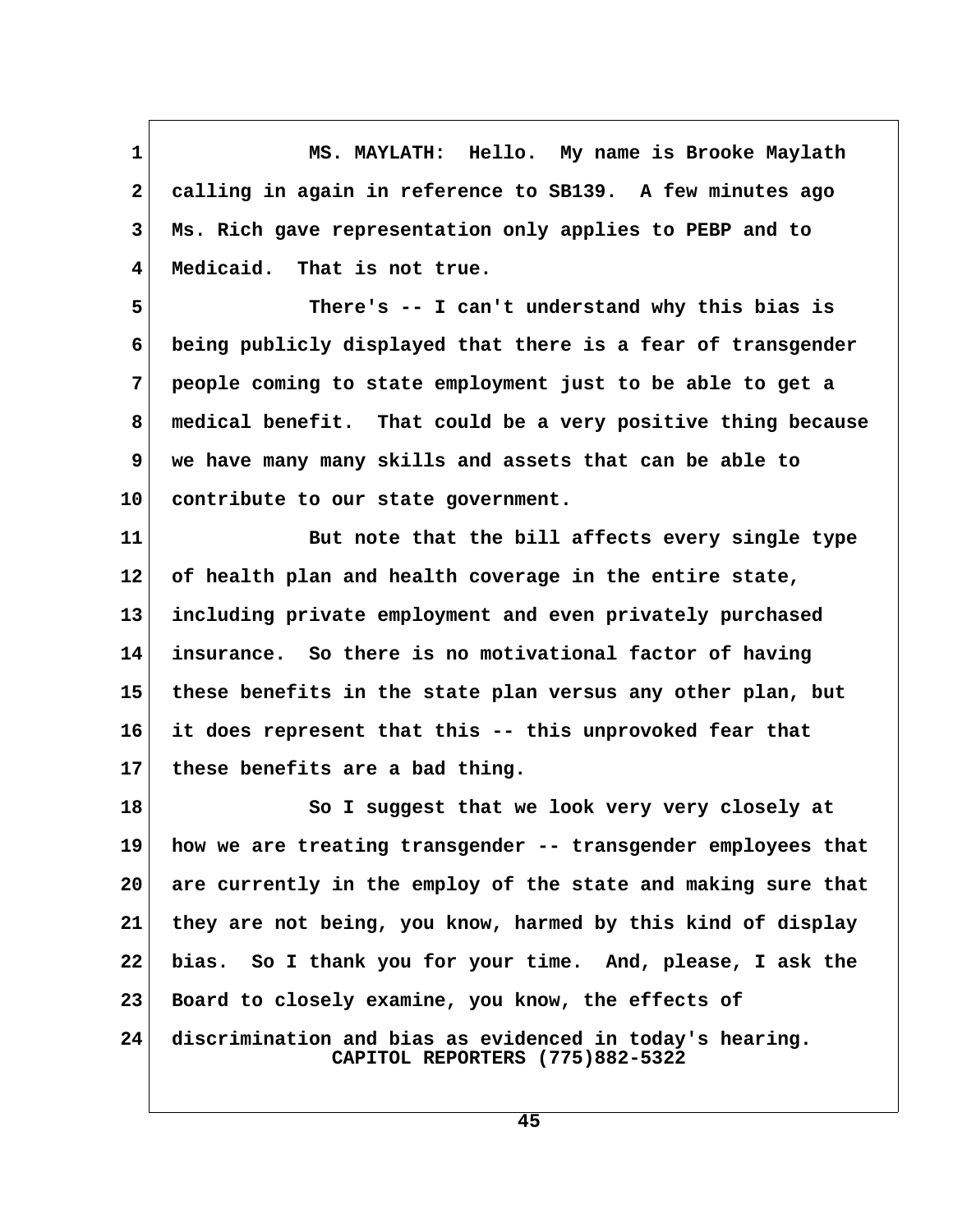1 Thank you.

| $\mathbf{2}$ | MR. MARTIN: Caller Amalia Russell, please state              |  |
|--------------|--------------------------------------------------------------|--|
| 3            | your full name for the record and make sure to unmute.       |  |
| 4            | Caller with the last four digits of 7832, please             |  |
| 5            | slowly state and spell your name for the record and press    |  |
| 6            | star six to unmute.                                          |  |
| 7            | Madam Chair, that concludes the public comment.              |  |
| 8            | CHAIRWOMAN FREED: Okay. Thank you very much.                 |  |
| 9            | And with that I will just say thank you, Board               |  |
| 10           | members, for your time this afternoon. This was our shortest |  |
| 11           | meeting in memory, but brace yourselves my friends. Our next |  |
| 12           | meeting is March 25th and it is a big one. So get ready.     |  |
| 13           | It's going to probably be a fat meeting packet too. So I     |  |
| 14           | look forward to seeing that from the PEBP staff.             |  |
| 15           | And at 2:13 p.m. I will adjourn the meeting.                 |  |
| 16           | Thanks everybody.                                            |  |
| 17           |                                                              |  |
| 18           |                                                              |  |
| 19           |                                                              |  |
| 20           |                                                              |  |
| 21           |                                                              |  |
| 22           |                                                              |  |
| 23           |                                                              |  |
| 24           | CAPITOL REPORTERS (775)882-5322                              |  |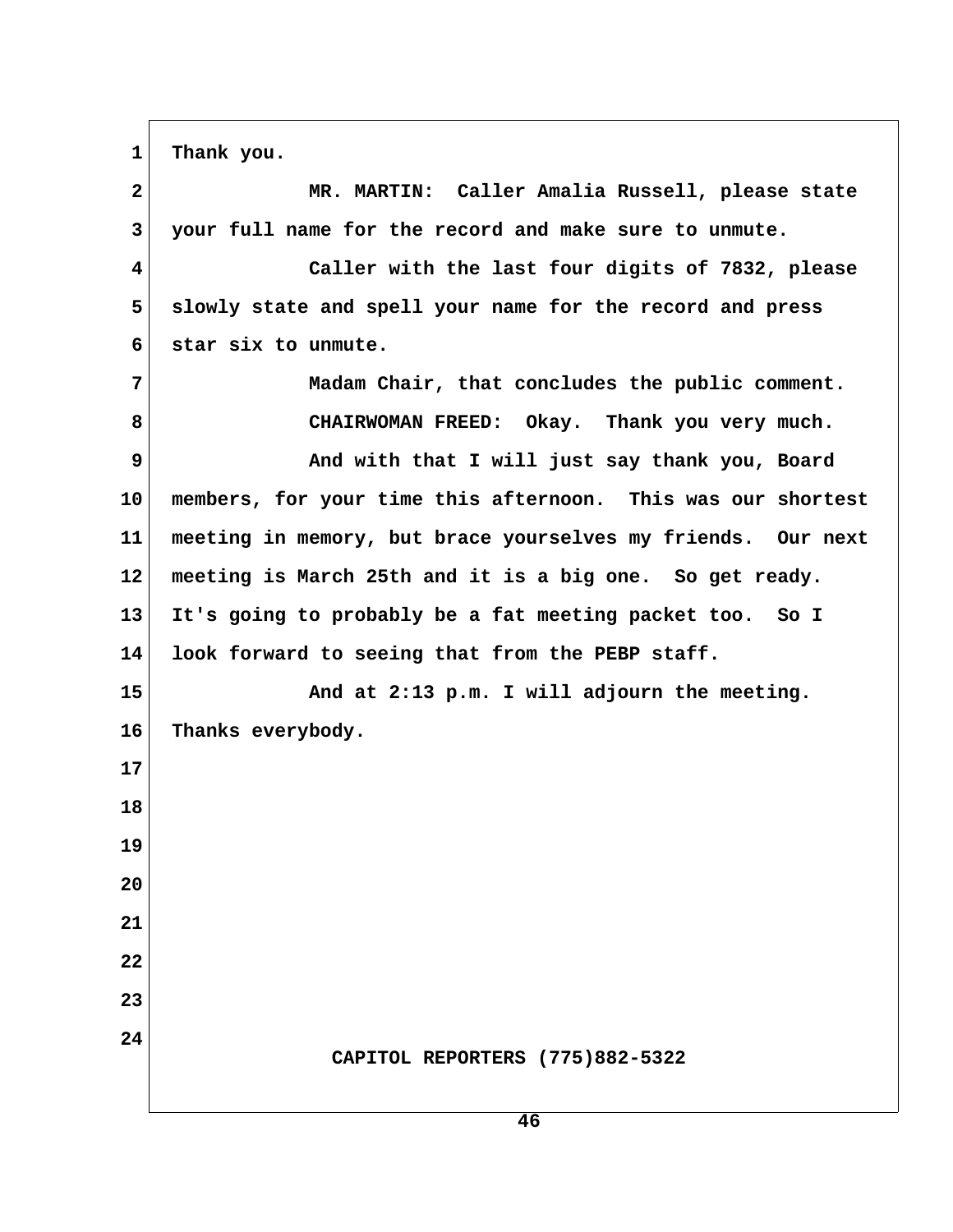**1 STATE OF NEVADA, ) ) ss. 2 CARSON CITY. ) 3 4 I, KATHY JACKSON, Official Court Reporter for the 5 State of Nevada, Public Employees' Benefits Program Board, do 6 hereby certify: 7 That on Thursday, the 11th day of March, 2021, I was 8 present on a teleconference for the Public Employees'** 9 Benefits Program, Carson City, Nevada, for the purpose of **10 reporting in verbatim stenotype notes the within-entitled 11 public meeting; 12 That the foregoing transcript, consisting of pages 1 13 through 47, is a full, true and correct transcription of my 14 stenotype notes of said public meeting. 15 16 Dated at Carson City, Nevada, this 12th day 17 of March, 2021. 18 19 20 KATHY JACKSON, CCR 21 Nevada CCR #402 22 23 24 CAPITOL REPORTERS (775)882-5322**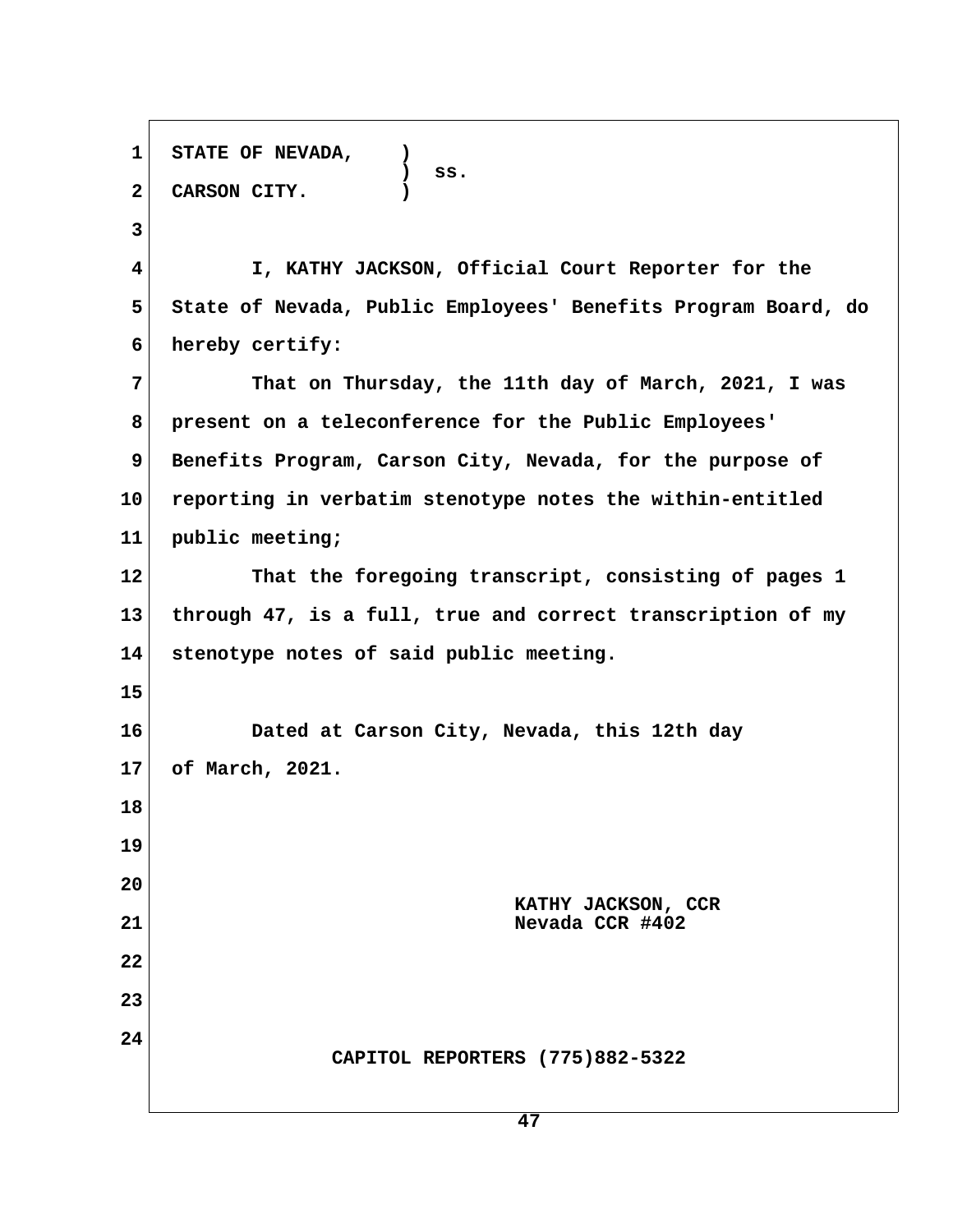|                    | 6:10;24:3           | 20:22;21:23;22:14;  | announced (2)                | 19:8;29:13;44:7      |
|--------------------|---------------------|---------------------|------------------------------|----------------------|
|                    | actively(1)         | 23:3;26:2,5;32:18;  | 4:8;43:9                     | away $(2)$           |
| \$                 | 8:7                 | 36:4,24;37:7;38:16; | annually $(1)$               | 4:13;32:1            |
|                    | actives(2)          | 44:12;45:2          | 40:18                        | awful(1)             |
| \$10(1)            | 22:8,9              | against $(1)$       | anticipate (1)               | 12:13                |
| 19:17              | activities (1)      | 6:1                 | 18:8                         | aye(1)               |
| \$100,000(4)       |                     | age $(5)$           |                              | 23:18                |
| 28:1;29:4;32:6;    | 44:18               |                     | anticipation (1)             |                      |
| 33:5               | actual(1)           | 22:17;34:18;35:16,  | 12:4                         |                      |
| \$11(1)            | 39:14               | 17;38:13            | apologize $(1)$              | B                    |
| 9:20               | actually (13)       | agencies (4)        | 43:20                        |                      |
| \$318,000 (1)      | 8:13:13:23:15:10;   | 16:7,19;35:13;36:4  | applied $(1)$                | back $(11)$          |
| 40:18              | 24:6,9;26:21;27:21; | agency $(2)$        | 24:17                        | 4:18;5:5,7;10:4;     |
| \$5,000,000 (1)    | 28:3;31:11;33:8,12; | 17:10,11            | applies $(4)$                | 13:9,16;19:7,11;     |
| 5:11               | 35:5;40:14          | Agenda (6)          | 17:10;39:17;40:5;            | 21:15,20;22:9        |
| \$500,000 (1)      | actual(1)           | 4:2;10:10;13:1,19;  | 45:3                         | bad(2)               |
| 5:14               | 38:10               | 43:5,6              | apply $(2)$                  | 11:21;45:17          |
|                    | actuarials (1)      | agendized (1)       | 20:3;39:15                   | Bailey (1)           |
| $\mathbf A$        | 5:9                 | 8:19                | appointed $(1)$              | 3:12                 |
|                    | added(1)            | ago(4)              | 14:13                        | <b>Based</b> (1)     |
|                    | 7:3                 | 13:24;28:1;29:5;    | approach $(1)$               | 34:24                |
| <b>AB181(1)</b>    | additional (2)      | 45:2                | 16:20                        | basically (7)        |
| 25:11              | 7:11;18:1           | agree $(3)$         | approached (1)               | 13:22;17:6;19:23;    |
| AB2(1)             | address $(1)$       | 15:20,24;18:16      | 19:14                        | 24:16;26:20;32:17;   |
| 13:21              | 6:8                 | ahead $(2)$         | appropriate $(2)$            | 38:9                 |
| AB39(1)            | adds(1)             | 24:20:31:3          | 5:6;36:6                     | BDR(1)               |
| 17:2               |                     |                     |                              |                      |
| AB48(6)            | 34:17               | Aiello (1)          | appropriately (1)            | 22:2                 |
| 6:22;9:17;19:8;    | adjourn $(1)$       | 3:11                | 24:17                        | bear $(1)$           |
| 23:10;44:12,14     | 46:15               | Alliance (3)        | approved (2)                 | 5:4                  |
| abide $(1)$        | adjust $(1)$        | 6:17;7:23;10:9      | 22:3,3                       | become $(1)$         |
| 17:15              | 24:10               | allow $(2)$         | approximately (1)            | 8:21                 |
| ability $(2)$      | administrator (3)   | 6:22;40:10          | 5:13                         | becoming $(1)$       |
| 14:12:21:1         | 27:22;28:19;36:17   | allowing $(1)$      | April (1)                    | 35:22                |
| able $(9)$         | advantage $(1)$     | 21:19               | 3:13                         | beginning $(2)$      |
| 6:4;7:20;15:9;     | 7:5                 | allows $(1)$        | area(1)                      | 43:21;44:7           |
| 20:11;40:16;41:23; | adverse $(1)$       | 6:2                 | 24:4                         | behalf $(1)$         |
| 42:9;45:7,9        | 7:7                 | almost $(1)$        | argument(1)                  | 28:13                |
| Absolutely (3)     | advised (2)         | 12:11               | 35:8                         | behavioral (1)       |
|                    | 4:8;43:9            | along $(2)$         | around (4)                   | 4:23                 |
| 3:7;16:18;30:13    | advocate $(1)$      | 11:17;36:21         | 4:18;10:4;23:8;              | behind $(2)$         |
| absurd $(1)$       | 7:24                | alternative (1)     | 44:10                        | 27:7;41:1            |
| 11:6               | advocates (2)       | 7:21                | ARP(1)                       | belongs (1)          |
| access(3)          | 11:19;12:1          | alternatives (1)    | 19:15                        | 30:10                |
| 6:2;26:15;42:16    | Affairs (5)         | 8:18                | Assembly (12)                | benefit $(11)$       |
| accident(1)        | 10:8;14:17,17;      | always $(4)$        | 9:8;14:16;16:23;             | 8:10;19:24;25:22;    |
| 10:24              | 20:20:21:5          | 12:23;16:15;18:10;  | 18:23;20:19,20,21;           |                      |
| accidentally (1)   |                     | 42:3                |                              | 27:21;28:20;34:19;   |
| 9:13               | affect $(3)$        |                     | 23:17,24;24:2;25:11;<br>26:4 | 35:7;37:8;38:17;     |
| accommodate (1)    | 14:11;25:13;35:22   | Amalia (3)          |                              | 40:2;45:8            |
| 24:11              | affected $(2)$      | 9:24;10:2;46:2      | assets $(1)$                 | <b>Benefits</b> (14) |
| accordingly(1)     | 20:24;41:17         | amended (1)         | 45:9                         | 3:5;8:1,2,4;10:17;   |
| 18:7               | affecting $(1)$     | 37:22               | associated (1)               | 11:15;12:17;19:23;   |
| account(1)         | 17:12               | amendment (5)       | 28:15                        | 34:13,16,18,18;      |
| 37:14              | affects $(4)$       | 35:14,18,19,20;     | assume $(1)$                 | 45:15,17             |
| accounting(1)      | 14:6,7;25:20;45:11  | 36:6                | 33:22                        | besides $(2)$        |
| 20:6               | affirmation $(1)$   | amendments (1)      | attached $(1)$               | 15:1;21:13           |
| Accredo (1)        | 7:10                | 29:12               | 18:10                        | best $(2)$           |
| 40:7               | affirming $(1)$     | American (1)        | audit $(1)$                  | 7:5;12:7             |
|                    | 5:3                 | 11:12               | 8:12                         | Betsy $(1)$          |
| acquisition (1)    | Affordable (1)      | amount(1)           | available (4)                | 3:11                 |
| 24:3               | 7:7                 | 32:17               | 6:12;7:6;17:5;               | better $(3)$         |
| Act(2)             | afternoon (7)       | amounts $(1)$       | 42:14                        | 9:15,22;27:3         |
| 7:7;12:12          | 3:3;4:4;6:18;9:2;   | 10:20               |                              |                      |
| action(1)          |                     |                     | average $(1)$                | bias $(4)$           |
| 13:2               | 13:7;43:16;46:10    | analysis (2)        | 20:10                        | 6:10;45:5,22,24      |
| actions (2)        | again $(13)$        | 5:6;27:23           | aware $(3)$                  | bid(4)               |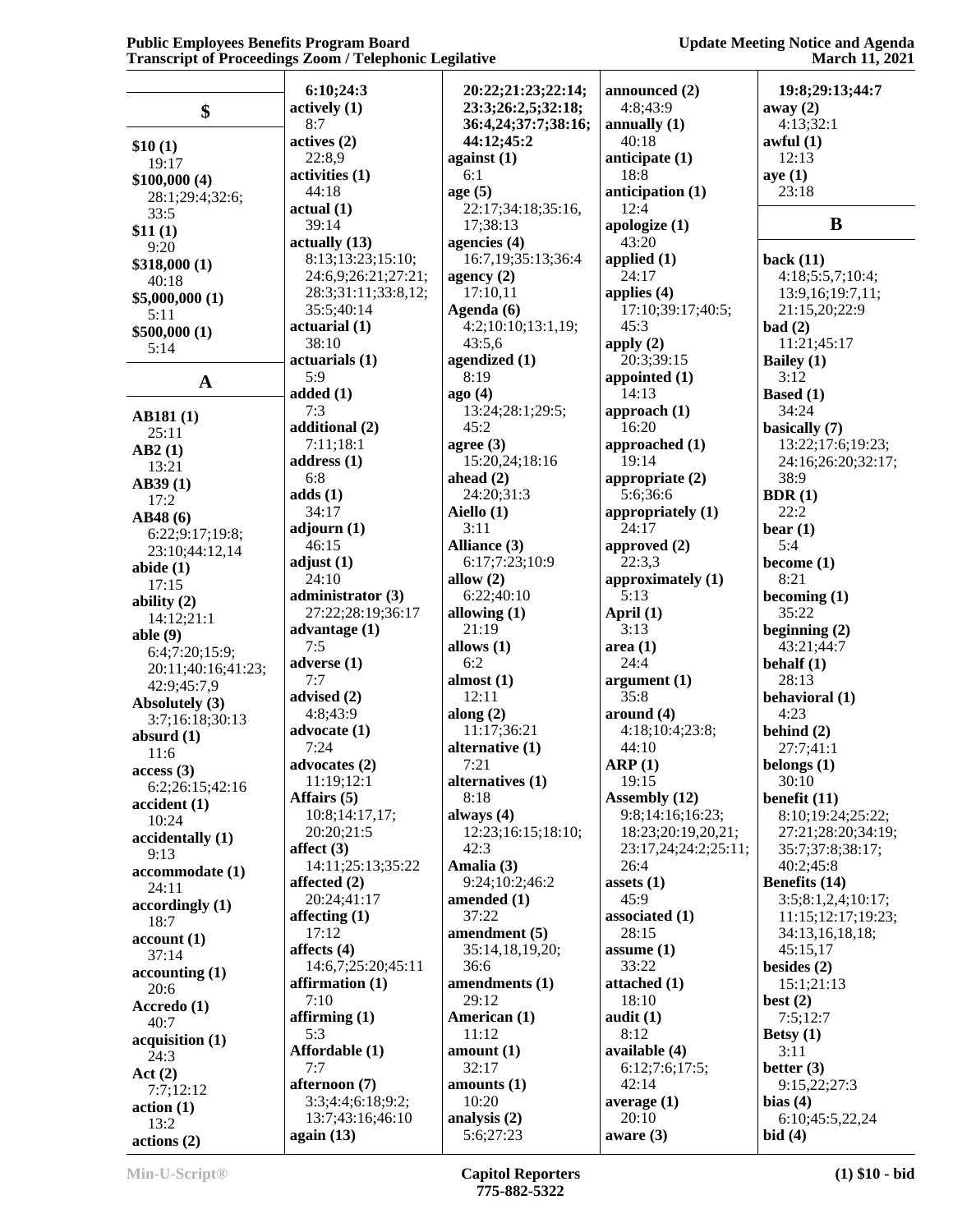| 8:11;27:11;28:24;          | 5:13;8:5;9:18;11:9,       | 3:1                     | 27:7,14,17;28:7,17,     | complex $(2)$         |
|----------------------------|---------------------------|-------------------------|-------------------------|-----------------------|
| 33:12                      | 22;33:6                   | case $(7)$              | 18;29:17,18;30:16,      | 28:12;32:22           |
| bidding(1)                 | build $(1)$               | 6:9;12:2;16:21,22;      | 20;31:7;32:21;35:1,     | concern $(3)$         |
| 33:19                      | 33:8                      | 20:1;33:7;36:20         | 2,3;36:18               | 20:13;39:12;41:14     |
| big(2)                     | buildup (1)               | cases $(1)$             | clarification (1)       | concerned (3)         |
| 35:24;46:12                | 8:16                      | 24:18                   | 37:21                   | 25:4,19;26:6          |
| bill $(54)$                | built $(1)$               | $\cosh(1)$              | clarify $(2)$           | concerns $(3)$        |
| 6:12,22;7:10;9:8;          | 33:22                     | 11:11                   | 16:6;26:11              | 7:16;20:16;24:22      |
| 13:22;14:5,19;15:10;       | burden(1)                 | Caughron (2)            | clear(1)                | concluded (1)         |
| 16:21,24;17:2,4,6,9;       | 10:19                     | 3:13,14                 | 18:1                    | 12:20                 |
| 18:23,24;19:1,8;           | Bureau (1)                | center $(1)$            | cleaving $(1)$          | concludes (2)         |
| 20:19,22,24;21:19,         | 8:8                       | 7:22                    | 10:21                   | 15:16;46:7            |
| 24;22:5,20,23;23:17,       | bureaucratic (1)          | certain(6)              | close $(1)$             | concur(1)             |
| 24;24:2,2,21;25:11,        | 11:8                      | 20:14;24:3;33:1;        | 21:11                   | 30:12                 |
| 16;26:3,12,18,19;          | business $(1)$            | 34:8,9;39:11            | closely $(4)$           | conditions (2)        |
| 29:13;32:18;34:7,12;       | 17:9                      | certified (1)           | 34:23;36:3;45:18,       | 7:6;34:9              |
| 36:2;37:23;38:12;          | busy $(1)$                | 7:10                    | 23                      | congressmen (1)       |
| 39:15,17,22,23;40:2,       | 4:4                       | Chair $(8)$             | coalition (1)           | 12:12                 |
| 16;42:18;44:11,18;         |                           | 4:11;6:18;12:19;        | 43:23                   | connection (1)        |
| 45:11                      | $\mathbf C$               | 16:6;23:13;24:7;        | $\text{Coast}(1)$       | 17:8                  |
| billion $(1)$              |                           | 43:17;46:7              | 42:2                    | consider $(2)$        |
| 11:11                      | call(2)                   | Chairman (2)            | codify $(2)$            | 11:6;12:6             |
| bills $(9)$                | 3:4:4:12                  | 31:1;39:7               | 25:1;30:6               | considerations (2)    |
| 6:20;10:12;13:2,4,         | called (1)                | <b>CHAIRWOMAN (41)</b>  | cold(2)                 | 4:11:43:11            |
| 12, 14, 19; 15: 22; 38: 19 | 5:15                      | 3:3,8;4:1;12:21;        | 7:19:13:8               | considered (1)        |
| bit $(3)$                  | caller $(16)$             | 14:22;15:18;16:12,      | collaborative (1)       | 31:24                 |
| 22:21;29:4;34:7            | 4:13,14,16,18,19;         | 14, 17; 17: 20; 18: 15; | 36:23                   | constituents (1)      |
| Board $(42)$               | 6:14;8:23;9:24;10:2,      | 20:18;21:9,22;23:1,     | collected (1)           | 7:17                  |
| 3:5;6:19,21;10:11;         | 5;43:12,13;44:19,22;      | 11,15,22;25:6,10;       | 30:1                    | continue (3)          |
| 11:2,23,23;12:3,6;         | 46:2,4                    | 26:8,14,17;28:22;       | College (1)             | 8:17;11:10;42:1       |
| 13:20,24;14:7,11,12,       | calling $(3)$             | 29:19;30:4,9,12,18,     | 6:17                    | continued (1)         |
| 13,22,24;15:1,1,4,7,       | 4:9;43:10;45:2            | 24;31:3;34:2;37:20;     | coming $(6)$            | 8:15                  |
| 20;17:21;18:21;19:7,       | calls $(2)$               | 38:15;39:2,5,9,21;      | 5:9;11:21;16:22;        | continuing $(2)$      |
| 9;21:24;22:4,12;           | 9:12;15:14                | 42:24;43:19;46:8        | 37:11;40:15;45:7        | 7:24;44:15            |
| 23:6,16;25:7;26:10;        | calvary $(1)$             | chance $(2)$            | comment (21)            | contract $(4)$        |
| 39:6;40:14;42:19;          | 11:20                     | 12:22;19:11             | 4:2,7,16,18,20;         | 8:11,14,17;32:11      |
| 43:1,16;44:1,12;           | came $(7)$                | change (5)              | 6:15;7:13;9:1;10:2,3    | contracts (1)         |
| 45:23;46:9                 | 13:13;19:3;20:10;         | 18:18,20;23:9;          | 6;12:19,23;17:2;        | 33:12                 |
| boards $(7)$               | 21:4,8;32:16;37:15        | 35:15;42:1              | 22:24;34:8;41:13;       | contribute (1)        |
| 13:22;14:3,8,13;           | can (39)                  | changed $(2)$           | 42:23;43:6,8;46:7       | 45:10                 |
| 15:6,8;16:2                | 5:12;6:4,23;8:18,         | 42:1,2                  | comments (11)           | contributions (3)     |
| borne $(1)$                | 18;9:21;12:1,10;          | changes $(3)$           | 4:9;14:23;15:16;        | 8:2;12:8;22:19        |
| 5:13                       | 13:16;14:19;15:23;        | 25:17;33:2;35:19        | 16:1;25:7;26:10;        | $\text{Cool}(1)$      |
| both $(4)$                 | 16:6,6,9;18:21;19:17,     | changing $(2)$          | 43:1,10,21,24;44:9      | 4:1                   |
| 7:18;9:9;10:23;            | 19;25:8;27:13;28:3,       | 5:22;35:23              | commission (3)          | corrected (1)         |
| 28:20                      | 10;30:20;31:9;33:13;      | channel (1)             | 14:2;26:20;29:12        | 7:15                  |
| box(1)                     | 34:4,14;36:6;39:11,       | 44:6                    | <b>Commissioner</b> (1) | correctly (1)         |
| 23:19                      | 23;41:16,16;42:14,        | Chapter $(1)$           | 25:15                   | 32:7                  |
| brace(1)                   | 16, 20; 43: 5, 9, 18, 19; | 10:8                    | committee (7)           | cost(22)              |
| 46:11                      | 45:9                      | chapters (1)<br>37:22   | 14:16;19:4;20:4,        | 5:2;18:8;26:1,12,     |
| bring(1)                   | capacity (2)              |                         | 14, 17; 21: 8; 26: 5    | 24;27:4,5,22,23;28:1, |
| 13:11<br>bringing $(1)$    | 14:24;15:5                | cheaper $(1)$<br>8:13   | commonly $(1)$<br>37:9  | 3;29:3;30:13;32:6,8,  |
| 41:19                      | capture $(1)$<br>33:15    |                         |                         | 10, 14, 21; 33: 23;   |
|                            | Care $(2)$                | chiming $(1)$<br>23:4   | community $(1)$<br>29:1 | 34:24;35:11;41:18     |
| broadcasting $(1)$<br>44:5 | 7:7;19:16                 |                         | compared $(1)$          | costing(1)<br>5:10    |
| <b>Brooke</b> (3)          |                           | choice $(1)$<br>41:13   | 7:12                    | costly(2)             |
| 4:19,22;45:1               | Cari $(1)$<br>20:6        | choose $(2)$            | compensate (1)          | 29:18;30:19           |
| brought $(2)$              | carrier $(1)$             | 40:11;41:6              | 39:13                   | costs(4)              |
| 13:20;26:19                | 19:20                     | CITY(1)                 | compensation (1)        | 18:1;28:14;33:3,23    |
| bucks $(1)$                | carries $(1)$             | 3:1                     | 6:2                     | Counsel (1)           |
| 19:19                      | 23:22                     | claims $(20)$           | competitive (1)         | 8:8                   |
| budget $(6)$               | <b>CARSON</b> (1)         | 8:13,15;26:16,21;       | 8:14                    | county $(1)$          |
|                            |                           |                         |                         |                       |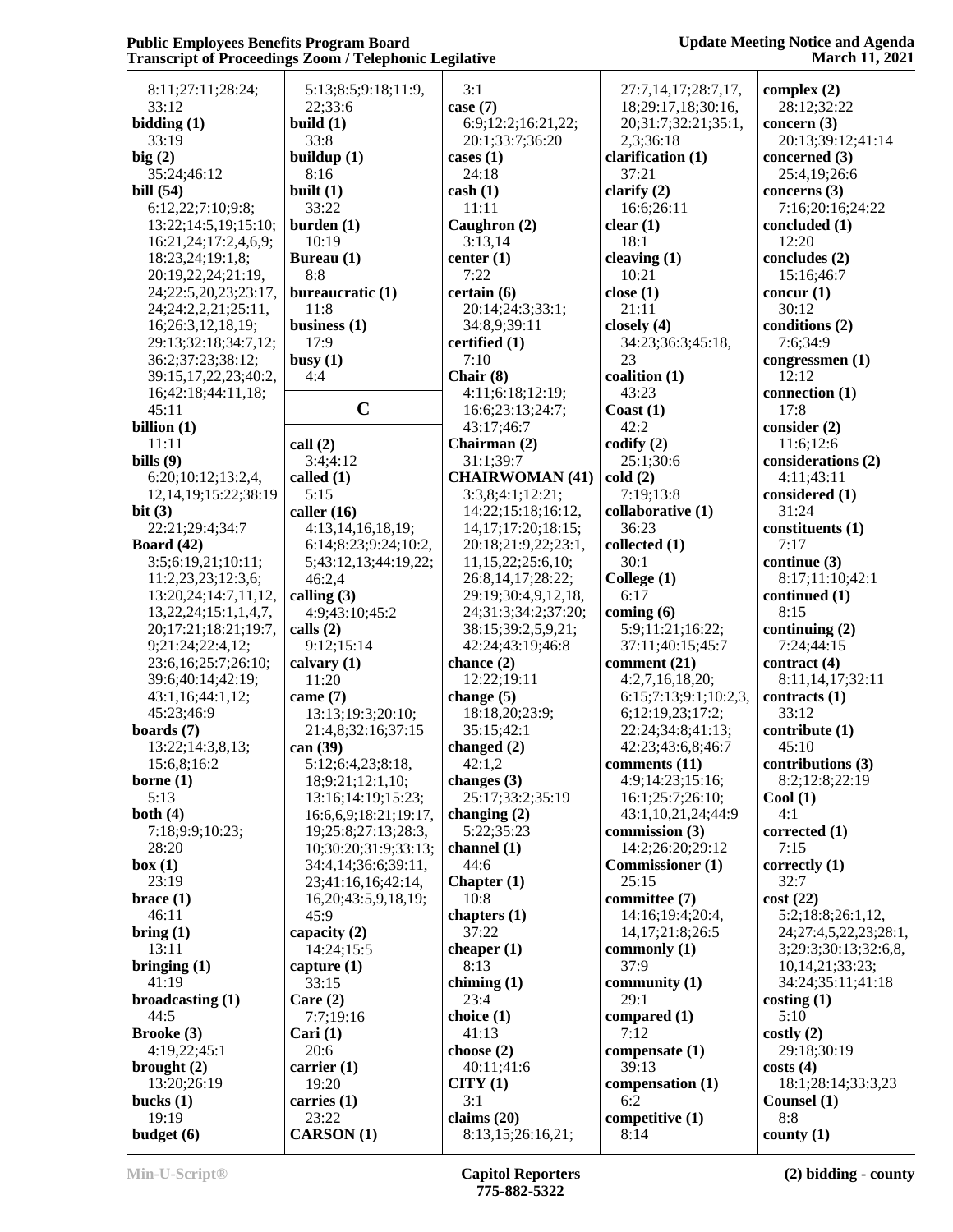| 22:16                  | delay(2)           | 10:14                | 38:23;39:1;43:11     | employment (4)             |
|------------------------|--------------------|----------------------|----------------------|----------------------------|
| couple $(4)$           | 12:3,5             | disaster(1)          | dump(6)              | 7:4;39:13;45:7,13          |
| 29:5;34:11;39:12;      | deliberately (1)   | 24:5                 | 28:7;29:17,18;       | end $(1)$                  |
| 41:17                  | 10:23              | discounts(2)         | 30:16,20;32:21       | 12:23                      |
| course $(2)$           | delivery (2)       | 40:20,21             | during $(6)$         | endocrinologists (2)       |
| 15:22;20:24            | 7:17,21            | discriminating $(1)$ | 13:3;17:5;19:3,3;    | 38:2,3                     |
| court(1)               | deluge $(1)$       | 6:1                  | 24:14;41:15          | energy $(2)$               |
| 38:16                  | 11:11              | discrimination (1)   | duty $(1)$           | 44:9,16                    |
| cover(4)               | demoralizing $(1)$ | 45:24                | 26:12                | engage $(1)$               |
| 34:9,16,19;38:9        | 10:15              | discriminatory (1)   | dysphoria (2)        | 8:7                        |
|                        |                    |                      |                      | enlisted (1)               |
| coverage $(12)$        | dental(1)          | 6:10                 | 34:10;38:6           |                            |
| 6:23;7:5;25:23;        | 28:17              | discuss(1)           |                      | 36:22                      |
| 34:13,24;35:10,17;     | department $(1)$   | 14:20                | E                    | enough $(2)$               |
| 37:6,12,23,24;45:12    | 4:22               | discussion (5)       |                      | 11:16;21:11                |
| covered $(5)$          | depends $(2)$      | 13:2;29:15;34:21;    | eager $(1)$          | enroll $(2)$               |
| 5:17;20:3;34:20;       | 29:22;30:15        | 36:23;39:22          | 14:8                 | 19:19,20                   |
| 35:7;40:3              | degree(1)          | discussions $(1)$    | earlier $(1)$        | enrollment $(2)$           |
| covers (2)             | 12:14              | 29:11                | 5:19                 | 12:4,5                     |
| 7:12;34:12             | deserving(1)       | disorders (2)        | early $(2)$          | ensure $(1)$               |
| COVID(2)               | 6:2                | 38:2,7               | 24:10;30:5           | 36:5                       |
| 8:16;13:8              | design(2)          | display $(1)$        | earned $(1)$         | enterprise (2)             |
| creativity (1)         | 10:14;11:8         | 45:21                | 12:14                | 39:13,16                   |
| 11:17                  | designs $(1)$      | displayed $(1)$      | easily $(1)$         | entire $(1)$               |
| crisis $(1)$           | 10:18              | 45:6                 | 27:13                | 45:12                      |
| 11:13                  | desire(1)          | disruption $(1)$     | East $(1)$           | entities $(1)$             |
| cruel $(1)$            | 30:6               | 12:6                 | 42:2                 | 39:15                      |
| 10:23                  | determine (3)      | Division (2)         | easy $(6)$           | equality $(1)$             |
| current $(6)$          | 10:11;11:24;33:3   | 25:14,15             | 26:3;28:9;29:16;     | 6:7                        |
| 5:13;8:11,14,17;       | determined (3)     | doctor(1)            | 30:16;32:21;42:14    | equally $(1)$              |
| 34:20;35:1             | 27:20;28:4;29:10   | 9:16                 | echo $(2)$           | 5:10                       |
|                        |                    |                      |                      |                            |
| currently $(8)$        | development (1)    | document(1)          | 9:6;43:21            | equity $(1)$               |
| 5:2;6:24;34:19,20;     | 38:7               | 29:2                 | economy $(1)$        | 9:9                        |
| 38:9;40:5;41:2;45:20   | DHHS(1)            | dollar(1)            | 11:10                | erosion(1)                 |
| cuts (3)               | 27:15              | 11:11                | <b>Education (1)</b> | 10:20                      |
| 9:18,20;11:16          | dial(1)            | Don $(1)$            | 10:13                | Ervin $(6)$                |
| cutting $(1)$          | 44:2               | 3:12                 | effect $(3)$         | 6:14,16,16;9:6;            |
| 12:8                   | difference (1)     | done $(3)$           | 24:5,8;25:1          | 43:22;44:13                |
| cycle(1)               | 35:24              | 5:20;8:18;12:5       | effects $(1)$        | $E-r-v-i-n(1)$             |
| 33:9                   | different (2)      | doors $(2)$          | 45:23                | 6:16                       |
|                        | 44:3,4             | 14:10;37:1           | effort(1)            | ESI(1)                     |
| D                      | differently (1)    | doorstep (1)         | 20:7                 | 40:15                      |
|                        | 17:13              | 41:17                | either $(1)$         | especially $(3)$           |
| data(4)                | difficult (1)      | double (2)           | 16:9                 | 11:1;41:15;42:5            |
| 29:3,24;32:24,24       | 41:21              | 3:18;5:2             | Electronic (1)       | essential $(1)$            |
| database (8)           | digits $(9)$       | Doug $(1)$           | 38:18                | 12:18                      |
| 26:21;27:1,8,17;       | 4:7,14,17;8:23;    | 10:7                 | eliminate $(1)$      | essentially (2)            |
| 28:9,17;31:15;32:6     | 43:8,13;44:19,22;  | $D$ -0-u-g $(1)$     | 35:15                | 14:4;30:14                 |
| day(1)                 | 46:4               | 10:7                 | elimination $(1)$    | establish $(1)$            |
| 22:17                  | direct(1)          | Douglas (1)          | 10:22                | 31:15                      |
|                        | 29:23              | 10:5                 |                      | established (3)            |
| days $(1)$             |                    | down(1)              | emerge $(1)$         | 27:16;30:3;31:16           |
| 13:14                  | direction $(1)$    |                      | 12:12                |                            |
| $\text{ declare } (1)$ | 42:19              | 9:21                 | emergency $(5)$      | establishes (2)            |
| 5:23                   | directly $(1)$     | Dr(6)                | 11:24:24:5,9,15,24   | 26:20;27:6                 |
| declared (1)           | 19:20              | 14:1;15:7;43:22,     | employ $(1)$         | establishing $(3)$         |
| 24:5                   | Director (4)       | 22;44:13,13          | 45:20                | 26:24;27:7;32:23           |
| deductibles (2)        | 6:19;9:4;26:22;    | drafting $(1)$       | employee $(5)$       | estimate $(9)$             |
| 10:18;12:9             | 31:12              | 22:3                 | 4:22;8:3;11:19;      | 10:16;29:2;36:11,          |
| defines $(1)$          | disability (4)     | array(1)             | 12:1;43:23           | 12, 12, 14, 16, 24; 37: 16 |
| 17:6                   | 8:1;9:19;10:22;    | 40:3                 | employees (6)        | estimated $(2)$            |
| definitely $(4)$       | 12:7               | drugs(3)             | 8:20;9:5;10:16,23;   | 20:11;29:4                 |
| 9:17;14:7,10,14        | disabled $(1)$     | 7:19;24:4;42:13      | 12:13;45:19          | estimates $(2)$            |
| definition $(1)$       | 8:21               | due(6)               | Employees' (1)       | 4:23;5:10                  |
| 18:17                  | disappointment (1) | 4:11;11:9;20:19;     | 3:5                  | even $(4)$                 |
|                        |                    |                      |                      |                            |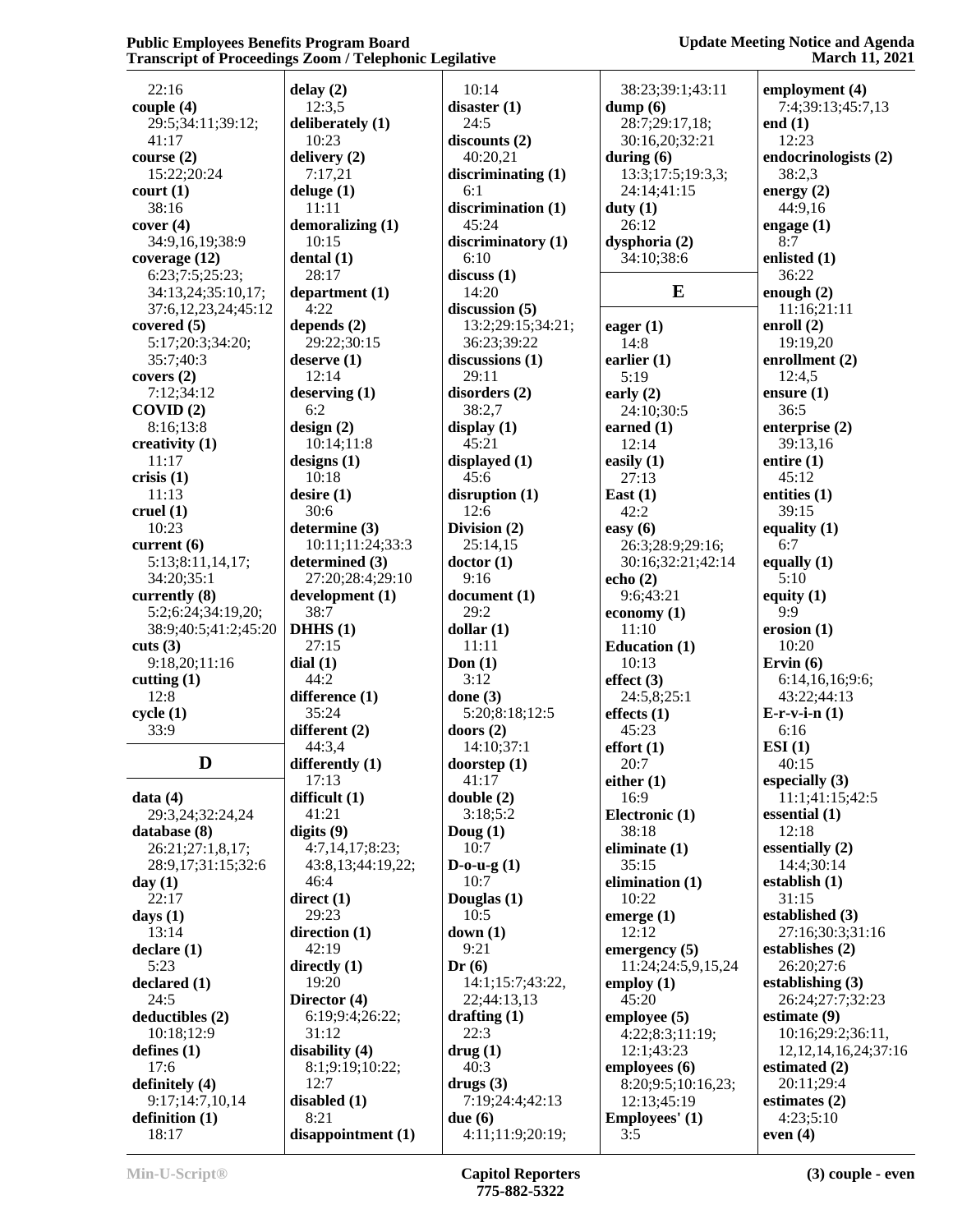| 9:22;11:10;21:12;     |                       | Finally $(1)$                      | 3:3,7,8;4:1;6:18;        | 16:14                           |
|-----------------------|-----------------------|------------------------------------|--------------------------|---------------------------------|
| 45:13                 | $\mathbf{F}$          | 7:23                               | 12:21;14:22;15:18,       | gotta(1)                        |
| everybody (6)         |                       | finals $(1)$                       | 19;16:6,12,14,17,17;     | 33:1                            |
| 3:3;20:23;23:1;       | facilities (1)        | 28:20                              | 17:20;18:15,15;          | gov(1)                          |
| 27:5;42:23;46:16      |                       | Finance (3)                        | 20:18,18;21:9,22,22;     | 11:3                            |
| everyday (1)          | 25:17                 | 8:8;31:4,5                         | 23:1,11,13,15,22;        | Government (7)                  |
| 12:16                 | fact $(1)$            | find $(2)$                         | 25:6,10;26:8,8,14,17;    | 10:8;14:17,17;                  |
|                       | 18:18                 |                                    |                          |                                 |
| evidenced (1)         | factor $(1)$          | 8:9;38:19                          | 28:22,23;29:19;30:4,     | 19:5;20:20;21:5;                |
| 45:24                 | 45:14                 | finished $(1)$                     | 9, 12, 18, 24; 31: 1, 3; | 45:10                           |
| exaggerated (1)       | Faculty (5)           | 43:5                               | 34:2,2;37:20,20;         | governments (4)                 |
| 7:14                  | 6:17,18;7:23;10:9,    | first $(3)$                        | 38:15;39:2,5,7,9,21,     | 20:5,15,22;21:11                |
| examine $(1)$         |                       | 4:13;13:11;24:6                    | 21;42:24,24;43:17,       | governor $(1)$                  |
| 45:23                 | 13                    | fiscal $(30)$                      | 19;46:8                  | 14:13                           |
| example $(3)$         | fairly $(4)$          | 4:24;5:6;6:7;7:13;                 | frequent $(1)$           | Governor's (2)                  |
|                       | 28:8,9;29:16;30:20    |                                    |                          |                                 |
| 5:18;12:3;19:13       | fairness $(1)$        | 14:15;15:11;17:24;                 | 37:5                     | 8:8;22:2                        |
| except (1)            | 22:5                  | 18:5;19:5,6;20:21;                 | frequently $(1)$         | $gr(3)$                         |
| 15:22                 | fantastic (2)         | 21:1;24:15,18,23;                  | 37:9                     | 19:18;23:22;43:20               |
| excess(1)             | 5:1,10                | 26:2;27:10,20;29:6;                | friend $(1)$             | gritty(1)                       |
| 8:16                  |                       | 34:22;35:21;36:1;                  | 36:8                     | 30:7                            |
| <b>Exchange</b> (6)   | fantastical (1)       | 38:20,22,23;40:13,                 | friends $(1)$            | grossly(1)                      |
| 9:10,14;19:14,21;     | 5:4                   | 17,24;41:11;42:15                  | 46:11                    | 7:14                            |
|                       | far $(3)$             |                                    |                          |                                 |
| 22:7,18               | 14:12;25:19;32:6      | fix(2)                             | frontline $(1)$          | $\mathbf{grow}(1)$              |
| exclusive $(1)$       | fat $(1)$             | 11:12;19:9                         | 12:15                    | 37:14                           |
| 40:22                 | 46:13                 | fixed $(1)$                        | full $(2)$               | guess(7)                        |
| excuse(1)             | fate $(1)$            | 14:4                               | 20:21;46:3               | 22:9;29:10;31:9;                |
| 13:8                  | 11:22                 | flexibility $(2)$                  | fully $(1)$              | 32:19;34:4;38:10;               |
| excused $(2)$         |                       | 8:4;11:16                          | 8:18                     | 39:23                           |
| 3:11,12               | favor $(3)$           | flexible $(1)$                     | funds $(2)$              | gays(1)                         |
| <b>Executive (10)</b> | 11:3;23:18,20         | 42:20                              | 11:14;12:5               | 23:23                           |
|                       | FDP(1)                |                                    |                          |                                 |
| 6:19;9:4;13:6;        | 29:24                 | flooded $(1)$                      | further $(2)$            | gynecologists (1)               |
| 18:12;26:22;31:6,12;  | fear $(2)$            | 13:14                              | 16:10;17:1               | 38:4                            |
|                       |                       |                                    |                          |                                 |
| 32:5;39:8,10          |                       | floodgates $(1)$                   | future $(2)$             |                                 |
| Existing (1)          | 45:6,16               | 21:16                              | 41:6,8                   | H                               |
| 17:4                  | February (4)          |                                    |                          |                                 |
|                       | 9:7,11;14:18;19:1     | focus $(1)$                        |                          |                                 |
| expansion $(1)$       | federal(1)            | 13:4                               | G                        | half $(1)$                      |
| 7:9                   | 11:14                 | folks $(3)$                        |                          | 10:21                           |
| expectation (1)       | $\textbf{FedEx}(1)$   | 38:12;40:10,15                     | gave(1)                  | hand $(1)$                      |
| 31:19                 | 41:24                 | follow $(1)$                       | 45:3                     | 23:18                           |
| expected $(1)$        | feed $(1)$            | 18:7                               | gender(6)                | happen $(5)$                    |
| 40:18                 | 29:23                 | followers $(1)$                    | 5:3,8;7:10;34:10;        | 9:16,19;11:4;                   |
| expecting (2)         |                       | 21:14                              | 38:6,6                   | 12:11;13:23                     |
| 40:19;41:12           | feel $(2)$            | following $(1)$                    | gets(3)                  | happened $(1)$                  |
|                       | 16:3;27:9             | 21:11                              |                          | 11:4                            |
| expensive $(2)$       | fell $(1)$            |                                    | 28:11;31:20;32:22        |                                 |
| 9:15:36:10            | 9:13                  | formal $(1)$                       | Given $(4)$              | happening (2)                   |
| experience (2)        | few $(4)$             | 44:11                              | 8:12,15;11:16;           | 15:12;21:12                     |
| 8:13;16:7             | 5:21;12:14;35:3;      | format $(4)$                       | 16:21                    | happens $(2)$                   |
| expertise $(1)$       | 45:2                  | 30:21;31:5,7;33:1                  | gives(1)                 | 19:20,22                        |
| 37:19                 | figure $(1)$          | former $(1)$                       | 20:2                     | happy $(2)$                     |
| experts $(2)$         |                       | 22:9                               | giving $(5)$             | 15:10:41:3                      |
| 16:20;37:17           | 37:15                 | forth $(3)$                        | 14:12;21:20;22:6,        | hard $(1)$                      |
|                       | figured $(1)$         |                                    |                          |                                 |
| explain(1)            | 20:9                  | 22:2;26:19;41:19                   | 7;42:4                   | 38:21                           |
| 16:21                 | file $(1)$            | fortunate $(2)$                    | goal(1)                  | harder $(1)$                    |
| explanation (1)       | 27:14                 | 27:11;33:11                        | 26:24                    | 12:15                           |
| 16:10                 | filed $(1)$           | forward $(5)$                      | God(1)                   | harmed $(1)$                    |
| express $(3)$         | 31:21                 | 28:3;31:9;41:6;                    | 12:13                    | 45:21                           |
| 10:13;23:16;40:6      | files $(1)$           | 44:6;46:14                         | goes(3)                  | harms $(1)$                     |
| extend(1)             |                       | four $(10)$                        | 5:7;20:20;36:21          | 16:3                            |
| 34:18                 | 31:5                  | 4:7,14,17;8:23;                    | Good (13)                | hate $(1)$                      |
|                       | fill(3)               |                                    |                          | 9:16                            |
| extending $(1)$       | 40:10,20;41:6         | 13:14;43:6,8,13;                   | 3:3;6:18;9:2;13:7;       |                                 |
| 34:24                 | filtered $(1)$        | 44:22;46:4                         | 15:6,12;36:12;37:15;     | head $(1)$                      |
| extremely $(3)$       | 6:9                   | Fox $(4)$                          | 39:14;42:3,22;43:3,      | 43:2                            |
| 5:21;36:9;42:5        | final $(2)$<br>28:8,8 | 3:9,10;24:7,7<br><b>FREED (59)</b> | 16<br>Gotcha (1)         | health $(12)$<br>4:23;12:15,17; |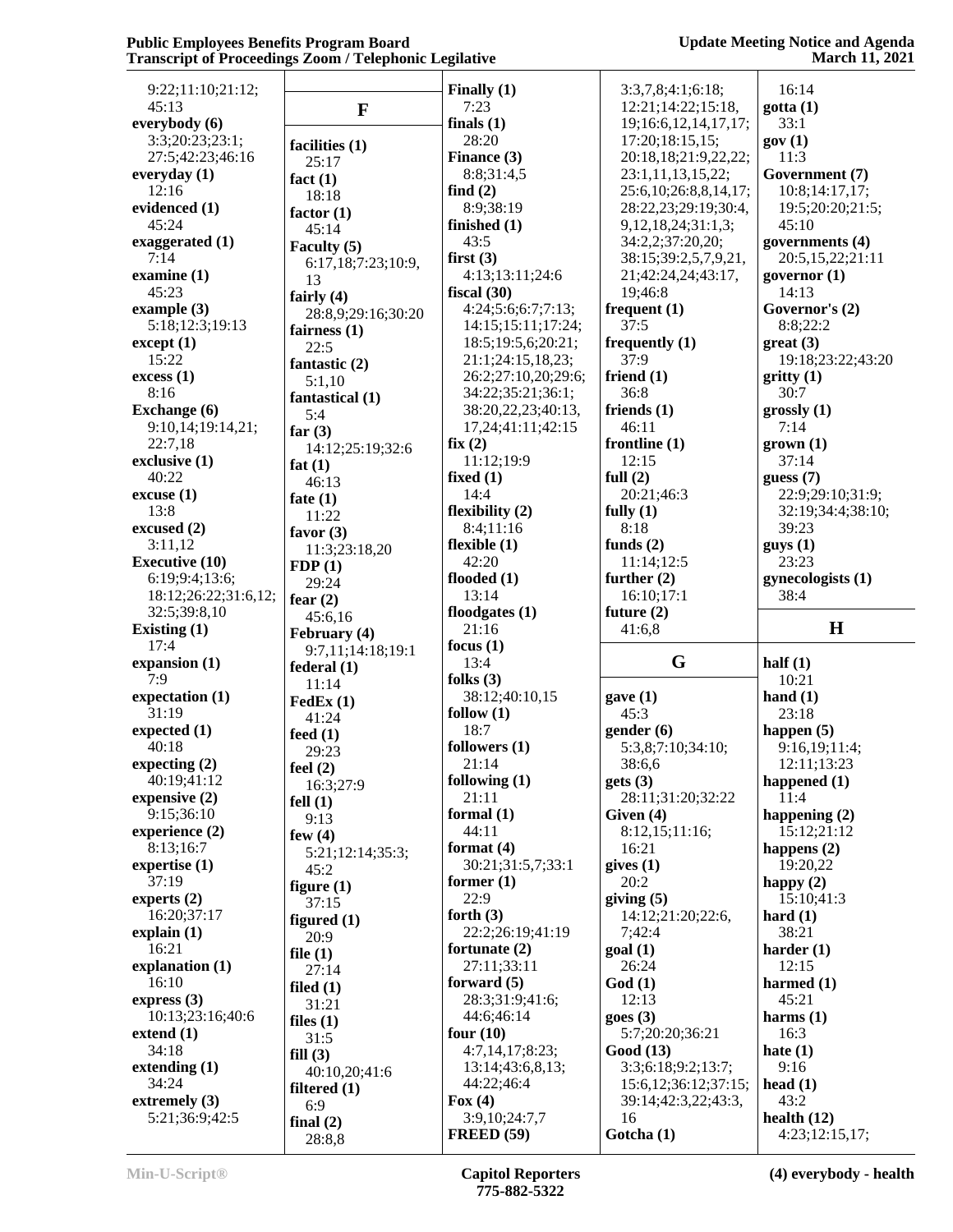| 25:12,21,22;26:4;       | huge $(2)$            | 11:4                 | 6:14,16;9:6                      | likely $(4)$               |
|-------------------------|-----------------------|----------------------|----------------------------------|----------------------------|
| 31:7;34:8;39:11;        | 15:16;42:15           | inspection (1)       | $K$ -e-n-t $(1)$                 | 8:16;35:20,21,24           |
| 45:12,12                | Human $(1)$           | 14:2                 | 6:16                             | limit(1)                   |
| healthcare (4)          | 26:4                  | instance $(2)$       | $\;$ kind $\;$ (5)               | 4:3                        |
| 6:4;7:5;27:4,4          |                       | 9:16;38:23           | 15:3;17:18;31:8;                 | limitation(1)              |
| hear $(1)$              | $\mathbf I$           | instead $(1)$        | 32:2;45:21                       | 37:23                      |
|                         |                       |                      |                                  |                            |
| 43:18                   |                       | 41:7                 | Krupp $(2)$                      | limited $(2)$              |
| heard $(6)$             | ID(1)                 | insurance (12)       | 3:17,18                          | 4:12;43:12                 |
| 14:18;22:22;34:7;       | 44:6                  | 9:21;10:21,22;       |                                  | Linda $(1)$                |
| 35:18;41:13;42:12       | idea $(1)$            | 12:8,8,17;19:23;     | L                                | 3:9                        |
| Hearing $(2)$           | 5:1                   | 25:14,15;34:8;39:11; |                                  | Lindley $(3)$              |
| 39:22;45:24             | identified (1)        | 45:14                | LAIRD $(4)$                      | 3:19,20;43:2               |
| hefty $(1)$             | 29:17                 | insured (2)          | 9:2,3;43:22;44:13                | list $(2)$                 |
| 29:6                    | ill $(1)$             | 24:3,4               | $L-a-i-r-d(1)$                   | 6:20;38:8                  |
| $\text{held}(1)$        | 11:1                  | intends $(1)$        | 9:4                              | little $(2)$               |
| 9:20                    | illness $(1)$         | 11:12                | lands $(1)$                      | 23:18;34:7                 |
| Hello (1)               | 10:24                 | interesting $(1)$    | 29:22                            | lives $(1)$                |
| 45:1                    |                       | 34:3                 |                                  | 12:16                      |
|                         | impact $(22)$         |                      | language $(3)$                   |                            |
| help $(3)$              | 7:13;13:3;14:11;      | intervention (1)     | 13:13;32:2;36:6                  | local $(5)$                |
| 11:12,14;12:12          | 15:11,16;17:24;18:4;  | 38:1                 | last $(16)$                      | 19:5;20:5,15,22;           |
| helpful $(2)$           | 19:5,6;20:5,11,15;    | into $(14)$          | 4:7,14,16;8:23;9:3;              | 21:11                      |
| 44:17,17                | 21:4;24:15,18,23;     | 5:13;6:1,4;7:4;      | 13:13;22:1;27:19;                | locals $(1)$               |
| helping $(1)$           | 27:10;40:16,17,24;    | 22:17;30:7,7,8;33:8, | 32:16;35:3;39:24;                | 21:3                       |
| 34:1                    | 41:11;42:15           | 19,22;34:15;37:13;   | 43:8,13;44:19,22;                | location(1)                |
| helps $(3)$             | important (1)         | 42:9                 | 46:4                             | 7:22                       |
| 16:1,3;44:17            | 42:5                  | issue $(1)$          | late $(3)$                       | long(2)                    |
| here's $(1)$            | incident (1)          | 6:7                  | 11:21;12:10,22                   | 13:24;23:8                 |
| 32:20                   | 37:3                  | issues $(2)$         | Laura $(22)$                     | longer $(2)$               |
| hey $(1)$               | include $(3)$         | 6:6;17:16            | 3:7;15:19;16:5,17;               | 12:4;19:21                 |
|                         |                       |                      |                                  |                            |
| 19:17                   | 7:21;31:23;37:23      | Item $(5)$           | 18:3,15;20:18;21:6,              | long-term $(5)$            |
| high $(6)$              | included (1)          | 4:2;13:1,19;43:5,6   | 22;24:1;26:8;28:22;              | 8:1;9:19;10:22;            |
| 12:9;28:2;36:9,12;      | 36:19                 | items $(1)$          | 29:14;31:10;32:9;                | 12:7;19:24                 |
|                         |                       |                      |                                  |                            |
| 37:3;41:11              | includes $(2)$        | 8:19                 | 33:10;34:2;36:14;                | look(8)                    |
| Higher $(3)$            | 10:17;25:21           |                      | 37:20;39:21,24;                  | 15:11;25:24;36:17,         |
| 10:13;35:11;40:24       |                       | ${\bf J}$            | 42:24                            | 17, 18, 18; 45: 18; 46: 14 |
|                         | including $(3)$       |                      |                                  |                            |
| <b>Historically</b> (1) | 8:1;12:15;45:13       |                      | law(2)                           | looked $(1)$               |
| 16:18                   | inclusion $(1)$       | Jennifer (2)         | 17:4;18:20                       | 34:23                      |
| history $(3)$           | 5:8                   | 3:17,17              | laws(1)                          | looking (6)                |
| 5:7;35:2,2              | incongruence (1)      | jobs $(1)$           | 13:15                            | 13:12,15;17:11;            |
| hold(1)                 | 38:7                  | 39:13                | layout $(2)$                     | 27:5;38:16;44:3            |
| 28:11                   | incorporated (1)      | joined (1)           | 28:8,8                           | looks $(2)$                |
| home $(1)$              | 33:21                 | 43:7                 | LCB(2)                           | 15:12;17:17                |
| 41:22                   | incorrect (1)         | joining $(2)$        | 20:22;38:24                      | lose $(2)$                 |
| honestly $(2)$          | 21:17                 | 4:6;12:22            | least $(2)$                      | 10:16;19:23                |
| 21:10;40:19             | increase $(1)$        | judicious (1)        | 8:17;11:15                       | lost(1)                    |
| hope $(1)$              | 10:18                 | 20:23                | leave $(1)$                      | 15:6                       |
| 9:21                    | individual (2)        | July (1)             | 39:12                            | lot(7)                     |
|                         |                       |                      |                                  |                            |
| hopeful $(1)$           | 5:18;41:4             | 8:21                 | legislative $(6)$                | 13:13;27:2;28:12,          |
| 9:19                    | individuals (1)       | jump(1)              | 8:5,8,12;10:11;                  | 12;34:12,16;40:24          |
| hoping $(1)$            | 16:1                  | 43:21                | 23:9;38:18                       | $\text{lots} (2)$          |
| 13:17                   | inexpensive (1)       | justifiable (1)      | legislature (7)                  | 9:11:27:2                  |
| hot $(2)$               | 5:21                  | 15:9                 | 7:24;10:12;11:18,                | low(1)                     |
| 7:19:41:15              | inform $(1)$          |                      | 23;12:2;13:2,5                   | 8:13                       |
| hour $(1)$              | 44:1                  | $\mathbf K$          | less (4)                         | lower $(1)$                |
| 40:14                   | information (8)       |                      | 9:14;11:5,7;40:19                | 40:21                      |
| hours $(4)$             | 17:8;25:21;27:12;     | keep(2)              | letting $(1)$                    | LTD(2)                     |
| 17:5;20:7,7;41:18       | 31:7,8;37:18;38:18,   | 4:3;23:4             | 21:15                            | 8:1,10                     |
| house $(1)$             | 19                    | Kelley $(9)$         | levels $(1)$                     | lucky $(1)$                |
| 44:15                   | initial $(1)$         | 3:15,16;31:1,3,4;    | 11:15                            | 42:7                       |
| HRA $(3)$               | 44:2                  | 32:3;39:7,10,20      |                                  | LUNZ(8)                    |
|                         |                       |                      | life $(3)$                       |                            |
| 8:2;9:20;19:23          | initiate $(1)$        | $\text{Ken}(1)$      | 10:21;12:8;19:23                 | 3:7,9,11,15,17,19,         |
| HSA(1)<br>22:19         | 27:24<br>insist $(1)$ | 9:18<br>Kent $(3)$   | lifetime $(3)$<br>6:23;7:1;22:21 | 21,23                      |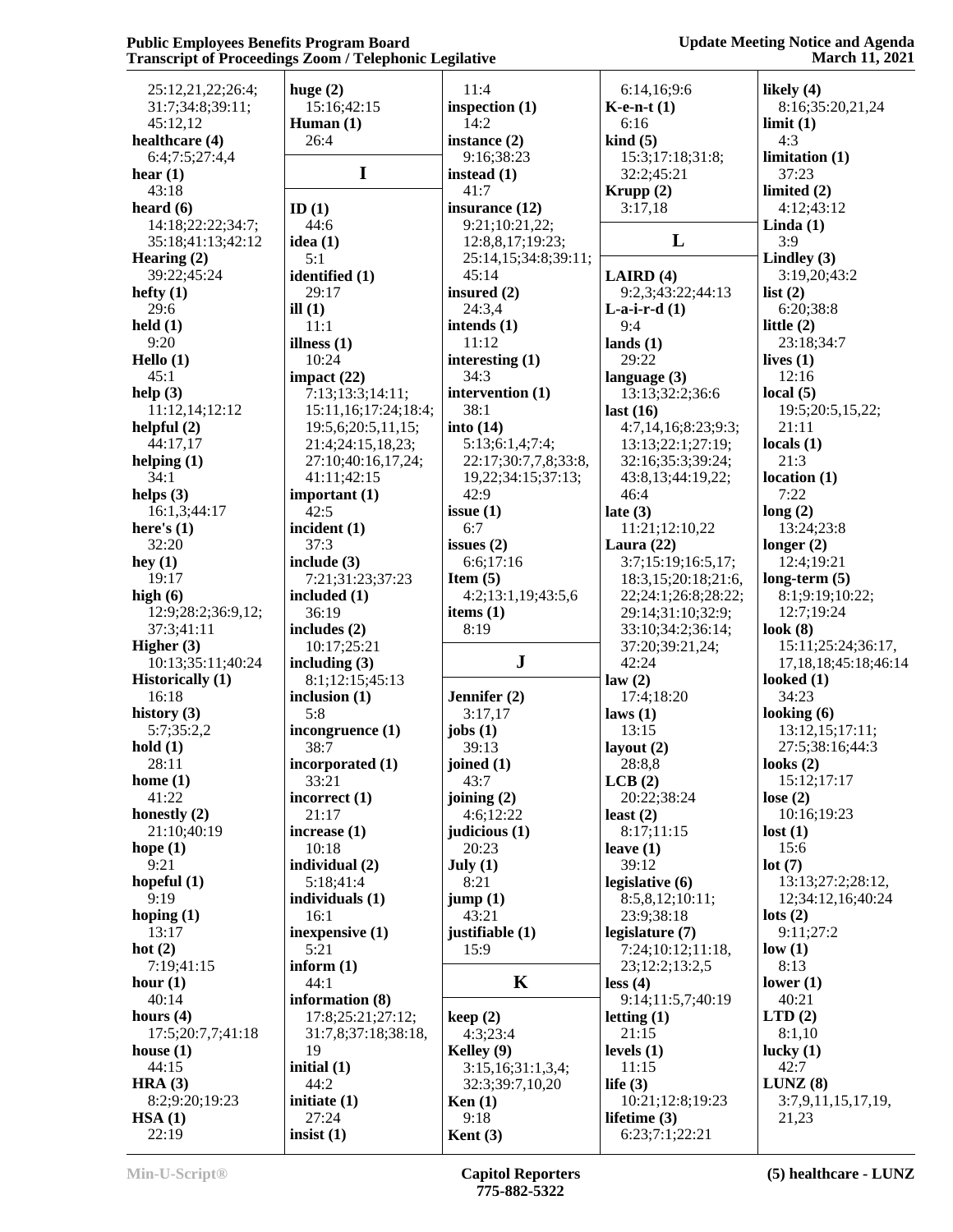#### **Update Meeting Notice and Agenda March 11, 2021**

|                        | meant(1)               | 7:4,21;8:13;11:14;  | name $(16)$                      | 33:14:34:22:35:21;   |
|------------------------|------------------------|---------------------|----------------------------------|----------------------|
| $\mathbf{M}$           | 11:8                   | 13:3;14:24;16:2,20; | 4:7,15,21;8:24;9:3,              | 36:1;38:23;40:13;    |
|                        | meanwhile (1)          | 20:14,24;38:21;41:6 | 3;10:1,3,6;43:8,14;              | 45:11                |
|                        | 12:6                   | migration $(1)$     | 44:20,23;45:1;46:3,5             | noted $(2)$          |
| Madam (2)              | med(1)                 | 29:3                | named $(1)$                      | 7:12;8:12            |
| 12:19;46:7             | 40:7                   | millions $(1)$      | 38:12                            | notes(6)             |
| mail(8)                | <b>Medicaid</b> (4)    | 11:9                | narrows $(1)$                    | 4:24;6:8;18:2;       |
| 7:17;40:4,9,9,11;      | 29:5;38:22;39:18;      | mine(1)             | 18:17                            | 20:21;38:20,22       |
| 41:14,22,24            | 45:4                   | 36:8                | necessarily (1)                  | notice $(2)$         |
| $main(1)$              | medical (4)            | minutes(4)          | 30:10                            | 38:16,20             |
| 8:3                    | 5:23;6:5;28:17;        | 4:3,12;43:12;45:2   | necessary (6)                    | noticed $(2)$        |
| major(1)               | 45:8                   | mistake $(2)$       | 6:3;7:10;28:13;                  | 28:24;29:5           |
| 18:8                   | medically (5)          | 9:13;22:7           | 37:24;38:1,5                     | NSHE(1)              |
| making (1)             |                        | mitigation $(1)$    |                                  | 6:17                 |
| 45:20                  | 6:3;7:10;37:24;        |                     | necessity(2)<br>5:24;6:5         | number(6)            |
| <b>MALONEY (3)</b>     | 38:1,5                 | 11:16               |                                  |                      |
| 43:16,17,20            | <b>Medicare (9)</b>    | model(1)            | need $(16)$                      | 4:8;5:1;43:5,9;      |
| $M-a-l-o-n-e-y(1)$     | 8:2;9:10,13;19:9,      | 27:3                | 5:21;6:8;13:20;                  | 44:2,4               |
| 43:18                  | 10,13,14,21;22:6       | modest(1)           | 15:23;16:23;28:4,16,             | numbers $(1)$        |
| management $(2)$       | medication $(1)$       | 7:12                | 18, 19; 29: 23; 30: 13,          | 5:6                  |
| 36:19,20               | 42:5                   | money $(1)$         | 22, 22; 32: 24; 33: 15;          |                      |
| manager $(3)$          | medications (2)        | 12:11               | 42:17                            | $\mathbf 0$          |
| 27:22;28:20;40:3       | 40:6:41:16             | month(1)            | needed $(2)$                     |                      |
| managing $(1)$         | meds(1)                | 12:4                | 7:21;23:9                        | obtain(1)            |
| 27:18                  | 40:8                   | months $(1)$        | $\mathbf{needing}\left(1\right)$ | 40:3                 |
| mandate(1)             | meet $(3)$             | 41:23               | 7:19                             | obviously (8)        |
| 7:6                    | 11:23;26:3;28:13       | Mooneyhan (1)       | needs(1)                         | 17:14;21:16;22:1;    |
| mandates (1)           | meeting $(14)$         | 13:16               | 7:14                             | 28:19;30:2;31:22;    |
| 11:3                   | 3:5;8:20;9:11;         | more $(12)$         | neither (3)                      | 36:3;40:12           |
| manner $(1)$           | 10:10;12:24;13:4,15,   | 5:11;10:13;13:12;   | 16:2;36:10,11                    | occur(1)             |
| 42:22                  | 18;40:14;44:5;46:11,   | 18:9;22:9;28:12,12; | NELIS(2)                         | 23:9                 |
| $\max(6)$              | 12,13,15               | 29:4;32:22;37:5;    | 38:16,20                         | occurrence (1)       |
| 8:11;11:2;20:10;       | <b>MEMBER (27)</b>     | 39:22;42:20         | net(1)                           | 37:5                 |
| 41:22;45:9,9           | 3:10,14,16,18,20,      | morning $(1)$       | 8:21                             | offer $(1)$          |
| <b>MARCH (8)</b>       | 22, 24; 13: 24; 15: 2; | 6:12                | neutral (7)                      | 16:19                |
| 3:1,4;8:19;9:8,8;      | 17:22;18:12;22:13;     | most(4)             | 15:15,24;16:3,9,16,              | offered (2)          |
| 13:18;26:4;46:12       | 23:3,13;31:1,4;32:3,   | 5:19;9:6;10:19;     | 19;18:22                         | 37:7,8               |
| marketplace (1)        | 4;33:5,17,24;36:7;     | 15:4                | NEVADA (16)                      | Office (4)           |
| 8:14                   | 39:7,10,20;41:20;      | motion(6)           | 3:1;6:17;7:20,23;                | 8:9;9:12;17:5;22:2   |
| Marsha (3)             | 42:11                  | 15:23;23:11,14,16,  | 9:5;10:8,9,12;22:16;             | Officer (6)          |
| 3:21;36:7;41:20        | members $(22)$         | 21,22               | 25:23;31:13,19,20;               | 13:6;18:13;31:6;     |
| <b>MARTIN</b> (8)      | 6:19;14:12,22,24;      | motivational (1)    | 38:17,17,17                      | 32:5;39:8,10         |
| 4:6;6:14;8:23;         | 15:21;17:21;19:7;      | 45:14               | new(1)                           | officially (1)       |
| 9:24;12:19;43:7;       | 20:8,14;21:5,8,24;     | move(9)             | 19:19                            | 22:7                 |
| 44:19;46:2             | 25:7;26:10;39:6;       | 17:2;19:18;23:24;   | next(4)                          | offing $(1)$         |
| matter $(1)$           | 41:13,19;42:17,21;     | 25:8;26:24;27:4;    | 33:9;34:4,6;46:11                | 29:13                |
| 16:20                  | 43:1,22;46:10          | 34:4;39:23;41:8     | NFA(1)                           | often $(1)$          |
| maximum <sub>(1)</sub> | membership (1)         | moved (3)           | 6:21                             | 43:23                |
| 8:4                    | 42:14                  | 23:13,17;44:14      | nine-year-old (1)                | once $(5)$           |
| maximums(2)            | memory $(1)$           | moving $(6)$        | 13:9                             | 5:18;6:23;7:1;       |
| 10:19;12:10            | 46:11                  | 4:4;11:7;18:23;     | nitty(1)                         | 10:13;22:21          |
| may(7)                 | mental $(2)$           | 27:3;28:3;41:6      | 30:7                             | one (29)             |
| 4:9,19;5:17;6:15;      | 25:12,21               | much $(12)$         | non-state $(6)$                  | 9:12,16;15:21;       |
|                        | mentioned (1)          | 4:1;8:13;9:23;12:6, | 6:22;9:10;19:9,10;               | 16:4;17:2,17,21;     |
| 8:6,21;24:14           | 9:18                   | 21;18:12,20;27:23;  | 20:3,5                           | 18:21;19:4,11;20:2,  |
| maybe $(2)$            | merely $(2)$           | 40:19,21,21;46:8    | nope(1)                          | 8;21:21;22:5,7,8;    |
| 16:6;44:5              | 8:20;15:8              | must(4)             | 43:2                             | 23:6;29:6,7;31:15;   |
| Maylath $(5)$          | methods (1)            | 4:24;10:13;27:14;   | nor $(2)$                        | 34:4,5,6,7,14;36:11; |
| 4:19,21,22;45:1,1      | 7:21                   | 37:23               | 11:3;16:3                        | 39:24;44:4;46:12     |
| mean(8)                | Michelle (1)           | myself(2)           | normally $(1)$                   | ones $(2)$           |
| 5:1;15:20;16:22;       | 3:15                   | 16:4;33:14          | 15:15                            | 13:17:38:8           |
| 17:7;20:22;21:12;      | Midwest (1)            |                     | note $(13)$                      | only $(7)$           |
| 41:24;42:7             | 42:2                   | N                   | 14:15;18:5;21:2;                 | 21:12,19;25:13,19;   |
| means $(1)$            | might $(12)$           |                     | 26:2;27:20;29:6;                 | 35:18;44:10;45:3     |
| 22.24                  |                        |                     |                                  |                      |

22:24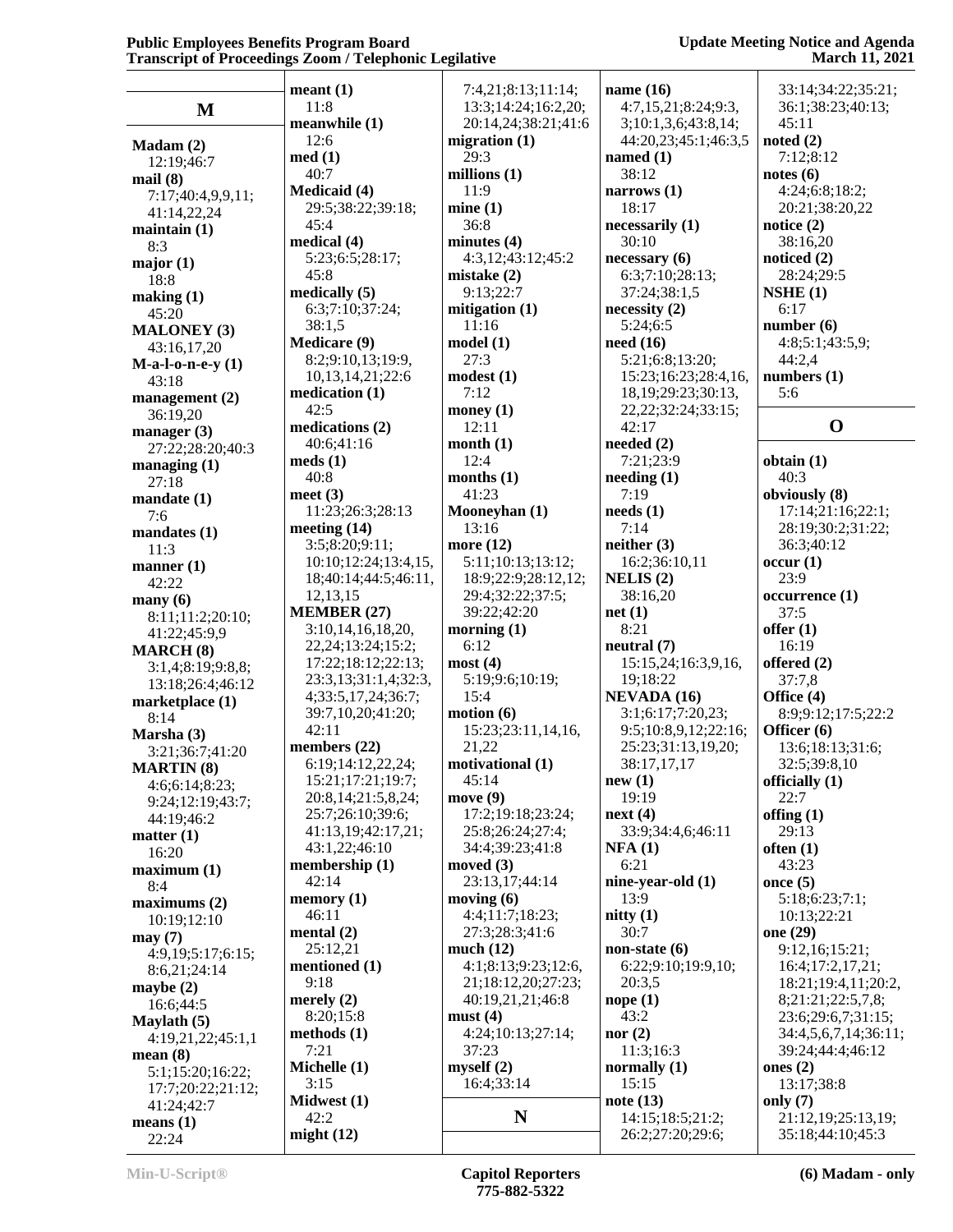**Update Meeting Notice and Agenda March 11, 2021**

| ×,                            |                  |
|-------------------------------|------------------|
| onto $(1)$                    | 41               |
| 32:15                         | Pack             |
| $000 - (1)$                   | 14               |
| 3:2                           | pack             |
| open $(4)$                    | 46               |
| 12:3,5;13:15;14:10            | paid             |
| opening (4)                   | 32               |
| 21:16;37:1,1;44:2             | painf            |
| opportunity (1)               | 11               |
| 21:21                         | pand             |
| oppose $(1)$                  | 11               |
| 15:24                         | 24               |
| opposed (1)                   | part             |
| 23:19                         | 5:1              |
| opposition (1)                | parti            |
| 16:8                          | 9:1              |
| opt(1)                        | parti            |
| 7:20                          | 16               |
| option (3)                    | parti            |
| 5:21;42:4,9                   | 7:1              |
| options (1)                   | parts            |
| 41:19                         | 25               |
| order(6)                      | party            |
| 3:6;30:13;40:9,9,<br>11;41:14 | 27               |
| organization (1)              | pass<br>20       |
| 16:3                          | passe            |
| original (1)                  | 24               |
| 5:8                           | passe            |
| others $(3)$                  | 26               |
| 18:9;38:22;43:23              | past             |
| ours $(1)$                    | 5:1              |
| 35:16                         | 27               |
| ourselves (1)                 | path             |
| 15:22                         | 5:2              |
| out (21)                      | patie            |
| 5:4,15;7:4;8:11;              | 14               |
| 9:13;13:13,20;20:9,           | 29               |
| 20,23;22:15;27:11;            | Patie            |
| 28:24;30:13;31:8,22;          | 7:2              |
| 33:12;34:4;35:5;              | pay (            |
| 40:10,20<br>outfit $(1)$      | 6:3              |
| 42:10                         | paye<br>26       |
| out-of-pocket (2)             | 31               |
| 10:18;12:9                    | paye             |
| outside (1)                   | 28               |
| 32:11                         | payir            |
| over $(5)$                    | 5:2              |
| 4:4,22;13:6;20:9;             | <b>PEB</b>       |
| 35:3                          | 4:4              |
| overall (2)                   | 23               |
| 7:2;33:23                     | 10               |
| overlook (1)                  | 12:              |
| 33:16                         | 9;1              |
| overlooking (1)               | 17               |
| 18:14                         | 21               |
| own(2)                        | 19               |
| 21:24;37:21                   | 10               |
| P                             | 35<br>39         |
| packages(1)                   | 44<br><b>PEB</b> |
|                               |                  |

 41:24 **Packam (2)** 14:1;15:7 **ket** (1) 46:13 **paid (2)** 32:7;33:9 **painful (1)**  $1:5$ **pandemic (4)** 11:9;12:13,16; 24:11 **pf**  $(2)$  5:19;33:21 **participants (1)** 9:10 ficular (2) 16:23;44:11 ficularly (1) 7:19 ts  $(1)$ 5:16 fy  $(3)$  27:22;28:19;36:17 **pass (2)** 20:17,20 **passed (2)** 24:10,24 **passes (1)** 26:12 **past (6)** 5:12;6:10;15:14; 27:19,21;41:21 **hway** (1) 5:23 **ient** (4) 14:1;26:19;27:16; 29:11 **Paris (1)**  7:20 **pay (1)** 6:3 **payer (4)** 26:20;27:7,17; 31:15 **payers (1)** 28:9 **paying (2)** 5:2;6:1 **PEBP (49)** 4:4;5:7;6:20,21,22, 23;7:12;8:1,3,7; 10:11;11:17,22; 12:18;13:3,23;14:2,7, 9;15:1,16;16:3,22,22; 17:12;18:24;19:9,22; 21:14;22:21;25:13, 19;26:12;27:9;32:8, 0;33:18;34:12,17; 35:22;37:16;38:9; 39:19;40:6,6;41:12; 44:12;45:3;46:14 **PEBP's (1)**

 8:12 **pediatric (1)** 38:2 **pending (1)** 13:5 **people (10)** 5:21;6:1,3;35:9; 37:5,11;39:12;41:8; 42:4;45:7 **per (3)** 6:23;10:17;14:3 **perhaps (3)** 6:11;9:15;38:22 **period (4)** 12:23;20:2;24:14; 43:6 **person (3)** 4:3;15:4;40:3 **personalized (1)** 41:5 **personally (1)** 27:9 **pertains (1)** 22:20 **petitions (1)** 11:17 **pharmacist (1)** 24:8 **pharmacy (12)** 7:22;27:21;28:17, 19;40:2,7,22;41:2,5, 7,9,10 **phone (3)** 4:8;9:12;43:8 **pick (1)** 7:22 **place (4)** 18:5;31:16;34:15; 35:14 **placed (1)** 20:21 **plan (19)** 7:5;10:14,18;11:8, 12;19:14,15,16,18, 19;22:16;24:16,17; 25:22;32:19;37:2; 45:12,15,15 **plans (2)** 12:7;37:14 **plastic (1)** 38:4 **please (18)** 4:10,14,17;8:24; 9:1;10:2,5;13:7; 43:11,13,14;44:20, 21,22,23;45:22;46:2, 4 **pleased (1)** 41:1 **plenty (1)** 13:12 **Plus (1)** 19:15

**pm (2)** 3:4;46:15 **point (3)** 17:19;22:15;35:23 **porch (2)** 7:18;42:12 **position (12)** 6:21;14:14;15:15, 21;16:16,19,23; 18:13;22:5;29:1; 42:18;44:11 **positions (4)** 10:11;16:2;43:24; 44:10 **positive (1)** 45:8 **possibility (2)** 11:20;37:10 **possible (2)** 8:4;13:2 **possibly (1)** 37:4 **potential (4)** 20:8,15;35:11; 40:16 **potentially (1)** 35:10 **PPC (2)** 26:22;31:12 **precisely (1)** 22:10 **preexisting (1)** 7:6 **premiums (2)** 8:3;12:9 **pre-pandemic (1)** 8:3 **prescription (3)** 24:4,14,19 **prescriptions (4)** 7:18;42:13,17,21 **Present (2)** 3:8,20 **presentation (3)** 5:8;6:12;19:4 **presented (7)** 14:16;17:18;18:24; 19:1;24:21;26:4;36:2 **president (1)** 10:8 **press (9)** 4:10,15,17;9:1; 43:11,15;44:21,24; 46:5 **pretty (2)** 20:23;26:3 **prevents (1)** 10:24 **previous (2)** 11:15;29:1 **previously (2)** 9:7;33:6 **Priscilla (1)**

 43:17 **P-r-i-s-c-i-l-l-a (1)** 43:17 **private (6)** 35:7;37:8,9;39:13, 15;45:13 **privately (1)** 45:13 **probability (1)** 37:11 **probably (10)** 11:10;17:11;28:10, 14;30:17;32:21; 35:14;39:14;41:9; 46:13 **problem (1)** 7:8 **procedure (1)** 5:24 **procedures (3)** 5:3,9;7:11 **process (11)** 8:5;10:14,17;11:4, 8;12:10;30:5;33:18; 36:18;38:24;39:4 **produce (4)** 20:12;25:20;27:14; 28:20 **produced (1)** 19:9 **professionals (1)** 12:15 **Program (9)** 3:5;5:10;14:7,11; 15:12;24:19;27:23; 35:11;42:15 **programming (1)** 29:3 **programs (1)** 5:15 **progresses (1)** 8:5 **prohibits (1)** 40:2 **promise (1)** 13:8 **properly (1)** 43:18 **proposal (2)** 33:22,23 **proposed (2)** 35:15,21 **proposes (1)** 25:16 **proposing (1)** 33:23 **Protection (3)** 26:20;27:16;29:12 **provide (9)** 15:9;16:10;23:7; 34:12,13,17;37:18; 40:22;41:12

**provided (2)**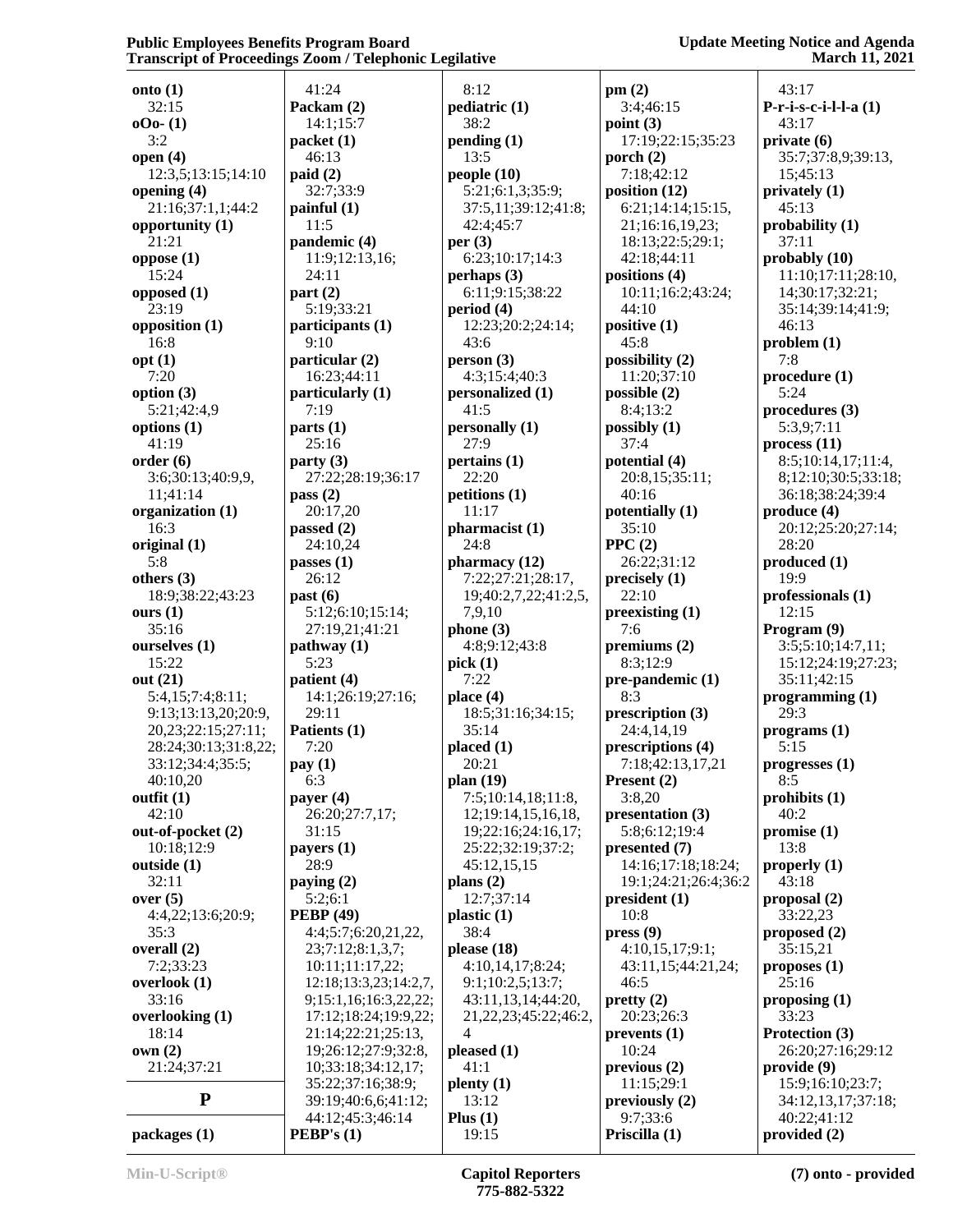| 38:2,11                          | 35:5                                      | reduce $(1)$                       | 19                              | 12:10                                           |
|----------------------------------|-------------------------------------------|------------------------------------|---------------------------------|-------------------------------------------------|
| provider (1)                     | read $(1)$                                | 35:16                              | requesting $(1)$                | revises $(2)$                                   |
| 33:19                            | 24:6                                      | re-enrollment (1)                  | 28:9                            | 17:3;25:12                                      |
| providers (2)                    | reading $(2)$                             | 7:2                                | requests $(2)$                  | revisit $(1)$                                   |
| 25:18:38:5                       | 18:2;32:7                                 | reference (2)                      | 18:11;19:4                      | 5:5                                             |
| provides (1)                     | ready $(2)$                               | 39:11;45:2                         | required $(4)$                  | RFP(4)                                          |
| 25:22                            | 4:13;46:12                                | refilled $(1)$                     | 7:17;25:13;32:6,13              | 8:18;29:2;31:23;                                |
| provision (1)                    | reaffirming $(1)$                         | 24:14                              | requirement (8)                 | 33:13                                           |
| 7:2                              | 5:8                                       | regard $(1)$                       | 25:20;26:3;27:13;               | Rich (51)                                       |
| provisions (2)                   | real $(1)$                                | 9:18                               | 28:10;33:13;34:17;              | 6:19;13:6,7;14:23;                              |
| 17:3;25:12                       | 18:1                                      | <b>Regarding (6)</b>               | 40:9,10                         | 16:5,5,13,15;17:1;                              |
| psychiatrists (1)                | reality $(3)$                             | 6:20;7:9;8:10;13:2,                | requirements (16)               | 18:3,3,13,23;21:6,6,                            |
| 38:3                             | 5:4,13;6:8                                | 22;34:9                            | 18:10;28:5,6,14;                | 10;22:11;24:1,1;                                |
| psychologists (1)                | really $(21)$                             | regressive $(1)$                   | 29:1,16,21,22;30:2,             | 25:8,11;26:13,15,18;                            |
| 38:4<br>psychosocial (1)         | 13:4;14:6,11,14;                          | 10:21                              | 23;31:21;32:1,19,20,<br>23;33:4 | 29:14,14,20;30:5,11,                            |
| 37:24                            | 15:8;17:9;18:13;<br>22:18,20;23:6,7;25:1, | regretted $(1)$<br>22:18           | requires $(3)$                  | 15, 19; 31: 6, 10, 10;<br>32:5,9,9;33:10,10,21; |
| Public (31)                      | 12, 20; 27: 6; 29: 6, 8, 17;              | regular $(1)$                      | 17:4;24:2;34:8                  | 34:6;36:14,14;38:14;                            |
| 3:5;4:2,7,23;7:13;               | 30:6;33:6;40:5                            | 21:14                              | requiring $(1)$                 | 39:1,3,10,17,24,24;                             |
| 9:4;12:19;15:10;                 | reason (2)                                | regulation (4)                     | 40:3                            | 45:3                                            |
| 17:3,4,4,5,7,9,14;               | 15:9;27:20                                | 24:9,9,24;25:17                    | Rescue (3)                      | right $(20)$                                    |
| 18:6,9,10,18,19,19;              | reassignment $(1)$                        | regulations $(1)$                  | 11:12,14;12:4                   | 4:2;10:4;16:12;                                 |
| 21:13,14;22:22;34:8;             | 38:11                                     | 27:7                               | reserves $(1)$                  | 23:24;24:1;25:8;                                |
| 41:13;43:6,7,23;                 | rebates $(2)$                             | reinstate $(1)$                    | 8:16                            | 27:2;28:6;29:3;                                 |
| 44:2;46:7                        | 40:21,21                                  | 6:23                               | residents $(1)$                 | 30:11,13,15,18;34:6;                            |
| publicly (1)                     | rec(1)                                    | reinstatements (1)                 | 25:23                           | 37:6;38:13;39:5,24;                             |
| 45:6                             | 11:3                                      | 7:8                                | resides $(1)$                   | 43:4;44:3                                       |
| pulling $(1)$                    | recall $(1)$                              | relating $(5)$                     | 24:4                            | rising $(1)$                                    |
| 5:18                             | 13:23                                     | 17:3;24:3;25:12,                   | resign $(1)$                    | 35:4                                            |
| punishing (1)                    | recap(1)                                  | 21;34:10                           | 14:2                            | risking $(1)$                                   |
| 11:16                            | 20:19                                     | relief $(1)$                       | responsibility (1)              | 12:16                                           |
| purchased (1)                    | receive $(4)$                             | 23:8                               | 26:16                           | road $(1)$                                      |
| 45:13                            | 24:19;29:20;30:21;                        | rely(3)                            | restoration $(3)$               | 9:22                                            |
| put (13)                         | 32:24                                     | 36:16;37:16;42:3                   | 7:24;11:15,24                   | role(1)                                         |
| 20:7,11;21:1;22:2;               | received $(2)$                            | remain $(2)$                       | restorations $(1)$              | 14:2                                            |
| 27:13,20;28:4,10;                | 17:8;20:19                                | 9:21;18:22                         | 12:17                           | roll(2)                                         |
| 29:5,9,24;30:8;34:15             | recent $(2)$                              | remember $(1)$<br>44:21            | restoring $(2)$                 | 3:6;34:4                                        |
| putting $(3)$<br>31:9;32:1;44:17 | 8:12;42:1                                 | reminded (1)                       | 8:4;12:7<br>restriction (1)     | RPEN(2)<br>9:5;21:13                            |
|                                  | recently $(1)$<br>13:20                   | 24:8                               | 15:3                            | rule $(1)$                                      |
| Q                                | recommend (1)                             | remove(4)                          | restrictions (1)                | 14:5                                            |
|                                  | 31:9                                      | 14:5;35:21,24;40:9                 | 24:13                           | rules $(2)$                                     |
| qualified $(1)$                  | recommends (1)                            | repair $(1)$                       | restrictive (2)                 | 24:16,17                                        |
| 15:4                             | 6:21                                      | 12:7                               | 7:2;22:22                       | runaway $(1)$                                   |
| quick $(1)$                      | record(35)                                | report $(7)$                       | restricts $(2)$                 | 11:7                                            |
| 39:7                             | 4:15,21;8:24;9:3;                         | 7:14;13:17,18;                     | 7:3;15:5                        | Russell (3)                                     |
| quiet $(1)$                      | 10:1,3;15:2,19;16:5;                      | 25:14,20;26:1;40:13                | results $(1)$                   | 9:24;10:2;46:2                                  |
| 23:1                             | 17:7,23;18:3,11,18;                       | reported $(1)$                     | 10:15                           |                                                 |
| quite $(6)$                      | 21:6,23;22:14;24:1;                       | 11:11                              | retail $(4)$                    | S                                               |
| 21:10;28:2;29:4;                 | 26:9;29:14;31:10;                         | reporter's $(1)$                   | 40:10,20;41:6;                  |                                                 |
| 34:22;40:19;41:11                |                                           |                                    |                                 |                                                 |
|                                  | 32:4,9;33:10;36:7,                        | 38:16                              | 42:10                           | sadly $(1)$                                     |
|                                  | 15;39:17;40:1;41:20;                      | reporting $(2)$                    | Retired $(1)$                   | 11:6                                            |
| $\mathbf R$                      | 42:11;43:14;44:20,                        | 32:13,13                           | 9:4                             | safe $(1)$                                      |
|                                  | 23;46:3,5                                 | represent $(1)$                    | retiree $(4)$                   | 42:22                                           |
| raise $(1)$                      | recorded $(2)$                            | 45:16                              | 8:2;12:8;19:13;                 | safely $(1)$                                    |
| 11:19                            | 17:8;44:12                                | representation (2)                 | 20:1                            | 18:21                                           |
| ran $(1)$                        | records $(8)$                             | 9:15;45:3                          | retirees $(13)$                 | safety $(2)$                                    |
| 22:16                            | 17:3,5,14;18:1,6,9,                       | representative (1)                 | 6:22,24;7:4;9:12;               | 8:21;17:4                                       |
| rarely $(1)$                     | 19,20                                     | 10:9                               | 10:20;19:9,10,12;               | same $(6)$                                      |
| 5:20                             | recover(1)                                | representing $(1)$                 | 20:4;21:15;22:6,6,9             | 9:21;14:3;22:8;                                 |
| rather $(1)$                     | 12:13                                     | 6:17                               | return $(1)$                    | 32:17,17,18                                     |
| 4:24<br>reached $(1)$            | recovery(2)<br>12:14,18                   | request $(4)$<br>11:23;17:14;18:6, | 43:5<br>revise $(1)$            | save $(3)$<br>11:8;19:17,19                     |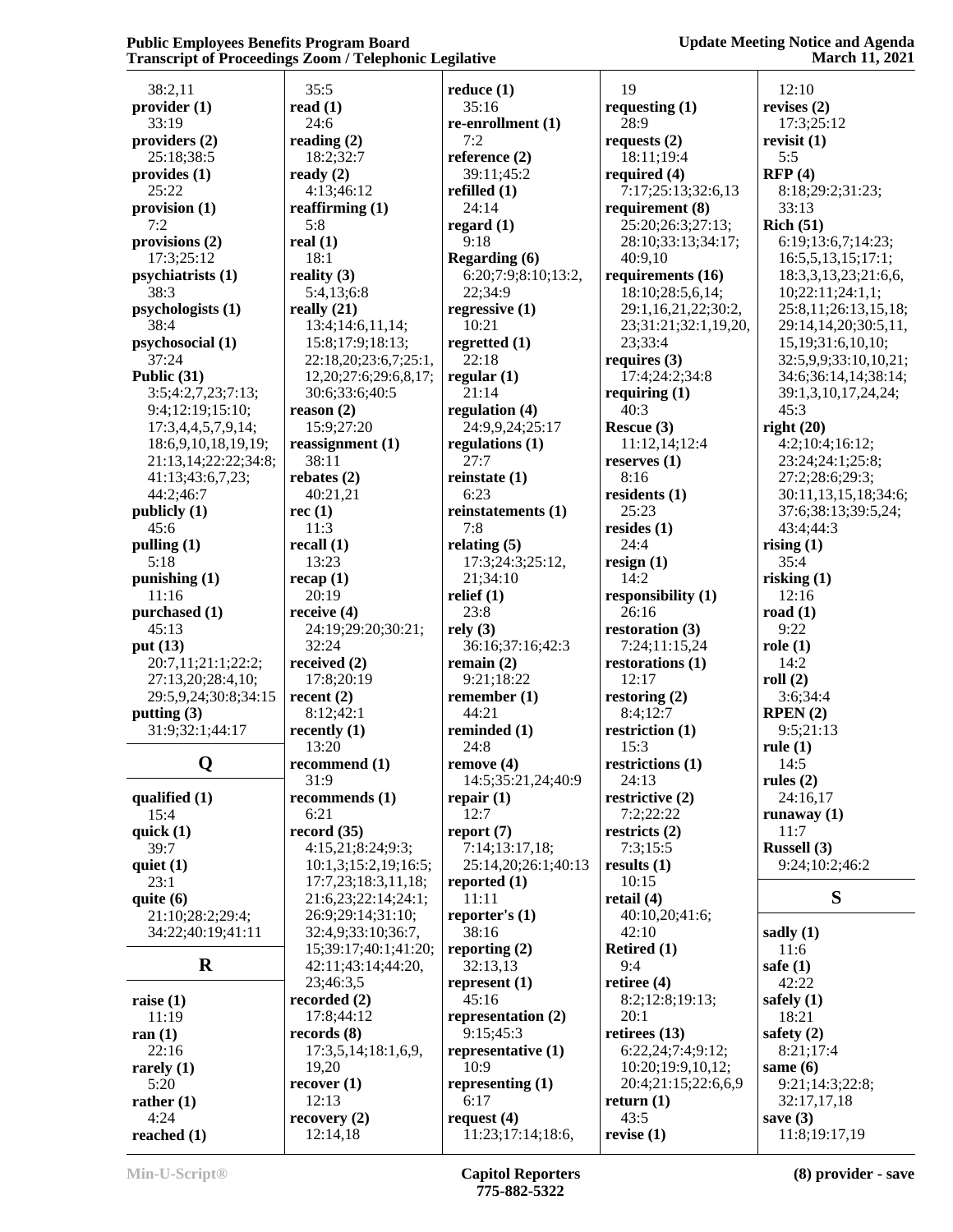| saying $(3)$<br>5:23,24;23:18 | severe $(1)$<br>10:13 | somehow $(1)$<br>28:12 | 31:18,21<br>star $(9)$ | summers $(1)$<br>7:20 |
|-------------------------------|-----------------------|------------------------|------------------------|-----------------------|
| SB139(5)                      | sexual $(1)$          | someone $(2)$          | 4:10,15,17;9:1;        | super $(1)$           |
|                               | 38:7                  |                        |                        | 25:4                  |
| 4:24;5:2,16;7:9;              |                       | 22:17;24:19            | 43:11,15;44:21,24;     |                       |
| 45:2                          | shaking $(1)$         | sometimes (1)          | 46:6                   | supplying $(1)$       |
| <b>SB171(1)</b>               | 43:2                  | 41:22                  | start $(2)$            | 27:12                 |
| 7:16                          | share $(2)$           | somewhat (1)           | 13:21;32:22            | support $(10)$        |
| <b>SB40(1)</b>                | 7:16;14:23            | 18:17                  | state $(32)$           | 6:22;9:9,17;10:20;    |
| 27:6                          | shared $(3)$          | sorry $(3)$            | 4:15;6:23;8:24;9:9,    | 15:24;23:7,16;36:23;  |
| scenario (1)                  | 12:1;27:15,17         | 9:8;23:4;29:7          | 24;10:2,5,16,23;11:9;  | 43:23;44:14           |
| 6:9                           | sheet $(1)$           | sort $(4)$             | 12:13;16:7;17:10,11;   | supporting $(1)$      |
| school(1)                     | 44:17                 | 19:11;29:9;38:10;      | 19:12;20:1;24:5,15;    | 23:10                 |
| 13:10                         | shifted $(1)$         | 44:11                  | 27:1;35:9;37:11;       | supportive $(1)$      |
| scope $(1)$                   | 33:18                 | sound $(1)$            | 39:18;43:14;44:20,     | 22:23                 |
| 32:11                         | shipping $(1)$        | 44:10                  | 23;45:7,10,12,15,20;   | suppression $(1)$     |
| screen $(1)$                  | 7:22                  | south $(1)$            | 46:2,5                 | 8:15                  |
| 44:2                          | shoot $(1)$           | 41:15                  | states $(5)$           | sure $(6)$            |
| Scripts $(1)$                 | 38:17                 | Southern (2)           | 10:12;27:2,3;          | 12:11;30:9;33:15;     |
| 40:7                          | shortest $(1)$        | 7:20;10:8              | 31:14,17               | 34:1;45:20;46:3       |
| second $(3)$                  | 46:10                 | special $(1)$          | statewide (1)          | surgeons (1)          |
| 12:23;23:12;43:6              | shot $(3)$            | 41:9                   | 6:18                   | 38:5                  |
|                               |                       |                        |                        |                       |
| Seconded (2)                  | 19:11;22:8,8          | specialists $(1)$      | statute $(5)$          | surgery $(1)$         |
| 23:15,17                      | sickest (1)           | 38:12                  | 7:3;14:4;20:1;         | 5:18                  |
| sector $(3)$                  | 10:19                 | specialty $(8)$        | 30:8;32:2              | surgical $(1)$        |
| 35:7;37:8,9                   | signify $(1)$         | 40:6,7,8,22;41:2,5,    | stay $(1)$             | 37:24                 |
| security $(1)$                | 23:18                 | 10;42:5                | 32:1                   | symptoms $(1)$        |
| 7:18                          | similar $(1)$         | specifically $(5)$     | steadily $(1)$         | 6:5                   |
| seeing $(2)$                  | 31:20                 | 5:16;8:10;20:2;        | 35:4                   | system $(7)$          |
| 37:14;46:14                   | simple $(2)$          | 35:9;39:18             | steps $(1)$            | 5:22;6:1,4;28:6;      |
| seek $(1)$                    | 28:7;30:20            | specifies $(1)$        | 31:14                  | 30:23;33:2;35:1       |
| 16:2                          | simply $(1)$          | 37:23                  | stick $(2)$            | systems $(1)$         |
| seeking $(2)$                 | 6:7                   | spell $(9)$            | 13:16;41:9             | 31:16                 |
| 37:4,5                        | single $(1)$          | 4:15;8:24;10:1,3,6;    | still $(4)$            |                       |
| seems $(1)$                   | 45:11                 | 43:14;44:20,23;46:5    | 5:22;38:23;39:4;       | T                     |
| 29:3                          | $s$ it $(1)$          | spoilage $(2)$         | 42:18                  |                       |
| selections (1)                | 29:7                  | 7:19;42:12             | stop $(5)$             | tacked $(1)$          |
| 7:7                           | site $(1)$            | spoke $(2)$            | 5:24;11:21;14:19,      | 32:15                 |
| senate $(6)$                  | 29:24                 | 31:12;40:14            | 20;28:21               | talk(1)               |
| 14:17;26:18;34:6;             | sitting $(1)$         | spoken $(1)$           | storage $(1)$          | 13:4                  |
| 39:22,23;40:2                 | 41:17                 | 26:22                  | 7:19                   |                       |
|                               |                       |                        | straight $(1)$         | talking $(1)$         |
| sending $(1)$                 | situation (8)         | sponsored (1)          |                        | 36:8                  |
| 20:23                         | 6:8;13:23;19:10;      | 15:23                  | 21:5                   | $\text{tax}(1)$       |
| Senior $(2)$                  | 22:17;23:8;24:11;     | sponsors $(1)$         | strategies $(1)$       | 10:21                 |
| 19:15,15                      | 27:11:33:11           | 16:20                  | 11:24                  | telephone $(2)$       |
| sense $(1)$                   | six(9)                | spousal $(1)$          | strong $(2)$           | 4:10;43:10            |
| 22:4                          | 4:10,16,17;9:1;       | 7:4                    | 11:17;12:1             | temperature $(1)$     |
| serve $(1)$                   | 43:11,15;44:21,24;    | squared $(1)$          | subject $(4)$          | 42:6                  |
| 14:24                         | 46:6                  | 4:13                   | 16:19;17:14;18:6,      | ten(1)                |
| service $(7)$                 | skills $(1)$          | staff $(11)$           | 19                     | 19:19                 |
| 7:11;15:10;20:10,             | 45:9                  | 3:6;4:5;7:14,18;       | submit $(1)$           | tens $(1)$            |
| 11;38:18;41:4,5               | slow $(2)$            | 8:7;20:6,23;26:12;     | 25:14                  | 11:9                  |
| services (7)                  | 8:5;11:7              | 34:14;41:12;46:14      | submitted (1)          | terminally $(1)$      |
| 7:9,11;26:5;36:21;            | slowly $(8)$          | stakeholder (1)        | 39:3                   | 11:1                  |
| 37:4;38:6,11                  | 4:15;8:24;10:2,5;     | 21:1                   | subsequently $(1)$     | terminate $(1)$       |
| serving $(1)$                 | 43:14;44:20,23;46:5   | stakeholders (1)       | 22:3                   | 19:22                 |
| 15:5                          | social $(1)$          | 16:21                  | successful (1)         | terminated (2)        |
| session $(6)$                 | 38:3                  | stance $(1)$           | 33:19                  | 20:8;21:20            |
| 11:24;13:3;19:2,3;            | solicitation (3)      | 16:9                   | suffer $(1)$           |                       |
|                               |                       |                        |                        | terms $(3)$           |
| 27:19;32:16                   | 27:13;28:11;33:18     | stand $(1)$            | 10:24                  | 17:24;40:6;42:19      |
| set $(2)$                     | solicitations (1)     | 16:13                  | suggest $(1)$          | Terri $(1)$           |
| 31:18;42:6                    | 33:16                 | standard $(3)$         | 45:18                  | 9:3                   |
| several $(1)$                 | solutions (2)         | 28:8;31:5,7            | summer $(1)$           | $T-e-r-r-i$ (1)       |
| 10:12                         | 8:9;11:5              | standards $(2)$        | 41:16                  | 9:3                   |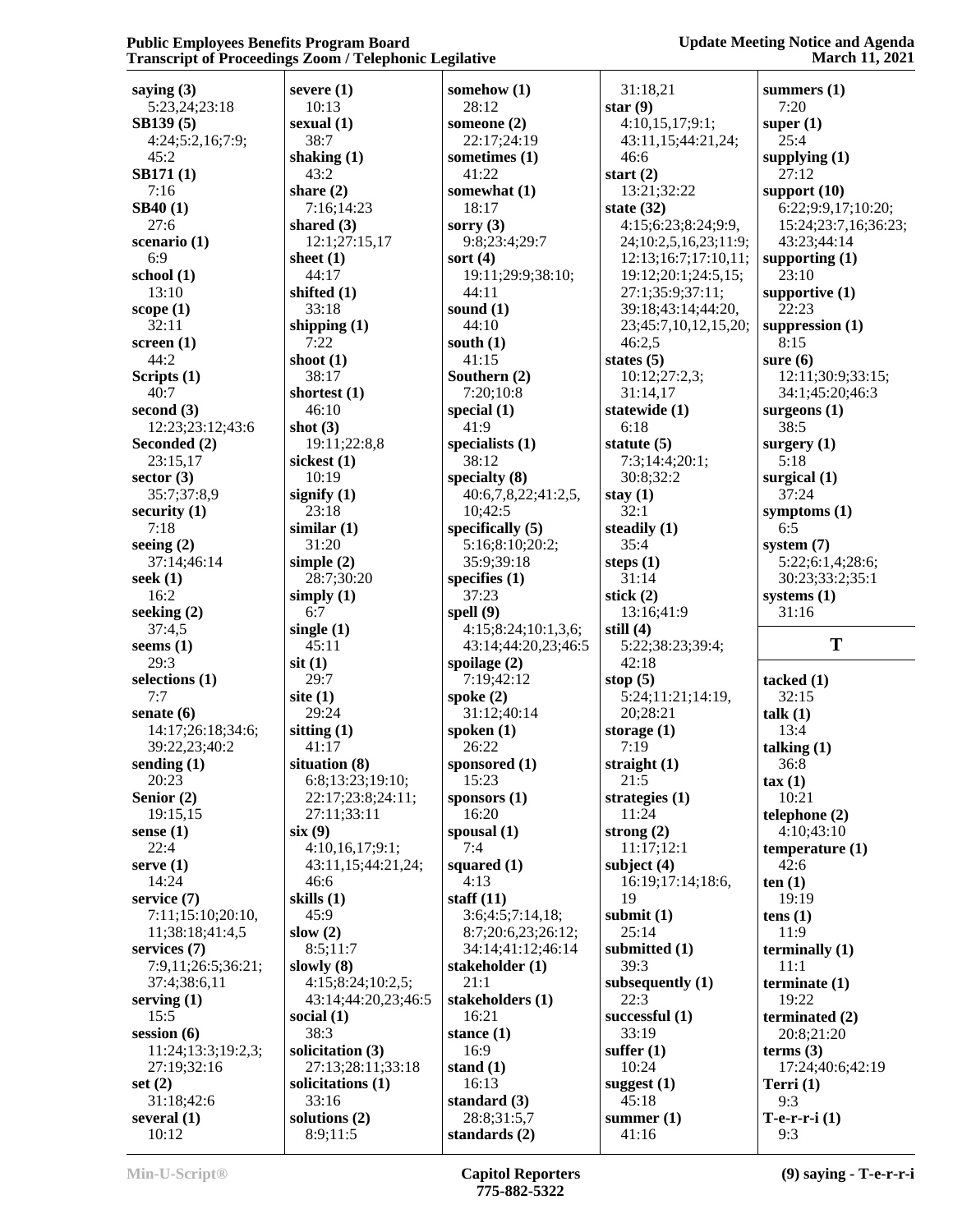| 18:14<br>28:13<br>14:23<br>testified $(2)$<br>transaction $(1)$<br>9:11;44:14<br>17:9<br>UNLV(1)<br>Verducci (21)<br>within $(1)$<br>10:7<br>3:23,24;15:2,2,18;<br>13:13<br>testify $(1)$<br>transgender $(3)$<br>9:7<br>Unmute (14)<br>without $(2)$<br>45:6,19,19<br>17:22,22;18:12;<br>testimony (8)<br>22:13,13;23:3,3,12,<br>12:5;37:23<br>transparency $(2)$<br>3:17,18;4:10,16,<br>27:1,5<br>16:10,19;21:3,7,13,<br>17;9:1;10:1,6;43:11,<br>13;32:4,4;33:5,17,24;<br>Wonderful (1)<br>33:24<br>14;22:22;42:12<br>treat $(1)$<br>42:11,11<br>15;44:21,24;46:3,6<br>6:4<br>Verducci's (1)<br>wondering $(2)$<br>thankfully $(1)$<br>unmuted $(1)$<br>20:6<br>6:15<br>16:1<br>29:6;31:6<br>treated $(1)$<br>thanks $(3)$<br>6:5<br>words $(1)$<br>unnecessarily (1)<br>versus $(1)$<br>7:2<br>12:11;23:23;46:16<br>treating $(1)$<br>45:15<br>38:11<br>45:19<br>theft $(1)$<br>unnecessary $(1)$<br>vetted $(1)$<br>work $(8)$<br>8:19<br>42:12<br>10:23<br>treatment $(5)$<br>unofficially $(1)$<br>via(2)<br>therapists $(2)$<br>5:16;6:3;34:9;38:1,<br>38:4,9<br>40:17<br>4:9;43:10<br>37:11<br>6<br>unprovoked (1)<br>worked (3)<br>therapy $(4)$<br>treatments $(1)$<br>Vice $(1)$<br>5:20;34:19;35:16;<br>25:22<br>45:16<br>24:7<br>36:10<br>trend $(1)$<br>unsolicited (1)<br>view $(1)$<br>workers $(2)$<br>21:1<br>Therefore (2)<br>35:2<br>10:22<br>12:16:38:3<br>33:5,17<br>true(2)<br>working (6)<br>unstoppably (1)<br>visionary $(1)$<br>11:10<br>12:12<br>thinking $(1)$<br>11:22;45:4<br>38:21<br>voice $(7)$<br>36:3,5;40:15<br>up(13)<br>try(1)<br>third $(3)$<br>4:13<br>5:6,9,19;7:22;<br>5:20;13:8;34:19;<br>works $(1)$<br>42:22<br>27:22;28:19;36:16<br>35:16;36:9;38:4,9<br>turn(2)<br>11:22;13:11;14:9;<br>Though (2)<br>4:4;13:5<br>16:8;19:3,7;22:19;<br>$\mathbf{vote}\left(1\right)$<br>worry $(1)$<br>32:16;36:6<br>23:20<br>42:8<br>10:10:44:1<br>twice $(1)$<br>5:18<br>thought $(5)$<br>update $(3)$<br>voted $(1)$<br>worse $(1)$<br>22:2<br>6:9<br>9:14;20:14;36:9;<br>twins $(1)$<br>10:11;13:17,19<br>13:9<br>40:23;41:1<br>upon (1)<br>votes $(1)$<br>worst $(1)$<br>9:15<br>20:16<br>32:19<br>three $(7)$<br>Two $(6)$<br>UPS(1)<br>vulnerable (1)<br>worth $(1)$<br>4:3,12;5:11;13:1,<br>4:2;13:9;14:3;15:6,<br>8;28:1<br>41:24<br>20:7<br>14;43:5,12<br>10:19<br>THURSDAY (2)<br>type(4)<br>Urban $(6)$<br>$\frac{Wow(1)}{W}$<br>W<br>28:22<br>3:1,4<br>35:6,9;37:6;45:11<br>3:21,22;36:7,7;<br>Tim(1)<br>41:20,20<br>wrong $(1)$<br>types $(2)$ | 18:9;19:2,3;22:15;<br>28:13;31:4;35:9;<br>12:14;19:24;34:22<br>11:1;26:23;35:13; |
|-----------------------------------------------------------------------------------------------------------------------------------------------------------------------------------------------------------------------------------------------------------------------------------------------------------------------------------------------------------------------------------------------------------------------------------------------------------------------------------------------------------------------------------------------------------------------------------------------------------------------------------------------------------------------------------------------------------------------------------------------------------------------------------------------------------------------------------------------------------------------------------------------------------------------------------------------------------------------------------------------------------------------------------------------------------------------------------------------------------------------------------------------------------------------------------------------------------------------------------------------------------------------------------------------------------------------------------------------------------------------------------------------------------------------------------------------------------------------------------------------------------------------------------------------------------------------------------------------------------------------------------------------------------------------------------------------------------------------------------------------------------------------------------------------------------------------------------------------------------------------------------------------------------------------------------------------------------------------------------------------------------------------------------------------------------------------------------------------------------------------------------------------------------------------------------------------------------------------------------------------------------------------------------------------------------------------------------------------------------------------------------------------------------------------------------------------------------------------------------------------|----------------------------------------------------------------------------------|
|                                                                                                                                                                                                                                                                                                                                                                                                                                                                                                                                                                                                                                                                                                                                                                                                                                                                                                                                                                                                                                                                                                                                                                                                                                                                                                                                                                                                                                                                                                                                                                                                                                                                                                                                                                                                                                                                                                                                                                                                                                                                                                                                                                                                                                                                                                                                                                                                                                                                                               |                                                                                  |
|                                                                                                                                                                                                                                                                                                                                                                                                                                                                                                                                                                                                                                                                                                                                                                                                                                                                                                                                                                                                                                                                                                                                                                                                                                                                                                                                                                                                                                                                                                                                                                                                                                                                                                                                                                                                                                                                                                                                                                                                                                                                                                                                                                                                                                                                                                                                                                                                                                                                                               |                                                                                  |
|                                                                                                                                                                                                                                                                                                                                                                                                                                                                                                                                                                                                                                                                                                                                                                                                                                                                                                                                                                                                                                                                                                                                                                                                                                                                                                                                                                                                                                                                                                                                                                                                                                                                                                                                                                                                                                                                                                                                                                                                                                                                                                                                                                                                                                                                                                                                                                                                                                                                                               |                                                                                  |
|                                                                                                                                                                                                                                                                                                                                                                                                                                                                                                                                                                                                                                                                                                                                                                                                                                                                                                                                                                                                                                                                                                                                                                                                                                                                                                                                                                                                                                                                                                                                                                                                                                                                                                                                                                                                                                                                                                                                                                                                                                                                                                                                                                                                                                                                                                                                                                                                                                                                                               |                                                                                  |
|                                                                                                                                                                                                                                                                                                                                                                                                                                                                                                                                                                                                                                                                                                                                                                                                                                                                                                                                                                                                                                                                                                                                                                                                                                                                                                                                                                                                                                                                                                                                                                                                                                                                                                                                                                                                                                                                                                                                                                                                                                                                                                                                                                                                                                                                                                                                                                                                                                                                                               |                                                                                  |
|                                                                                                                                                                                                                                                                                                                                                                                                                                                                                                                                                                                                                                                                                                                                                                                                                                                                                                                                                                                                                                                                                                                                                                                                                                                                                                                                                                                                                                                                                                                                                                                                                                                                                                                                                                                                                                                                                                                                                                                                                                                                                                                                                                                                                                                                                                                                                                                                                                                                                               |                                                                                  |
|                                                                                                                                                                                                                                                                                                                                                                                                                                                                                                                                                                                                                                                                                                                                                                                                                                                                                                                                                                                                                                                                                                                                                                                                                                                                                                                                                                                                                                                                                                                                                                                                                                                                                                                                                                                                                                                                                                                                                                                                                                                                                                                                                                                                                                                                                                                                                                                                                                                                                               |                                                                                  |
|                                                                                                                                                                                                                                                                                                                                                                                                                                                                                                                                                                                                                                                                                                                                                                                                                                                                                                                                                                                                                                                                                                                                                                                                                                                                                                                                                                                                                                                                                                                                                                                                                                                                                                                                                                                                                                                                                                                                                                                                                                                                                                                                                                                                                                                                                                                                                                                                                                                                                               |                                                                                  |
|                                                                                                                                                                                                                                                                                                                                                                                                                                                                                                                                                                                                                                                                                                                                                                                                                                                                                                                                                                                                                                                                                                                                                                                                                                                                                                                                                                                                                                                                                                                                                                                                                                                                                                                                                                                                                                                                                                                                                                                                                                                                                                                                                                                                                                                                                                                                                                                                                                                                                               |                                                                                  |
|                                                                                                                                                                                                                                                                                                                                                                                                                                                                                                                                                                                                                                                                                                                                                                                                                                                                                                                                                                                                                                                                                                                                                                                                                                                                                                                                                                                                                                                                                                                                                                                                                                                                                                                                                                                                                                                                                                                                                                                                                                                                                                                                                                                                                                                                                                                                                                                                                                                                                               |                                                                                  |
|                                                                                                                                                                                                                                                                                                                                                                                                                                                                                                                                                                                                                                                                                                                                                                                                                                                                                                                                                                                                                                                                                                                                                                                                                                                                                                                                                                                                                                                                                                                                                                                                                                                                                                                                                                                                                                                                                                                                                                                                                                                                                                                                                                                                                                                                                                                                                                                                                                                                                               |                                                                                  |
|                                                                                                                                                                                                                                                                                                                                                                                                                                                                                                                                                                                                                                                                                                                                                                                                                                                                                                                                                                                                                                                                                                                                                                                                                                                                                                                                                                                                                                                                                                                                                                                                                                                                                                                                                                                                                                                                                                                                                                                                                                                                                                                                                                                                                                                                                                                                                                                                                                                                                               |                                                                                  |
|                                                                                                                                                                                                                                                                                                                                                                                                                                                                                                                                                                                                                                                                                                                                                                                                                                                                                                                                                                                                                                                                                                                                                                                                                                                                                                                                                                                                                                                                                                                                                                                                                                                                                                                                                                                                                                                                                                                                                                                                                                                                                                                                                                                                                                                                                                                                                                                                                                                                                               |                                                                                  |
|                                                                                                                                                                                                                                                                                                                                                                                                                                                                                                                                                                                                                                                                                                                                                                                                                                                                                                                                                                                                                                                                                                                                                                                                                                                                                                                                                                                                                                                                                                                                                                                                                                                                                                                                                                                                                                                                                                                                                                                                                                                                                                                                                                                                                                                                                                                                                                                                                                                                                               |                                                                                  |
|                                                                                                                                                                                                                                                                                                                                                                                                                                                                                                                                                                                                                                                                                                                                                                                                                                                                                                                                                                                                                                                                                                                                                                                                                                                                                                                                                                                                                                                                                                                                                                                                                                                                                                                                                                                                                                                                                                                                                                                                                                                                                                                                                                                                                                                                                                                                                                                                                                                                                               |                                                                                  |
|                                                                                                                                                                                                                                                                                                                                                                                                                                                                                                                                                                                                                                                                                                                                                                                                                                                                                                                                                                                                                                                                                                                                                                                                                                                                                                                                                                                                                                                                                                                                                                                                                                                                                                                                                                                                                                                                                                                                                                                                                                                                                                                                                                                                                                                                                                                                                                                                                                                                                               |                                                                                  |
|                                                                                                                                                                                                                                                                                                                                                                                                                                                                                                                                                                                                                                                                                                                                                                                                                                                                                                                                                                                                                                                                                                                                                                                                                                                                                                                                                                                                                                                                                                                                                                                                                                                                                                                                                                                                                                                                                                                                                                                                                                                                                                                                                                                                                                                                                                                                                                                                                                                                                               |                                                                                  |
|                                                                                                                                                                                                                                                                                                                                                                                                                                                                                                                                                                                                                                                                                                                                                                                                                                                                                                                                                                                                                                                                                                                                                                                                                                                                                                                                                                                                                                                                                                                                                                                                                                                                                                                                                                                                                                                                                                                                                                                                                                                                                                                                                                                                                                                                                                                                                                                                                                                                                               |                                                                                  |
|                                                                                                                                                                                                                                                                                                                                                                                                                                                                                                                                                                                                                                                                                                                                                                                                                                                                                                                                                                                                                                                                                                                                                                                                                                                                                                                                                                                                                                                                                                                                                                                                                                                                                                                                                                                                                                                                                                                                                                                                                                                                                                                                                                                                                                                                                                                                                                                                                                                                                               |                                                                                  |
|                                                                                                                                                                                                                                                                                                                                                                                                                                                                                                                                                                                                                                                                                                                                                                                                                                                                                                                                                                                                                                                                                                                                                                                                                                                                                                                                                                                                                                                                                                                                                                                                                                                                                                                                                                                                                                                                                                                                                                                                                                                                                                                                                                                                                                                                                                                                                                                                                                                                                               |                                                                                  |
|                                                                                                                                                                                                                                                                                                                                                                                                                                                                                                                                                                                                                                                                                                                                                                                                                                                                                                                                                                                                                                                                                                                                                                                                                                                                                                                                                                                                                                                                                                                                                                                                                                                                                                                                                                                                                                                                                                                                                                                                                                                                                                                                                                                                                                                                                                                                                                                                                                                                                               |                                                                                  |
|                                                                                                                                                                                                                                                                                                                                                                                                                                                                                                                                                                                                                                                                                                                                                                                                                                                                                                                                                                                                                                                                                                                                                                                                                                                                                                                                                                                                                                                                                                                                                                                                                                                                                                                                                                                                                                                                                                                                                                                                                                                                                                                                                                                                                                                                                                                                                                                                                                                                                               |                                                                                  |
|                                                                                                                                                                                                                                                                                                                                                                                                                                                                                                                                                                                                                                                                                                                                                                                                                                                                                                                                                                                                                                                                                                                                                                                                                                                                                                                                                                                                                                                                                                                                                                                                                                                                                                                                                                                                                                                                                                                                                                                                                                                                                                                                                                                                                                                                                                                                                                                                                                                                                               |                                                                                  |
|                                                                                                                                                                                                                                                                                                                                                                                                                                                                                                                                                                                                                                                                                                                                                                                                                                                                                                                                                                                                                                                                                                                                                                                                                                                                                                                                                                                                                                                                                                                                                                                                                                                                                                                                                                                                                                                                                                                                                                                                                                                                                                                                                                                                                                                                                                                                                                                                                                                                                               |                                                                                  |
|                                                                                                                                                                                                                                                                                                                                                                                                                                                                                                                                                                                                                                                                                                                                                                                                                                                                                                                                                                                                                                                                                                                                                                                                                                                                                                                                                                                                                                                                                                                                                                                                                                                                                                                                                                                                                                                                                                                                                                                                                                                                                                                                                                                                                                                                                                                                                                                                                                                                                               |                                                                                  |
|                                                                                                                                                                                                                                                                                                                                                                                                                                                                                                                                                                                                                                                                                                                                                                                                                                                                                                                                                                                                                                                                                                                                                                                                                                                                                                                                                                                                                                                                                                                                                                                                                                                                                                                                                                                                                                                                                                                                                                                                                                                                                                                                                                                                                                                                                                                                                                                                                                                                                               |                                                                                  |
|                                                                                                                                                                                                                                                                                                                                                                                                                                                                                                                                                                                                                                                                                                                                                                                                                                                                                                                                                                                                                                                                                                                                                                                                                                                                                                                                                                                                                                                                                                                                                                                                                                                                                                                                                                                                                                                                                                                                                                                                                                                                                                                                                                                                                                                                                                                                                                                                                                                                                               |                                                                                  |
|                                                                                                                                                                                                                                                                                                                                                                                                                                                                                                                                                                                                                                                                                                                                                                                                                                                                                                                                                                                                                                                                                                                                                                                                                                                                                                                                                                                                                                                                                                                                                                                                                                                                                                                                                                                                                                                                                                                                                                                                                                                                                                                                                                                                                                                                                                                                                                                                                                                                                               |                                                                                  |
|                                                                                                                                                                                                                                                                                                                                                                                                                                                                                                                                                                                                                                                                                                                                                                                                                                                                                                                                                                                                                                                                                                                                                                                                                                                                                                                                                                                                                                                                                                                                                                                                                                                                                                                                                                                                                                                                                                                                                                                                                                                                                                                                                                                                                                                                                                                                                                                                                                                                                               |                                                                                  |
|                                                                                                                                                                                                                                                                                                                                                                                                                                                                                                                                                                                                                                                                                                                                                                                                                                                                                                                                                                                                                                                                                                                                                                                                                                                                                                                                                                                                                                                                                                                                                                                                                                                                                                                                                                                                                                                                                                                                                                                                                                                                                                                                                                                                                                                                                                                                                                                                                                                                                               |                                                                                  |
|                                                                                                                                                                                                                                                                                                                                                                                                                                                                                                                                                                                                                                                                                                                                                                                                                                                                                                                                                                                                                                                                                                                                                                                                                                                                                                                                                                                                                                                                                                                                                                                                                                                                                                                                                                                                                                                                                                                                                                                                                                                                                                                                                                                                                                                                                                                                                                                                                                                                                               |                                                                                  |
|                                                                                                                                                                                                                                                                                                                                                                                                                                                                                                                                                                                                                                                                                                                                                                                                                                                                                                                                                                                                                                                                                                                                                                                                                                                                                                                                                                                                                                                                                                                                                                                                                                                                                                                                                                                                                                                                                                                                                                                                                                                                                                                                                                                                                                                                                                                                                                                                                                                                                               |                                                                                  |
|                                                                                                                                                                                                                                                                                                                                                                                                                                                                                                                                                                                                                                                                                                                                                                                                                                                                                                                                                                                                                                                                                                                                                                                                                                                                                                                                                                                                                                                                                                                                                                                                                                                                                                                                                                                                                                                                                                                                                                                                                                                                                                                                                                                                                                                                                                                                                                                                                                                                                               |                                                                                  |
|                                                                                                                                                                                                                                                                                                                                                                                                                                                                                                                                                                                                                                                                                                                                                                                                                                                                                                                                                                                                                                                                                                                                                                                                                                                                                                                                                                                                                                                                                                                                                                                                                                                                                                                                                                                                                                                                                                                                                                                                                                                                                                                                                                                                                                                                                                                                                                                                                                                                                               |                                                                                  |
|                                                                                                                                                                                                                                                                                                                                                                                                                                                                                                                                                                                                                                                                                                                                                                                                                                                                                                                                                                                                                                                                                                                                                                                                                                                                                                                                                                                                                                                                                                                                                                                                                                                                                                                                                                                                                                                                                                                                                                                                                                                                                                                                                                                                                                                                                                                                                                                                                                                                                               |                                                                                  |
|                                                                                                                                                                                                                                                                                                                                                                                                                                                                                                                                                                                                                                                                                                                                                                                                                                                                                                                                                                                                                                                                                                                                                                                                                                                                                                                                                                                                                                                                                                                                                                                                                                                                                                                                                                                                                                                                                                                                                                                                                                                                                                                                                                                                                                                                                                                                                                                                                                                                                               |                                                                                  |
|                                                                                                                                                                                                                                                                                                                                                                                                                                                                                                                                                                                                                                                                                                                                                                                                                                                                                                                                                                                                                                                                                                                                                                                                                                                                                                                                                                                                                                                                                                                                                                                                                                                                                                                                                                                                                                                                                                                                                                                                                                                                                                                                                                                                                                                                                                                                                                                                                                                                                               |                                                                                  |
| 3:19<br>35:3;36:21<br>34:14<br>$\text{urge} (1)$<br>wait $(1)$                                                                                                                                                                                                                                                                                                                                                                                                                                                                                                                                                                                                                                                                                                                                                                                                                                                                                                                                                                                                                                                                                                                                                                                                                                                                                                                                                                                                                                                                                                                                                                                                                                                                                                                                                                                                                                                                                                                                                                                                                                                                                                                                                                                                                                                                                                                                                                                                                                |                                                                                  |
| times (1)<br>5:5<br>typically $(5)$<br>38:17                                                                                                                                                                                                                                                                                                                                                                                                                                                                                                                                                                                                                                                                                                                                                                                                                                                                                                                                                                                                                                                                                                                                                                                                                                                                                                                                                                                                                                                                                                                                                                                                                                                                                                                                                                                                                                                                                                                                                                                                                                                                                                                                                                                                                                                                                                                                                                                                                                                  |                                                                                  |
| 39:12<br>16:7,15:35:7;                                                                                                                                                                                                                                                                                                                                                                                                                                                                                                                                                                                                                                                                                                                                                                                                                                                                                                                                                                                                                                                                                                                                                                                                                                                                                                                                                                                                                                                                                                                                                                                                                                                                                                                                                                                                                                                                                                                                                                                                                                                                                                                                                                                                                                                                                                                                                                                                                                                                        | Y                                                                                |
| use $(2)$<br>waived $(1)$<br>today $(8)$                                                                                                                                                                                                                                                                                                                                                                                                                                                                                                                                                                                                                                                                                                                                                                                                                                                                                                                                                                                                                                                                                                                                                                                                                                                                                                                                                                                                                                                                                                                                                                                                                                                                                                                                                                                                                                                                                                                                                                                                                                                                                                                                                                                                                                                                                                                                                                                                                                                      |                                                                                  |
| 7:17;40:10<br>36:20;40:8<br>24:16                                                                                                                                                                                                                                                                                                                                                                                                                                                                                                                                                                                                                                                                                                                                                                                                                                                                                                                                                                                                                                                                                                                                                                                                                                                                                                                                                                                                                                                                                                                                                                                                                                                                                                                                                                                                                                                                                                                                                                                                                                                                                                                                                                                                                                                                                                                                                                                                                                                             |                                                                                  |
| 6:21;17:13;19:10;<br>used $(3)$<br>waives $(1)$<br>year $(3)$                                                                                                                                                                                                                                                                                                                                                                                                                                                                                                                                                                                                                                                                                                                                                                                                                                                                                                                                                                                                                                                                                                                                                                                                                                                                                                                                                                                                                                                                                                                                                                                                                                                                                                                                                                                                                                                                                                                                                                                                                                                                                                                                                                                                                                                                                                                                                                                                                                 |                                                                                  |
| U<br>23:2;32:12;34:20;<br>8:17;32:17;41:4<br>24:13                                                                                                                                                                                                                                                                                                                                                                                                                                                                                                                                                                                                                                                                                                                                                                                                                                                                                                                                                                                                                                                                                                                                                                                                                                                                                                                                                                                                                                                                                                                                                                                                                                                                                                                                                                                                                                                                                                                                                                                                                                                                                                                                                                                                                                                                                                                                                                                                                                            | 10:17;22:1;41:21                                                                 |
| 35:1;44:11<br>uses $(2)$<br>years $(7)$<br>wants $(1)$                                                                                                                                                                                                                                                                                                                                                                                                                                                                                                                                                                                                                                                                                                                                                                                                                                                                                                                                                                                                                                                                                                                                                                                                                                                                                                                                                                                                                                                                                                                                                                                                                                                                                                                                                                                                                                                                                                                                                                                                                                                                                                                                                                                                                                                                                                                                                                                                                                        |                                                                                  |
| 40:6.7<br>today's $(1)$<br>14:13<br>unanimously $(1)$                                                                                                                                                                                                                                                                                                                                                                                                                                                                                                                                                                                                                                                                                                                                                                                                                                                                                                                                                                                                                                                                                                                                                                                                                                                                                                                                                                                                                                                                                                                                                                                                                                                                                                                                                                                                                                                                                                                                                                                                                                                                                                                                                                                                                                                                                                                                                                                                                                         | 8:11;20:10,10;                                                                   |
| 23:20<br>45:24<br>using $(4)$<br>watch $(1)$                                                                                                                                                                                                                                                                                                                                                                                                                                                                                                                                                                                                                                                                                                                                                                                                                                                                                                                                                                                                                                                                                                                                                                                                                                                                                                                                                                                                                                                                                                                                                                                                                                                                                                                                                                                                                                                                                                                                                                                                                                                                                                                                                                                                                                                                                                                                                                                                                                                  | 28:1;29:5;35:3;37:15                                                             |
| unconscionable (1)<br>together $(4)$<br>22:7;41:2,8;44:4<br>34:3<br>yesterday $(2)$                                                                                                                                                                                                                                                                                                                                                                                                                                                                                                                                                                                                                                                                                                                                                                                                                                                                                                                                                                                                                                                                                                                                                                                                                                                                                                                                                                                                                                                                                                                                                                                                                                                                                                                                                                                                                                                                                                                                                                                                                                                                                                                                                                                                                                                                                                                                                                                                           |                                                                                  |
| 8:20<br>19:2;20:20<br>20:11;36:5;40:15;<br>usually $(4)$<br>watching $(5)$                                                                                                                                                                                                                                                                                                                                                                                                                                                                                                                                                                                                                                                                                                                                                                                                                                                                                                                                                                                                                                                                                                                                                                                                                                                                                                                                                                                                                                                                                                                                                                                                                                                                                                                                                                                                                                                                                                                                                                                                                                                                                                                                                                                                                                                                                                                                                                                                                    |                                                                                  |
| 44:17<br>16:7,9;32:12,14<br>under $(7)$<br>17:18;25:4;26:5;<br>youth $(2)$                                                                                                                                                                                                                                                                                                                                                                                                                                                                                                                                                                                                                                                                                                                                                                                                                                                                                                                                                                                                                                                                                                                                                                                                                                                                                                                                                                                                                                                                                                                                                                                                                                                                                                                                                                                                                                                                                                                                                                                                                                                                                                                                                                                                                                                                                                                                                                                                                    |                                                                                  |
| Tom(7)<br>utilization (1)<br>11:10;34:18,24;<br>36:3,5<br>5:17,17                                                                                                                                                                                                                                                                                                                                                                                                                                                                                                                                                                                                                                                                                                                                                                                                                                                                                                                                                                                                                                                                                                                                                                                                                                                                                                                                                                                                                                                                                                                                                                                                                                                                                                                                                                                                                                                                                                                                                                                                                                                                                                                                                                                                                                                                                                                                                                                                                             |                                                                                  |
| 3:23;15:2;17:22;<br>36:19<br>YouTube (2)<br>37:1,3;38:13;43:6<br>wave $(1)$                                                                                                                                                                                                                                                                                                                                                                                                                                                                                                                                                                                                                                                                                                                                                                                                                                                                                                                                                                                                                                                                                                                                                                                                                                                                                                                                                                                                                                                                                                                                                                                                                                                                                                                                                                                                                                                                                                                                                                                                                                                                                                                                                                                                                                                                                                                                                                                                                   |                                                                                  |
| 22:13;23:3;32:4;<br>23:18<br>44:6,6<br>Understood (1)                                                                                                                                                                                                                                                                                                                                                                                                                                                                                                                                                                                                                                                                                                                                                                                                                                                                                                                                                                                                                                                                                                                                                                                                                                                                                                                                                                                                                                                                                                                                                                                                                                                                                                                                                                                                                                                                                                                                                                                                                                                                                                                                                                                                                                                                                                                                                                                                                                         |                                                                                  |
| V<br>42:11<br>26:17<br>way $(3)$                                                                                                                                                                                                                                                                                                                                                                                                                                                                                                                                                                                                                                                                                                                                                                                                                                                                                                                                                                                                                                                                                                                                                                                                                                                                                                                                                                                                                                                                                                                                                                                                                                                                                                                                                                                                                                                                                                                                                                                                                                                                                                                                                                                                                                                                                                                                                                                                                                                              |                                                                                  |
| unfairly $(1)$<br>16:9;22:8;30:5<br>tomorrow(1)                                                                                                                                                                                                                                                                                                                                                                                                                                                                                                                                                                                                                                                                                                                                                                                                                                                                                                                                                                                                                                                                                                                                                                                                                                                                                                                                                                                                                                                                                                                                                                                                                                                                                                                                                                                                                                                                                                                                                                                                                                                                                                                                                                                                                                                                                                                                                                                                                                               | $\mathbf{1}$                                                                     |
| 6:12<br>7:3<br>various $(1)$<br>weather $(1)$                                                                                                                                                                                                                                                                                                                                                                                                                                                                                                                                                                                                                                                                                                                                                                                                                                                                                                                                                                                                                                                                                                                                                                                                                                                                                                                                                                                                                                                                                                                                                                                                                                                                                                                                                                                                                                                                                                                                                                                                                                                                                                                                                                                                                                                                                                                                                                                                                                                 |                                                                                  |
|                                                                                                                                                                                                                                                                                                                                                                                                                                                                                                                                                                                                                                                                                                                                                                                                                                                                                                                                                                                                                                                                                                                                                                                                                                                                                                                                                                                                                                                                                                                                                                                                                                                                                                                                                                                                                                                                                                                                                                                                                                                                                                                                                                                                                                                                                                                                                                                                                                                                                               |                                                                                  |
|                                                                                                                                                                                                                                                                                                                                                                                                                                                                                                                                                                                                                                                                                                                                                                                                                                                                                                                                                                                                                                                                                                                                                                                                                                                                                                                                                                                                                                                                                                                                                                                                                                                                                                                                                                                                                                                                                                                                                                                                                                                                                                                                                                                                                                                                                                                                                                                                                                                                                               |                                                                                  |
| <b>Unfortunately (1)</b><br>37:22<br>42:2<br>1,000(1)                                                                                                                                                                                                                                                                                                                                                                                                                                                                                                                                                                                                                                                                                                                                                                                                                                                                                                                                                                                                                                                                                                                                                                                                                                                                                                                                                                                                                                                                                                                                                                                                                                                                                                                                                                                                                                                                                                                                                                                                                                                                                                                                                                                                                                                                                                                                                                                                                                         |                                                                                  |
| towards $(4)$<br>13:13<br>26:24;27:3,4;41:8<br>vendor $(5)$<br>weren't $(1)$<br>20:9                                                                                                                                                                                                                                                                                                                                                                                                                                                                                                                                                                                                                                                                                                                                                                                                                                                                                                                                                                                                                                                                                                                                                                                                                                                                                                                                                                                                                                                                                                                                                                                                                                                                                                                                                                                                                                                                                                                                                                                                                                                                                                                                                                                                                                                                                                                                                                                                          |                                                                                  |
| tracking $(3)$<br>28:24<br>Unger $(5)$<br>26:15,16;31:20;<br>1:00(1)                                                                                                                                                                                                                                                                                                                                                                                                                                                                                                                                                                                                                                                                                                                                                                                                                                                                                                                                                                                                                                                                                                                                                                                                                                                                                                                                                                                                                                                                                                                                                                                                                                                                                                                                                                                                                                                                                                                                                                                                                                                                                                                                                                                                                                                                                                                                                                                                                          |                                                                                  |
| 6:20;17:11;44:18<br>3:4<br>10:5,7,7;43:22;<br>32:23;36:19<br>Whenever $(1)$                                                                                                                                                                                                                                                                                                                                                                                                                                                                                                                                                                                                                                                                                                                                                                                                                                                                                                                                                                                                                                                                                                                                                                                                                                                                                                                                                                                                                                                                                                                                                                                                                                                                                                                                                                                                                                                                                                                                                                                                                                                                                                                                                                                                                                                                                                                                                                                                                   |                                                                                  |
| tragic $(1)$<br>44:13<br>vendors $(13)$<br>11:19<br>100,000(3)                                                                                                                                                                                                                                                                                                                                                                                                                                                                                                                                                                                                                                                                                                                                                                                                                                                                                                                                                                                                                                                                                                                                                                                                                                                                                                                                                                                                                                                                                                                                                                                                                                                                                                                                                                                                                                                                                                                                                                                                                                                                                                                                                                                                                                                                                                                                                                                                                                |                                                                                  |
| 11:6<br>U-n-g-e- $r(1)$<br>25:24;26:11;27:12,<br>wherever $(1)$                                                                                                                                                                                                                                                                                                                                                                                                                                                                                                                                                                                                                                                                                                                                                                                                                                                                                                                                                                                                                                                                                                                                                                                                                                                                                                                                                                                                                                                                                                                                                                                                                                                                                                                                                                                                                                                                                                                                                                                                                                                                                                                                                                                                                                                                                                                                                                                                                               | 32:16;33:8,18                                                                    |
| trailblazing $(1)$<br>42:20<br>10:7<br>14;28:11;29:2;32:8,<br>10th(1)                                                                                                                                                                                                                                                                                                                                                                                                                                                                                                                                                                                                                                                                                                                                                                                                                                                                                                                                                                                                                                                                                                                                                                                                                                                                                                                                                                                                                                                                                                                                                                                                                                                                                                                                                                                                                                                                                                                                                                                                                                                                                                                                                                                                                                                                                                                                                                                                                         |                                                                                  |
| University (1)<br>31:13<br>9:8<br>13, 14; 34: 22; 35: 5;<br>widely $(1)$                                                                                                                                                                                                                                                                                                                                                                                                                                                                                                                                                                                                                                                                                                                                                                                                                                                                                                                                                                                                                                                                                                                                                                                                                                                                                                                                                                                                                                                                                                                                                                                                                                                                                                                                                                                                                                                                                                                                                                                                                                                                                                                                                                                                                                                                                                                                                                                                                      |                                                                                  |
| train $(2)$<br>6:18<br>36:24;37:18<br>37:7<br>11(1)<br>unless $(1)$                                                                                                                                                                                                                                                                                                                                                                                                                                                                                                                                                                                                                                                                                                                                                                                                                                                                                                                                                                                                                                                                                                                                                                                                                                                                                                                                                                                                                                                                                                                                                                                                                                                                                                                                                                                                                                                                                                                                                                                                                                                                                                                                                                                                                                                                                                                                                                                                                           |                                                                                  |